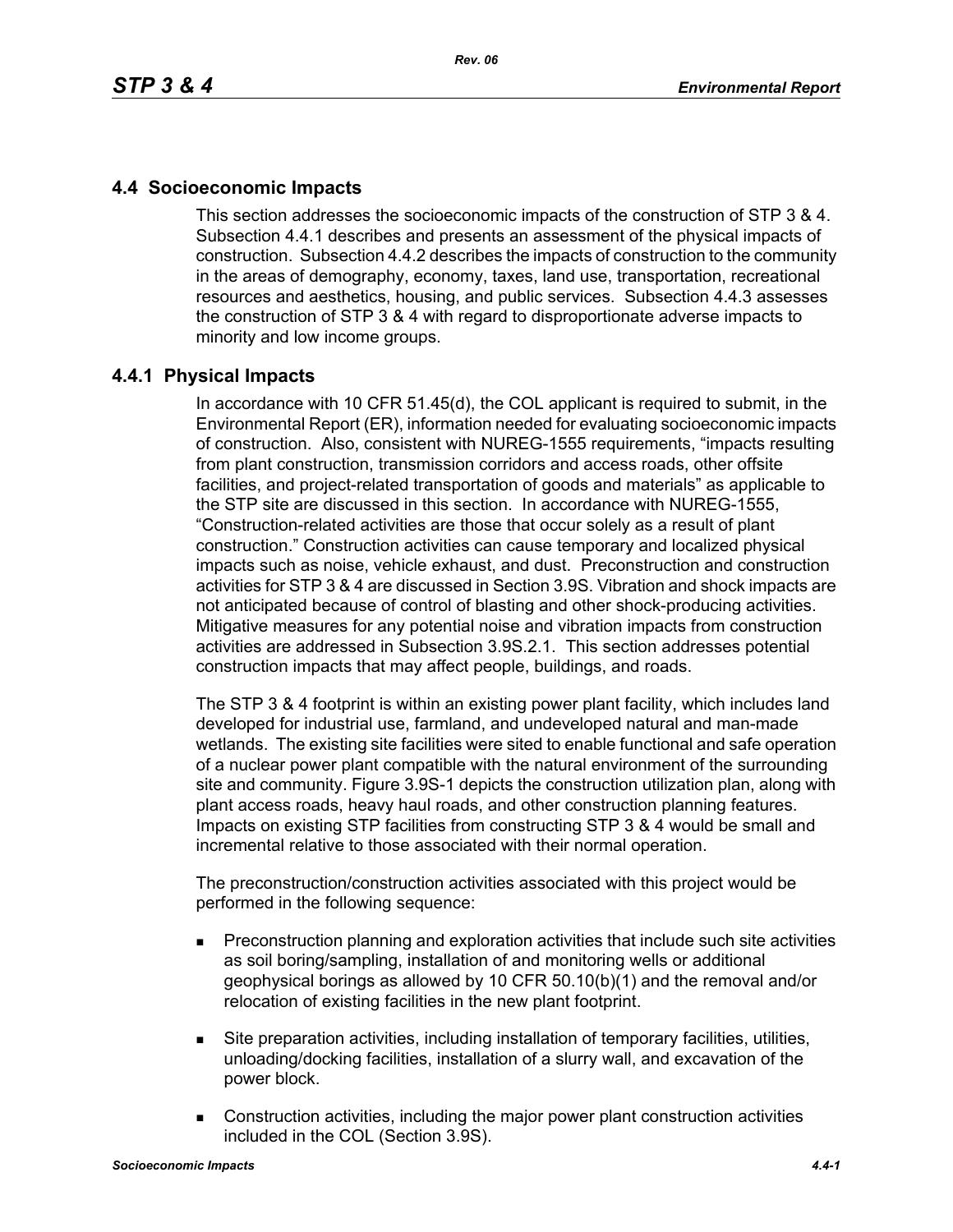# **4.4.1.1 Groups or Physical Features Vulnerable to Physical Impacts**

# **4.4.1.1.1 People**

According to 2005 census data, approximately 5170 people live within 10 miles of STP (Table 2.5-2). Population distribution details are given in Subsection 2.5.1. The nearest full-time residence is approximately 1.5 miles (west-southwest) from the Exclusion Area Boundary (EAB). There are 10 residences within a 5-mile radius of STP 1 & 2 (Reference 4.4-1). The Lower Colorado River Authority (LCRA) Park (FM 521 River Park) is approximately 6 miles east of the STP site. Road systems in the vicinity of the site are discussed in Subsection 2.2.1. The vicinity is predominantly rural and characterized by farmland with occasional wooded tracts. There are three offsite industrial facilities within the 10-mile radius.

People who could be vulnerable to noise, fugitive dust, and gaseous emissions resulting from construction activities are listed below in order of most vulnerable to least vulnerable:

- *(1)* Construction workers and personnel working on site
- *(2)* People working or living immediately adjacent to the site
- *(3)* Transient populations (i.e., temporary employees, recreational visitors, tourists)

Construction workers would have required training and would don personal protective equipment to minimize the risk of potentially harmful exposures. As presented in Subsection 3.9S.2.1, procedures related to mitigating noise and vibration impacts from construction activities may include measures such as restricting noise and vibration generating activities to daylight hours, prohibiting construction traffic from driving on specific roads and through specific neighborhoods, use of less vibration producing equipment and/or methods (e.g., dampeners, staggering activities), and verifying that noise control equipment on vehicles and equipment is in proper working order. Notifications to regulatory agencies (e.g., Texas Commission on Environmental Quality [TCEQ]) and nearby residents regarding atypical noise and vibration events (e.g., pile driving, steam/air blows) may also be performed.

Emergency first-aid care would be available at the construction site, and regular health and safety monitoring would be conducted during construction. Also, in an effort to minimize traffic congestion and any potential accidents resulting from STP 3 & 4 construction-related activities, the construction labor force would use the existing south extension from Farm-to-Market (FM) 521 to access STP 3 & 4 (see Figure 3.9S-1). The construction labor force would avoid the existing East Site Access Road to minimize disruption of traffic patterns to STP 1 & 2 (Subsection 3.9S.3.2).

People working on site or living near the STP site would not experience any physical impacts greater than those that would be considered an annoyance or nuisance. In the event that atypical or noisy construction activities would be necessary, public announcements or notifications may be provided. These construction activities would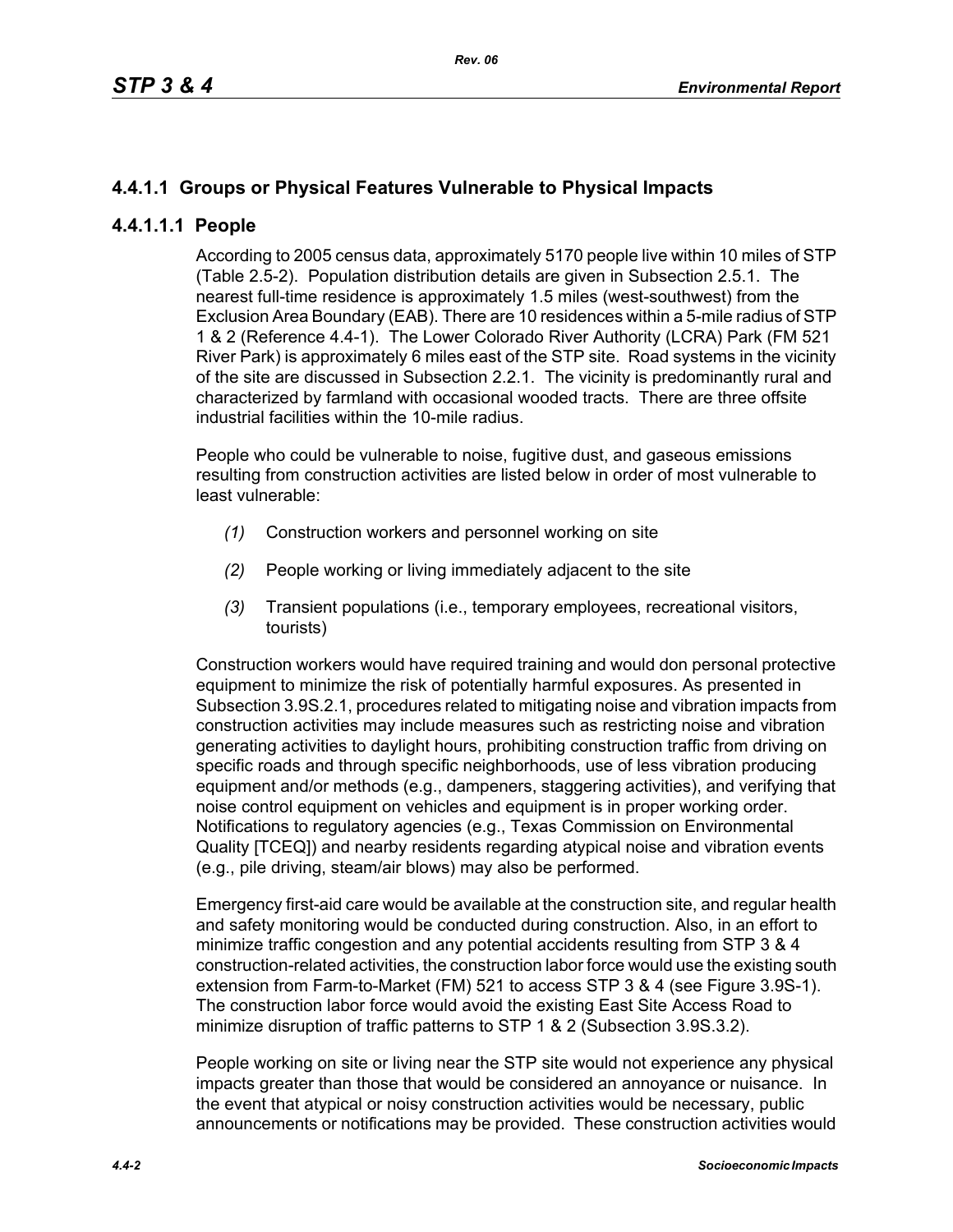be performed in compliance with local, state, and federal regulations, and site-specific permit conditions.

Fugitive dust and odors could be generated as a result of normal construction activities. Odors could result from exhaust emissions and would dissipate on site.

Mitigation measures to minimize fugitive and vehicular emissions (including paving disturbed areas, water suppression, covering truck loads and debris stockpiles, reduced material handling, limiting vehicle speed, and visual inspection of emission control equipment) would be instituted. Additional mitigation control measures would address any nuisance issues case by case.

All equipment would be serviced regularly and operated in accordance with local, state, and federal emission requirements discussed in detail in Subsection 4.4.1.3. Given the fugitive/exhaust emission control measures discussed above, it is anticipated that no discernible impact on the local air quality would be realized.

As discussed in Subsections 2.2.2 and 4.1.2, no new transmission corridors would be constructed for STP 3 & 4; however, some upgrading of transmission line conductors and replacement of towers would be necessary in the STP to Hillje transmission line corridor. This kind of work normally involves a crew with several flatbed "conductor trucks" (carrying large cable spools) and large bucket trucks. There would be a small impact associated with noise/movement of construction equipment and workers involved in changing out conductors.

Any effects of physical impacts to people from construction activities would be SMALL and would not warrant mitigation other than that discussed above.

## **4.4.1.1.2 Buildings**

Construction activities would not impact any offsite buildings because of distance to any such structures. The nearest full-time residence is approximately 1.5 miles from the EAB (Figure 2.1-1). In the event that pile-driving is necessary, the building(s) most vulnerable to shock and vibration would be those within the STP site boundary. Onsite buildings have been constructed to safely withstand possible impacts, including shock and vibration, from construction activities associated with the proposed activity.

Table 3.9S-2 presents data on attenuated noise levels expected from operation of construction equipment. Applying the Inverse-Square Law to the highest level listed in Table 3.9S-2 (84 dBA) at 400 feet), a decrease in noise levels of over 20 decibels would be expected at the EAB, with even greater decreases occurring at the site boundary.

Although there are cultural resources located within the 10-mile radius of the site (see Subsection 2.5.3), none are located adjacent to the STP site. The closest historical landmark is the St. Francis Catholic Church, which is located 6 miles to the east of the site. No impacts due to vibration or shocks from construction activities would be expected.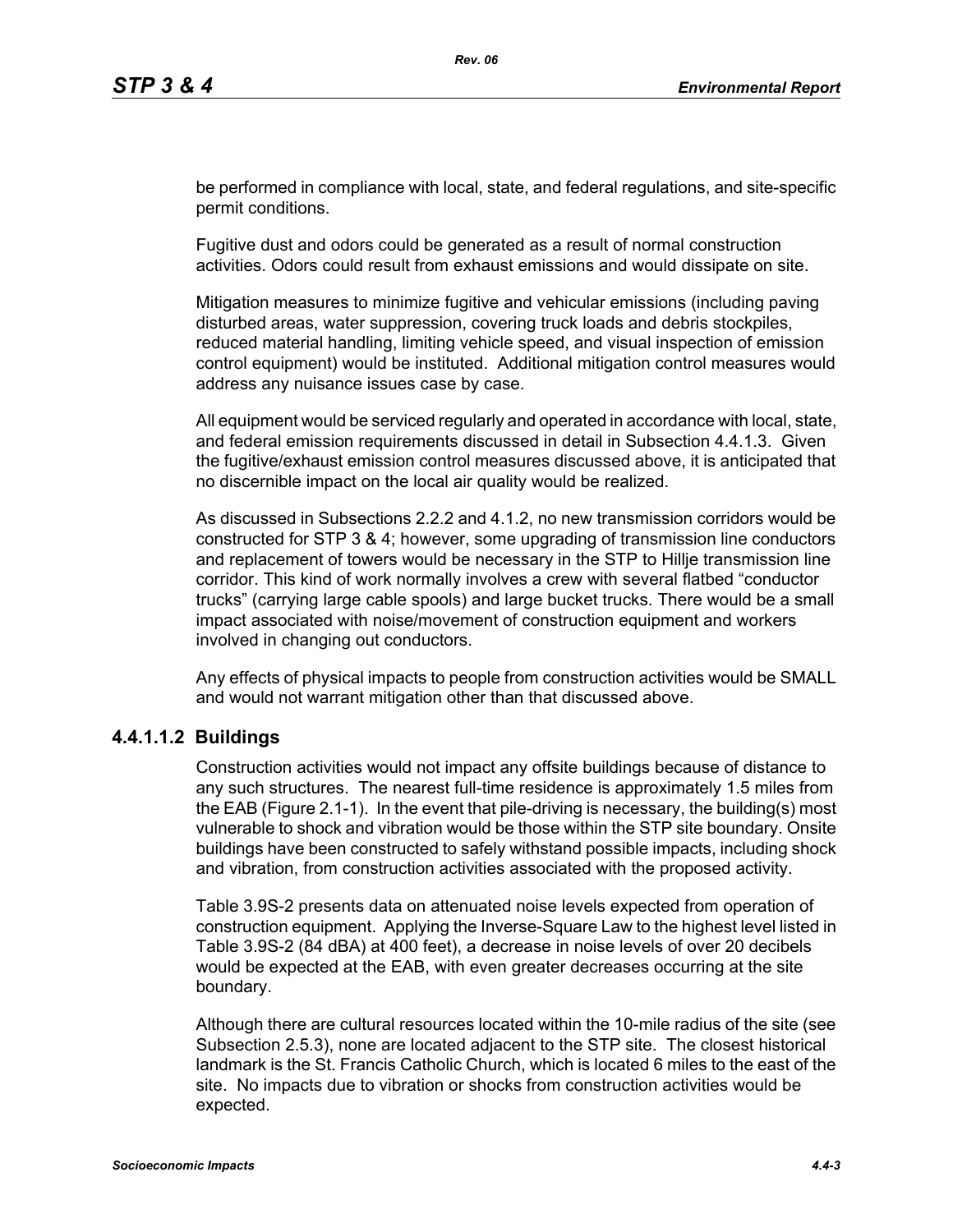Any effects of physical impacts to buildings from construction activities would be SMALL and would not warrant mitigation.

# **4.4.1.1.3 Transportation Routes**

The transportation network in Matagorda and Brazoria counties is rural, fed by traffic from urban roadways. Material transportation routes (haul routes) would be selected based on equipment accessibility, existing traffic patterns, and noise restrictions, logistics, distance, and costs. Methods to mitigate potential impacts include: (1) avoiding routes that could adversely affect sensitive areas (e.g., housing, hospitals, schools, retirement communities, businesses) to the extent possible, and (2) restricting activities and delivery times to daylight hours.

As discussed in Subsection 4.4.2.2.4, it has been determined that construction workers would have a MODERATE to LARGE impact on the two-lane roadways in Matagorda County, particularly FM 521 and its feeder roads. Mitigation may be necessary to accommodate the additional vehicles on Matagorda County roads, particularly FM 521.

Mitigation measures would be included in a construction management traffic plan developed before the start of construction. Potential mitigation measures could include installing turn lanes at the construction entrance, establishing a centralized parking area away from the site and shuttling construction workers to the site in buses or vans, encouraging carpools, and staggering construction shifts so they do not coincide with operational shifts. STPNOC could also establish a shuttle service from the Bay City area, where many of the construction labor force is likely to reside. The operations work force would continue to enter the plant at the current entrance on FM 521 (Subsection 3.9S.3.2).

No new public roads would be required as a result of construction activities. Public roads may be altered (e.g., widened, turn lanes installed) as a result of construction activities. Minor road repairs and improvements in the vicinity of STP (e.g., patching cracks and potholes, adding turn lanes, reinforcing soft shoulders) may be necessary to enable equipment accessibility and reduce safety risks. Any damage to public roads, markings, or signs caused by construction activities would be repaired to preexisting conditions or better. The construction site exit onto FM 521 would be marked clearly with signs maintained such that they are clear of debris and markings are visible.

A heavy haul route from the barge facility on the Colorado River would support construction activities (Figure 3.9S-1). This road would be private and fully contained within the existing site boundary. If barge shipments of Nuclear Steam Supply System heavy components are consistent with STP 1 & 2 levels (approximately 10 shipments). impacts on river traffic would be minimal (Reference 4.4-2). Refurbishment of the rail spur would result in minimal impacts.

As stated above, the impact construction workers would have on the two-lane roadways in Matagorda County, particularly FM 521 and feeder roads, would be a MODERATE to LARGE impact and mitigation would be required. The effects of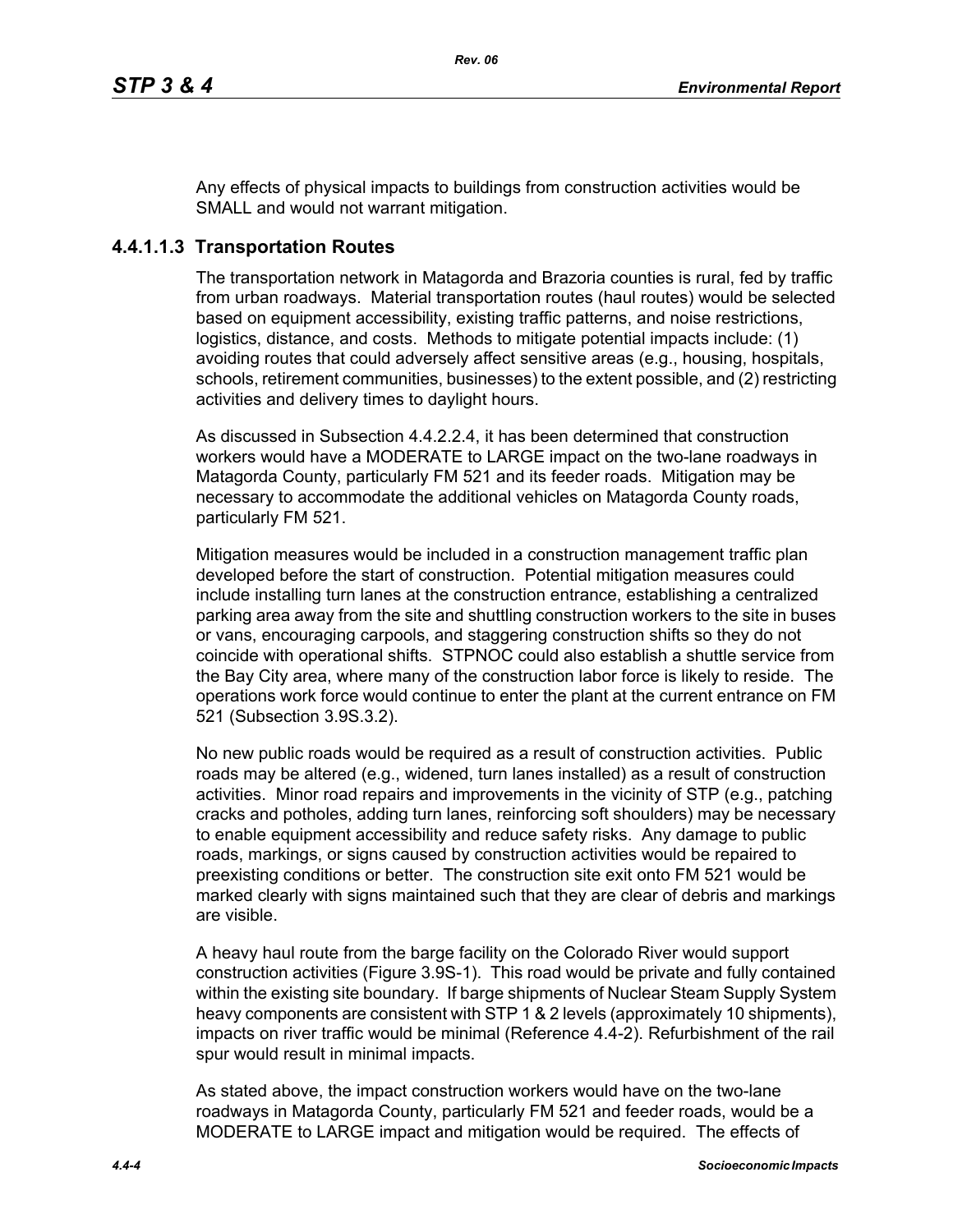physical impacts from other transportation routes would be SMALL and would not warrant mitigation.

# **4.4.1.2 Predicted Noise Levels**

As presented in Section 2.2, Matagorda and Brazoria counties are predominantly rural and characterized by farmland with occasional wooded tracts. Areas that are subject to farming are prone to seasonal noise-related events such as planting and harvesting. Wooded areas provide natural noise control to reduce noise propagation. Table 4.4.1 identifies expected noise levels in the immediate vicinity (less than 10 feet) of a variety of construction tools that might be used (Reference 4.4-3).

Noise level attenuates with distance. A 3-decibel (dBA) decrease is perceived as roughly halving loudness; a 3 dBA increase doubles the loudness. The noise from an earthmover can be as high as 94 dBA from 10 feet away, and 82 dBA from 70 feet away. A crane lifting a load can make 96 dBA of noise; when idling, it may make less than 80 dBA. Moderate auto traffic at a distance of 100 feet (30 m) rates about 50 dBA. To a driver with a car window open or a pedestrian on the sidewalk, the same traffic rates about 70 dBA (Reference 4.4-3); that is, it sounds four times louder. The level of normal conversation is about 50 to 60 dBA.

Section 3.9S discusses noise levels during construction, which could be as high as 113 dBA in the immediate area of the equipment listed. Construction workers would use hearing protection in accordance with good construction practices. Noise attenuates quickly with distance (see Table 3.9S-2) so that the loudest construction noise would register 55–85 dBA 400 feet from the source, and would continue to attenuate with distance.

The EAB is greater than 1,000 feet in all directions from the STP 3 & 4 footprint. No major roads, public buildings, or residences are located within the exclusion area. Attenuation of noise, through distance, associated with STP 3 & 4 construction activities is expected to result in noise levels less than 65 dBA to the EAB. As reported in NUREG-1437 (Reference 4.4-4), and referenced in NUREG-1555 (Reference 4.4- 5), noise levels below 65 dBA are considered of small significance.

The following controls or similar ones could be incorporated into activity planning to further minimize noise and associated impacts:

- Regularly inspecting and maintaining equipment to include noise aspects (e.g., mufflers)
- Restricting noise-related activities (e.g., pile-driving) to daylight hours
- Restricting delivery times to daylight hours

Impacts from the noise of construction activities would be SMALL and temporary and would not require mitigation.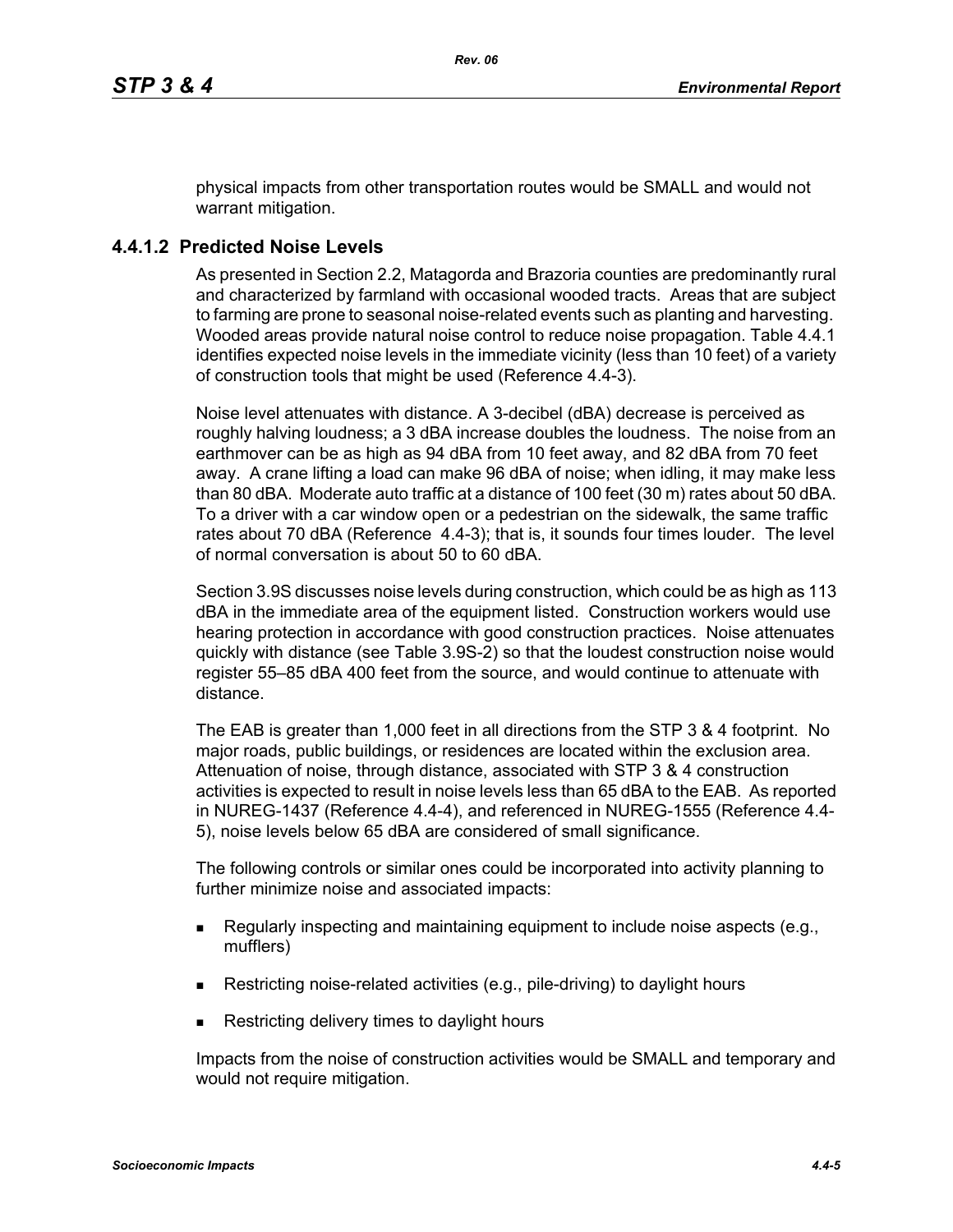# **4.4.1.3 Air Quality**

Matagorda and Brazoria Counties are part of the Metropolitan Houston-Galveston Intrastate Air Quality Control Region (AQCR) (Reference 4.4-6). All areas within the Metropolitan Houston-Galveston AQCR are classified as achieving attainment with the National Ambient Air Quality Standards (NAAQS), with the exception of the Houston-Galveston-Brazoria 8-Hour Ozone Non-attainment Area (Reference 4.4-7). A discussion of current and projected regional air quality conditions is contained in Subsection 2.7.2.

The NAAQS define ambient concentration criteria for sulfur dioxide  $(SO<sub>2</sub>)$ , particulate matter with aerodynamic diameters of 10 microns or less ( $PM_{10}$ ), particulate matter with aerodynamic diameters of 2.5 microns or less ( $PM<sub>2.5</sub>$ ), carbon monoxide (CO), nitrogen dioxide (NO<sub>2</sub>), ozone (O<sub>3</sub>), and lead (Pb). These pollutants are generally referred to as "criteria pollutants." Areas of the United States having air quality as good as, or better than, the NAAQS are designated by the U.S. Environmental Protection Agency (EPA) as attainment areas. Areas having air quality that is worse than the NAAQS are designated by EPA as non-attainment areas (Reference 4.4-8). The Houston-Galveston-Brazoria area holds non-attainment status for ground-level ozone under the 8-hour standard, which became effective June 15, 2005. Counties affected under this status are Brazoria, Chambers, Fort Bend, Galveston, Harris, Liberty, Montgomery, and Waller. The region was classified as being in "moderate" nonattainment of the 8-hour standard and was given a maximum attainment date of June 15, 2010.

Temporary and minor impacts to local ambient air quality could occur as a result of normal construction activities. Fugitive dust and fine particulate matter emissions– including those less than 10 microns ( $PM_{10}$ ) in size, would be generated during earthmoving and material-handling activities. Construction equipment and offsite vehicles used for hauling debris, equipment, and supplies also produce emissions. The pollutants of primary concern include  $PM_{10}$  fugitive dust, reactive organic gases, oxides of nitrogen, carbon monoxide, and, to a lesser extent, sulfur dioxides. Variables affecting construction emissions (e.g. type of construction vehicles, timing and phasing of construction activities, and haul routes) cannot be accurately determined until the project is initiated. Actual construction-related emissions cannot be effectively quantified before the project begins. General estimates are available and the impacts on air quality can be minimized by compliance with all federal, state, and local regulations that govern construction activities and emissions from construction vehicles.

Specific mitigation measures to control fugitive dust would be identified in the Construction Environmental Controls Plan, which implements TCEQ requirements and would be prepared before project construction. Mitigation measures could include any or all of the following:

- **Stabilize construction roads and spoil piles**
- **EXECUTE:** Limit speeds on unpaved construction roads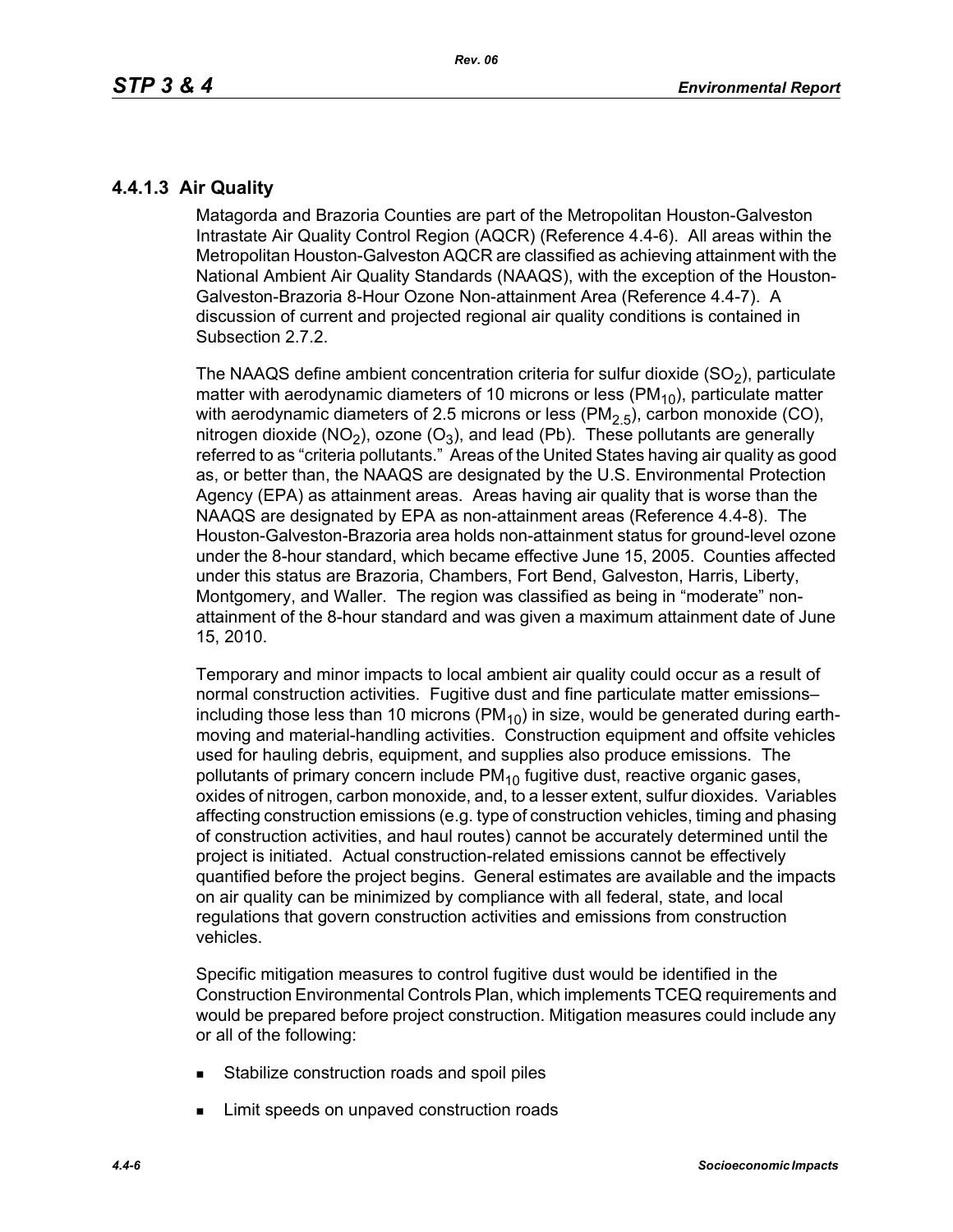- **Periodically water unpaved construction roads to control dust**
- **IMPLEMENT USE OF SOIL ADDES** (i.e., soil cement) to stabilize loose dirt surfaces
- $\blacksquare$  Perform housekeeping (e.g., remove dirt spilled onto paved roads)
- **Cover haul trucks when loaded or unloaded**
- **Minimize material handling (e.g., drop heights, double-handling)**
- Cease grading and excavation activities during high winds and during extreme air pollution episodes
- Phase grading to minimize the area of disturbed soils
- Revegetate road medians and slopes

While emissions from construction activities and equipment would be unavoidable, some methods, such as those mentioned above, could minimize impacts to local air quality and the nuisance impacts to the public in proximity to the project. To this effect, the Construction Environmental Controls Plan would contain environmental management controls strategy including:

- **Phase construction to minimize daily emissions**
- **Performance of proper maintenance of construction vehicles to maximize** efficiency and minimize emissions

[Given the control measures discussed above, impacts to air quality from construction](http://factfinder.census.gov/)  would be SMALL and would not warrant mitigation.

# **4.4.2 Social and Economic Impacts**

This section evaluates the demographic, economic, infrastructure, and community impacts to the region as a result of constructing STP 3 & 4. The evaluation assesses impacts of construction-related activities and of the construction labor force on the region.

The assumed construction schedule projects a construction start date in 2009, and commercial operation dates of 2015 and 2016 for STP 3 & 4, respectively. STPNOC anticipates employing 5950 construction workers at peak construction activity with a 79% to 21% proportion of manual labor to non-manual labor (Table 3.10-2). Figure 3.10-1 illustrates the distribution of the construction labor force over the anticipated construction period.

[Major factors in determining socioeconomic impacts are the number of workers that](http://factfinder.census.gov/)  relocate into the area and where they settle. In determining a methodology to use to determine this information for construction of STP 3 & 4, STPNOC evaluated related [NRC studies for other sites: Malhotra \(Reference 4.4-9\), Mountain West \(References](http://factfinder.census.gov/)  [4.4-10, 4.4-11, 4.4-12, 4.4-13, and 4.4-14\), and the Generic Environmental Impact](http://factfinder.census.gov/)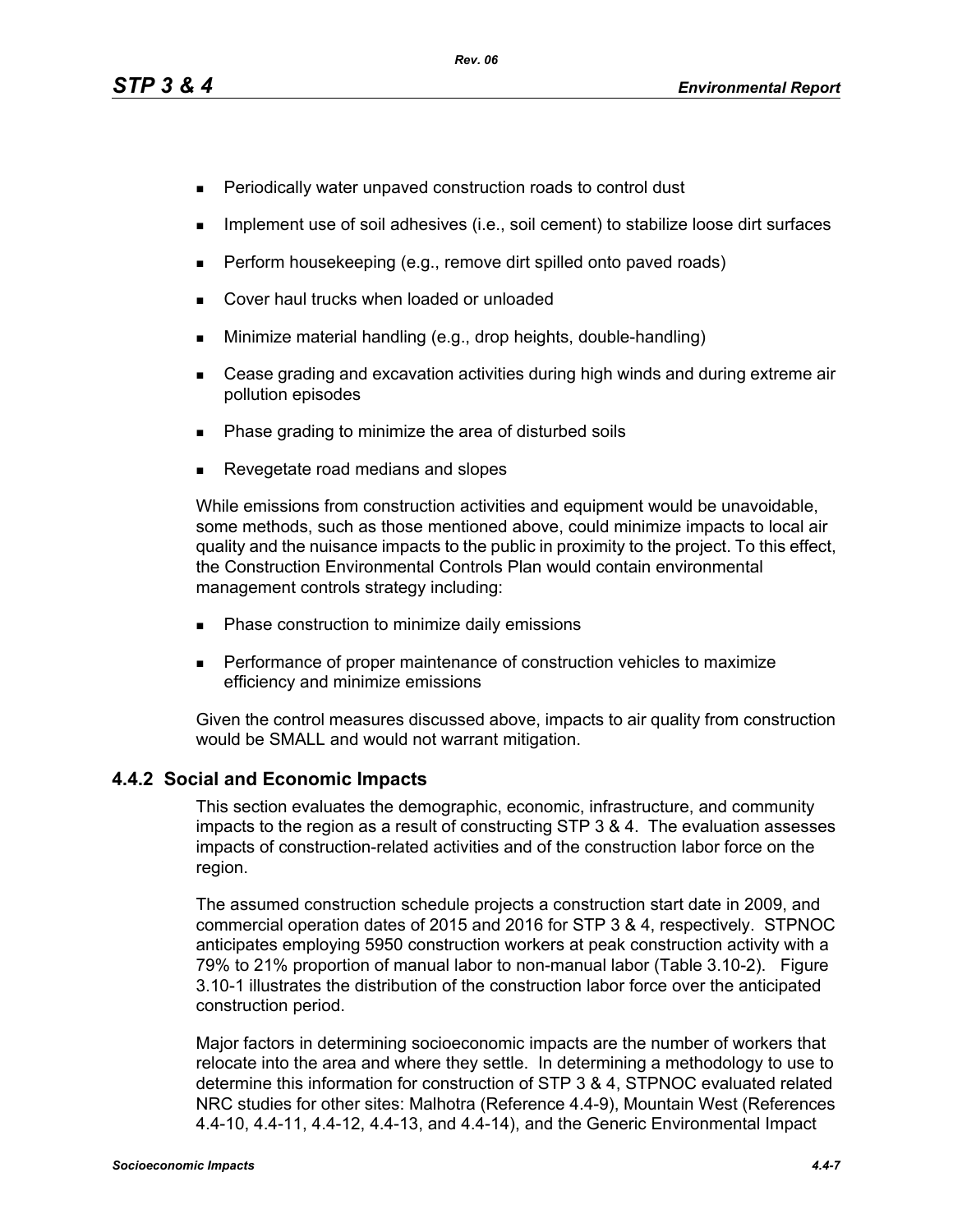[Statement \(GEIS\) for License Renewal \(References 4.4-15 and 4.4-16\). The Malhotra](http://factfinder.census.gov/)  study was based on 28 surveys of 49,000 workers during construction at 13 sites. The Mountain West study was based on post-licensing data from 12 sites. The GEIS study was prepared in support of rulemaking for license renewal and analyzed impacts of constructing and operating the existing fleet and used several case studies in its socioeconomic analysis.

STPNOC has determined that changes in the industry since publication of the studies may call into question the applicability of study results to future plant construction. Principal among these changes are new licensing procedures (10 CFR 52) and improved construction technologies such as prefabrication, preassembly, modularization, and offsite assembly, which may affect the number of workers and skills mix needed. The changes dictate caution in applying the results of the studies to STP 3 & 4. However, the studies provide insights from at least 30 sites representing a broad sampling of socioeconomic conditions and therefore warrant consideration. STPNOC has used study input, together with site-specific information, in predicting worker relocations and settlement patterns.

The studies showed that usually less than 50% of the labor force relocated to work on the job sites, with sites located in denser population areas having the least inmigration. The remaining workers already lived within daily commuting distance. STPNOC chose to use the 50% value as a reasonable estimate to avoid underestimating impacts caused by in-migration and because the STP site is located in a less-dense population area. Malhotra evaluated settlement patterns within a specified distance to sites (e.g., highway miles or radius), whereas Mountain West and the GEIS focused on geopolitical boundaries (e.g., counties). STPNOC evaluated both approaches and found them to reasonably approximate the residential locations of the workers at STP 1 & 2. For this reason, STPNOC used the residential locations of the existing workers to predict the settlement patterns for the new workers. Based on these data and considerations, STPNOC has made the assumptions presented in Table 4.4-2 for construction labor force migration and residential distribution patterns at STP.

Please note the following:

- *(1)* For all socioeconomic analyses, a "mover" is defined by NRC (Reference 4.4- 9) as a worker who changes residence to work at the construction site. Workers who do not change residence to work at the site are classified as "nonmovers." This definition is sufficiently broad to include the small percentage who would move from one place within the 50-mile radius to another place within the 50-mile radius, possibly to improve their access to the site. However, in an effort to be conservative, STPNOC has assumed that all movers would be migrating into the 50-mile region.
- *(2)* In Subsection 4.4.2, STPNOC has identified the significance of the impacts as either small, moderate, or large, consistent with the criteria that NRC established in 10 CFR 51, Appendix B, Table B-1, Footnote 3, as follows: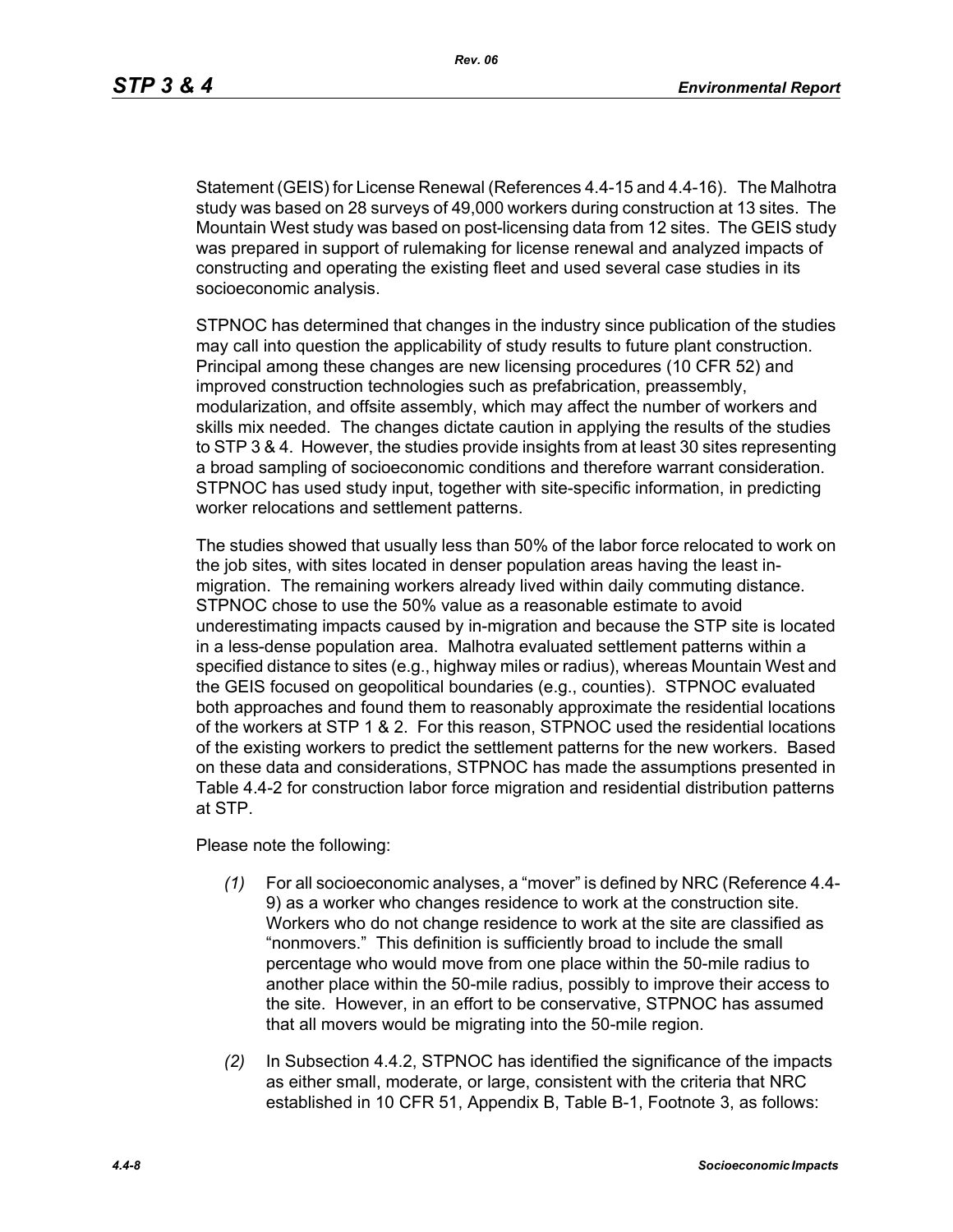SMALL — Environmental effects are not detectable or are so minor that they will neither destabilize nor noticeably alter any important attribute of the resource. For the purposes of assessing radiological impacts, NRC has concluded that those impacts that do not exceed permissible levels in the NRC's regulations are considered small.

MODERATE — Environmental effects are sufficient to alter noticeably, but not to destabilize, any important attribute of the resource.

LARGE — Environmental effects are clearly noticeable and are sufficient to destabilize any important attributes of the resource.

# **4.4.2.1 Demography**

STPNOC based this analysis on the estimated peak construction labor force. STPNOC assumed that approximately 50% of the construction labor force would change their residence to work at the STP site (movers), and that they would relocate to approximately the same areas and in the same proportion as the existing operations labor force. Therefore, this analysis is restricted to the two counties expected to be most affected by the construction labor force, Matagorda and Brazoria Counties.

STPNOC estimates that the construction of both units would be completed by 2016. The 2000 population within the 50-mile radius was approximately 258,960 and is projected to grow to approximately 321,809 by 2020, for an average annual growth rate during the construction period of 1.1% (see Table 2.5-2). STPNOC anticipates employing 5950 construction workers at peak construction activity (Table 3.10-2). STPNOC anticipates that approximately 2975 workers (movers) would relocate to the same areas and in the same proportion as the existing operations labor force: 60.7% (or 1806 workers) in Matagorda County, 22.4% (or 666 workers) in Brazoria County, and the remainder would locate to one of the other counties within the 50-mile radius.

The in-migration of approximately 2975 movers would create new indirect jobs in the area because of the multiplier effect. In the multiplier effect, each dollar spent on goods and services by a mover becomes income to the recipient who saves some but re-spends the rest. In turn, this re-spending becomes income to someone else, who in turn saves part and re-spends the rest. The number of times the final increase in consumption exceeds the initial dollar spent is called the "multiplier." The U.S. Department of Commerce Bureau of Economic Analysis, Economics and Statistics Division provides multipliers for industry jobs and earnings (Reference 4.4-17). The economic model, RIMS II, incorporates buying and selling linkages among regional industries and was used to estimate the impact of new nuclear plant-related expenditure of money in the two-county region of interest. For every mover, an estimated additional 0.61 jobs would be created in the two-county area (Table 4.4-4 and Reference 4.4-17). For every dollar spent by a mover, an estimated additional 0.50 dollars would be injected into the regional economy (Reference 4.4-17). Construction would create approximately 4790 permanent (direct + indirect) jobs in the 50-mile region.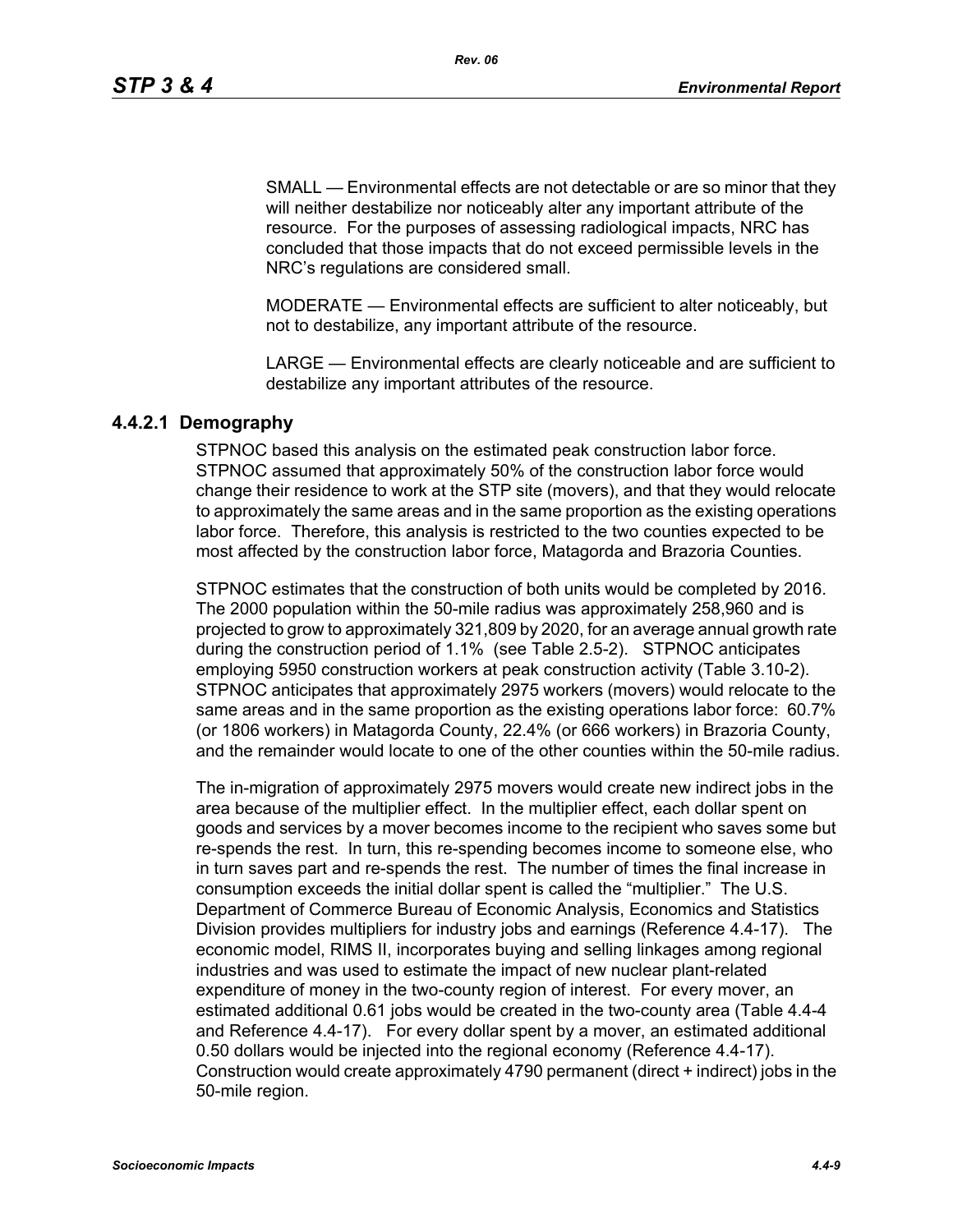Most indirect jobs are service-related and not highly specialized, so, for this analysis, STPNOC has assumed that most indirect jobs would be filled by the existing labor force within the 50-mile region, particularly the two-county area, because 83% of the labor force is expected to settle there. Using the Bureau of Economic Analysis employment multiplier would produce a total number of indirect jobs generated by construction of 1815 (2,975 × 0.61). This number represents approximately 20% of the unemployed persons in the two-county region in 2005 (Table 4.4-4).

According to the Malhotra study (Reference 4.4-9), approximately 80% of nuclear plant construction workers are likely to bring families. Therefore, of 2975 movers, 2380 would bring families into the 50-mile region and 595 movers would not. Assuming that the workers would relocate in approximately that same proportion as the existing operations labor force, approximately 1445 (60.7% of 2380) of those would locate to Matagorda County and 533 (22.4% of 2380) would locate to Brazoria County (Table 4.4-2). Approximately 361 of the workers without families (60.7% of 595) would locate to Matagorda County and 133 (22.4% of 595) would locate to Brazoria County.

According to the Malhotra study, the average household size of a nuclear plant construction worker is 3.25 people. Therefore, construction would increase the population in the 50-mile region by 8330 people  $((2,380 \times 3.25) + (595$  construction workers without families)). Of those, 5056 people (60.7% of 8330) would locate to Matagorda County and 1866 (22.4% of 8330) people would locate to Brazoria County (Table 4.4-2). These numbers constitute 13.3% and 0.8% of the 2000 Census populations of Matagorda and Brazoria Counties, respectively. They constitute 11.3% and 0.6% of the projected 2020 populations of Matagorda and Brazoria Counties, respectively.

The movers and their families would represent a moderate increase in Matagorda County's total population, a small increase in Brazoria County's total population, and smaller increases in the total populations of the other counties in the 50-mile region.

Based on the Malhotra study, STPNOC estimates that 50% of the movers (1488) would remain in the 50-mile region and the remainder would migrate back out of the 50-mile region after construction is complete. Including families, the number of people remaining in the 50-mile radius would be 4165. Applying the same percentage to the movers residing in Matagorda County and Brazoria Counties, STPNOC estimates that 903 and 333 movers, respectively, would remain in these counties. In Matagorda and Brazoria Counties, the remaining workers and their families plus workers without families would number 2528 and 933, respectively.

## **4.4.2.2 Impacts to the Community**

This section evaluates the social, economic, infrastructure, and community impacts to the two-county area and 50-mile region as a result of constructing STP 3 & 4. It is expected that site preparation and construction activities would continue for approximately 7 to 8 years, be completed by 2016, and employ as many as 5950 construction workers at peak employment.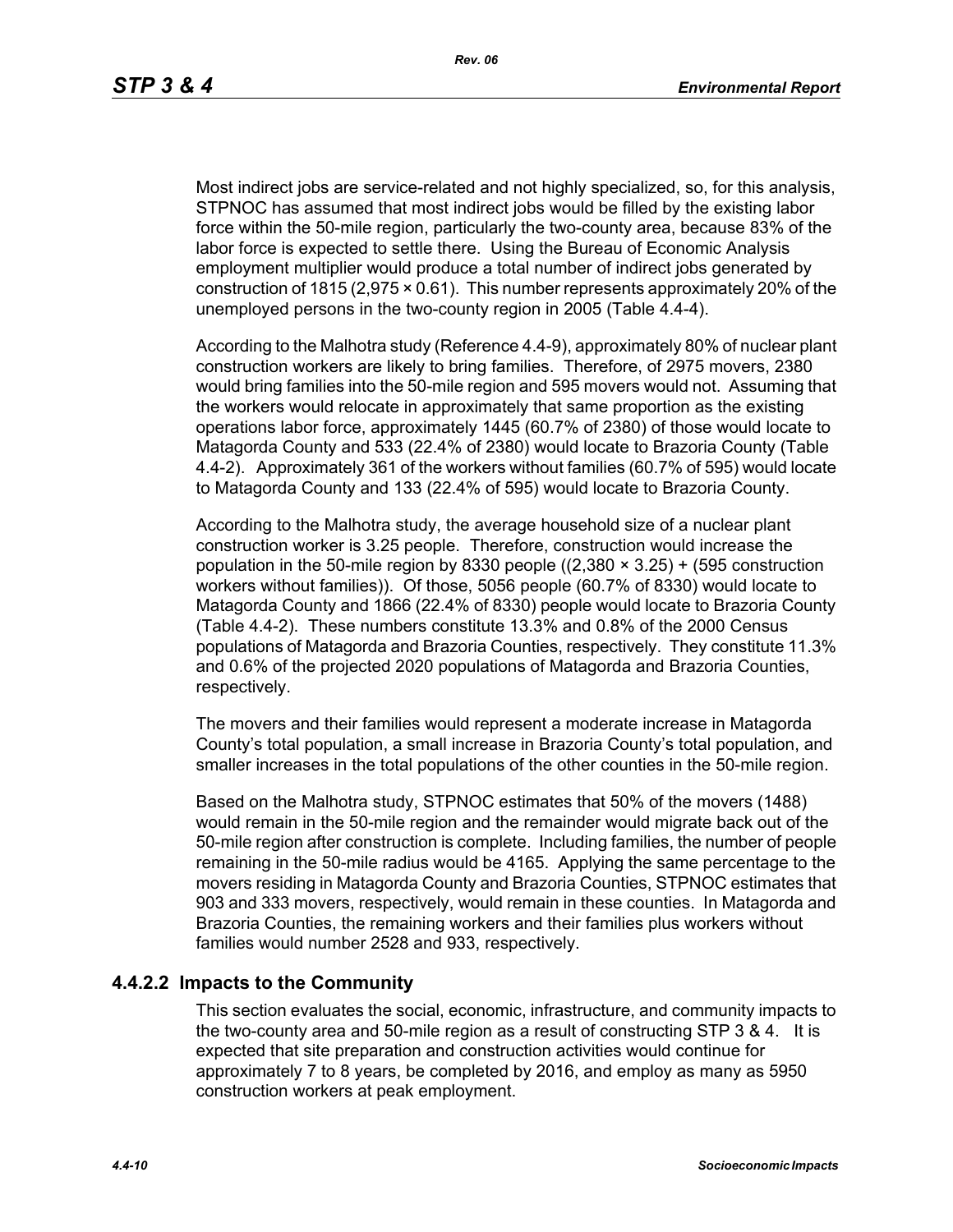# **4.4.2.2.1 Economy**

The impacts of construction on the local and regional economy depend on the region's current and projected economy and population.

As stated earlier in Subsection 4.4.2, approximately 2975 construction workers (50% of the peak construction labor force) would already reside within a 50-mile radius of the STP site. STPNOC believes that the regional construction labor force can support this estimate, based on the size of the construction labor force in the area. In 2005, there were 16,718 construction workers in Matagorda and Brazoria Counties (Table 2.5-7). Including the construction labor forces from the other counties within a 50-mile radius, the peak number of movers—2975—would represent less than 18% of the pool of construction workers within the 50-mile radius.

As stated in Subsection 4.4.2, 2975 construction workers would be considered movers who would migrate into the 50-mile radius. This in-migrating labor force would create additional direct jobs in the region. The expenditures of the construction labor force in the region for shelter, food, and services would, through the multiplier effect of expenditures, also create a number of new indirect jobs. An influx of 2975 movers would create 1815 indirect jobs, for a total of 4790 jobs (Table 4.4-4).

The employment of up to 2975 movers over a 7- to 8-year period could have SMALL to LARGE economic impacts on the surrounding region. The creation of these jobs could inject between \$100.3 and \$1,003.3 million dollars into the regional economy during the life of the construction project, reduce unemployment by up to 20%, and create business opportunities for housing and service-related industries. However, after construction completion, a total of 50% of the movers would be expected to migrate back out of the 50-mile region, and the income associated with construction of Units 3 & 4 would cease. The estimated economic impact of this out-migration could be as high as \$9,930,175 per month (during peak). These estimates are analyzed below.

Table 4.4-5 lists the estimated number of movers on site, by month, during construction. The number of movers is 50% of the total labor force on site per month. STPNOC obtained construction worker wage data for Matagorda and Brazoria Counties from the Department of the Interior's Bureau of Labor Statistics. In 2005, the average annual pay for a construction worker in Matagorda County was \$35,988, and, in Brazoria County, \$40,640 (Subsection 2.5.2.1). In 2006, the average annual for a heavy and civil engineering construction worker in Matagorda County was \$43,639, and in Brazoria \$53,746. To be conservative, STPNOC used the weighted average annual wage of a heavy and civil engineering construction worker in the two counties (weighted based on the number of heavy and civil engineering construction workers in each county) \$53,406 in its analysis. In Table 4.4-5, the average annual wage was divided by 12 to calculate an average monthly wage—\$4,450. The monthly wage was multiplied by the number of movers each month and then summed to calculate total dollars earned by the movers.

A sensitivity analysis, as shown in Table 4.4-5, was performed to further assess the impacts of the mover wages on the region. Because of uncertainty surrounding the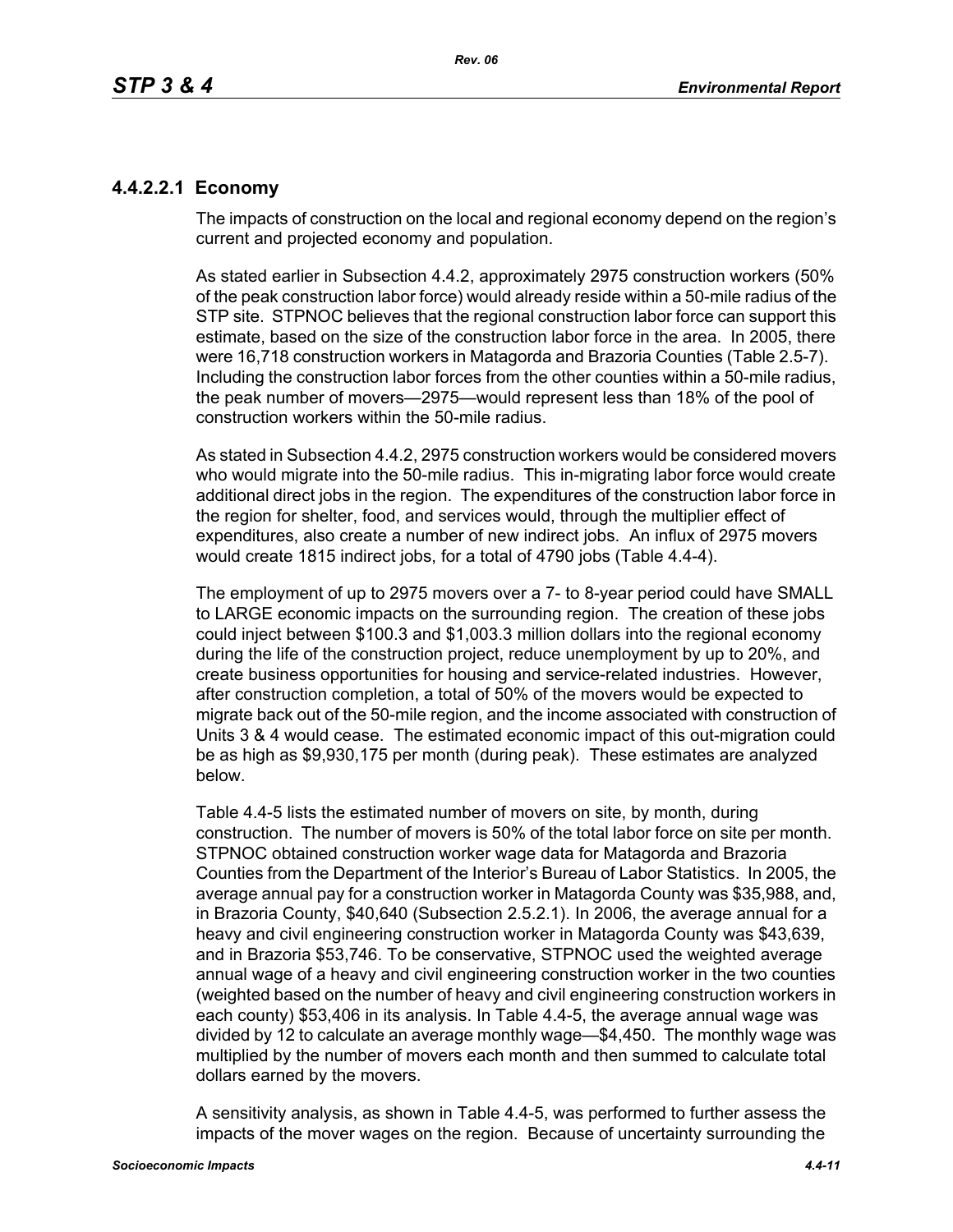amount of mover wages that would be spent in the 50-mile region, STPNOC provided a table depicting the dollar impact on the 50-mile region by percentage of the wages spent within the region. Additionally, an earnings multiplier for the construction industry in the two-county region was applied to the wages. According to these calculations, the total economic impact of mover wages on the 50-mile region would be between \$100.3 million and \$1,003.3 million dollars over the life of the construction project. (Note: STPNOC acknowledges that, although this earnings multiplier is for the two-county region, it reasonably represents the balance of counties within the 50 mile radius.) At construction peak, wages would total \$13,240,233 dollars per month. Multiplying \$13,240,233 by the earnings multiplier (1.5) would generate a monthly economic impact during peak construction activity of \$19,860,350 (if 100% of the earnings were spent within the region). This would be considered a positive impact.

After construction is completed, approximately 50% of the movers would remain in the 50-mile radius and the remainder would migrate out. Assuming a 50% decrease in the mover labor force, there would be a corresponding decrease in the economic impact to the 50-mile region. Any movers remaining in the ROI would continue to contribute to economic impacts in the ROI, but these impacts would not be associated with STP 3 & 4 construction. As noted above, monthly earnings during construction peak total \$13,240,233 per month. With the earnings multiplier applied, impacts could be as high as \$19,860,350 in the unlikely case that all earnings were spent within the ROI (Table 4.4-5). This out-migration would be considered a negative impact. However, Figure 3.10-1 indicates that the out-migration would occur gradually over a 2-year period. The gradual reduction in the construction labor force and the in-migration of operations workers during the construction period, would assist in mitigating the impact to the community from the destabilizing effects of a sudden decrease in households. In addition to the gradual nature of the decline in the construction workforce, the incoming operations workers and their families would help to mitigate the negative impacts of the decreasing construction workforce. Another mitigating factor would be the substantially higher average annual wages expected for the operations workers. These higher wages, combined with larger multipliers for both earnings and employment, suggest that each operations worker would have a greater impact on the ROI economy than each construction worker.

Because of the estimated distribution of the movers, Brazoria County would experience approximately 22.4% of this economic activity and Matagorda County would experience 60.7% of the activity. Matagorda County would be the most affected. Beyond Matagorda County, the impacts would become more diffuse as a result of interacting with the larger economic base of other counties, particularly Brazoria County, which contains a portion of the outskirts of Houston.

The magnitude of the positive economic impacts would be less discernible, diffused in the larger economic base of Brazoria County. Matagorda County, as the site of the construction and the county where most of the construction labor force would reside, would be affected more than Brazoria County. STPNOC concludes that the impacts of construction on the economy of the region would be SMALL everywhere in the region, except Matagorda County, where the positive impacts of an in-migrating construction labor force and the negative impacts of the departing labor force (upon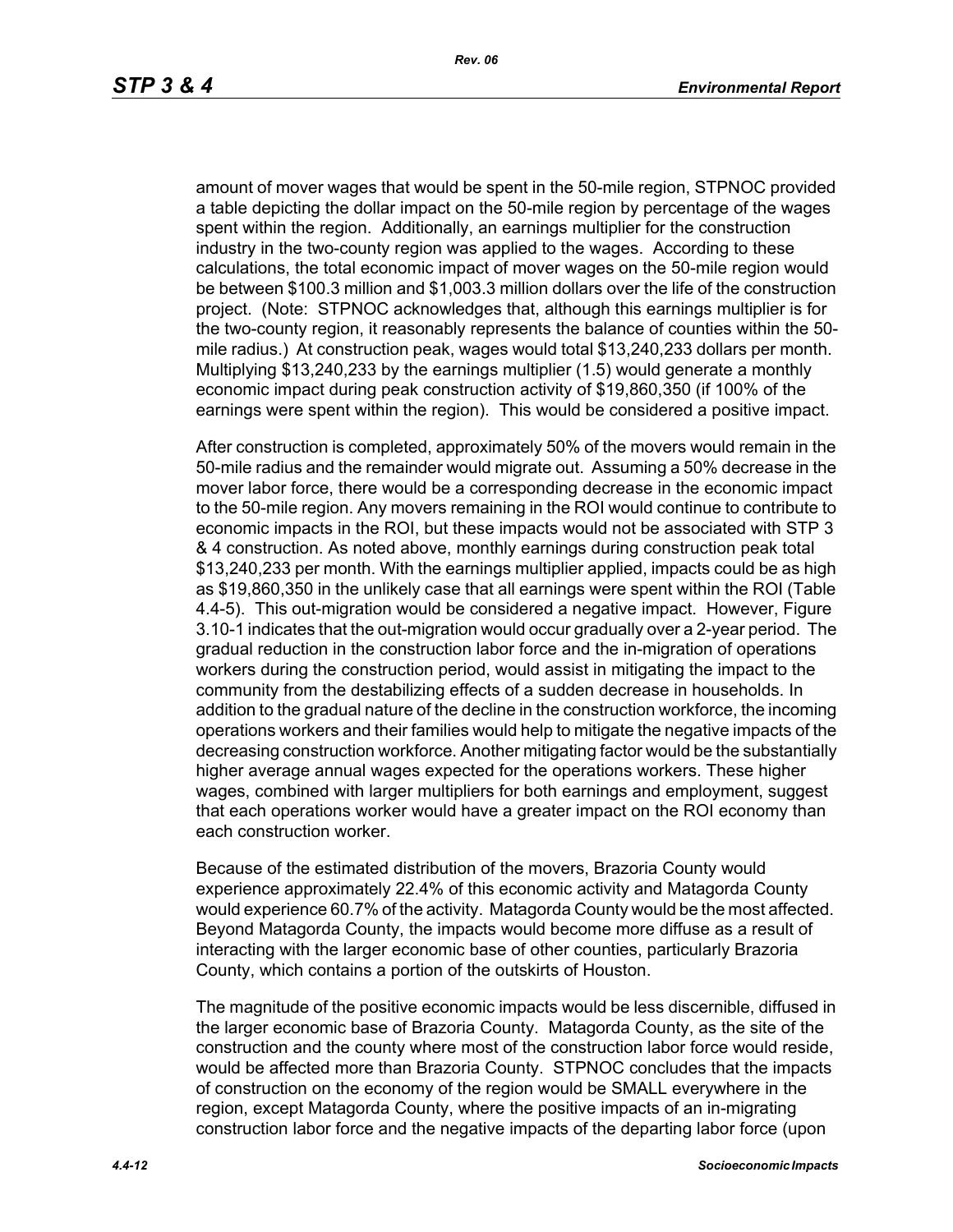construction completion) could be MODERATE to LARGE. Mitigation would be warranted. To mitigate these impacts, STPNOC would maintain communication with local and regional government authorities including the Matagorda County Commissioners Court, County Judge and nongovernmental organizations to disseminate project information that could have socioeconomic impacts in the community in a timely manner. These organizations would be given the opportunity to perform their decision-making regarding economic choices with the understanding that approximately half of the positive economic impacts of the construction project would be temporary and could disappear when the construction project is complete.

# **4.4.2.2.2 Taxes**

Construction-related activities, purchases, and labor force expenditures would generate several types of taxes, including corporate franchise taxes, sales and use taxes, and property taxes. Increased taxes collected are viewed as a benefit to the state of Texas and to the local jurisdictions in the region.

In the GEIS for License Renewal of Nuclear Plants (NUREG-1437), the NRC presents its method for defining the impact significance of tax revenue impacts during refurbishment (i.e. large construction activities). STPNOC reviewed this methodology and determined that the significance levels were appropriate to apply to an assessment of tax impacts as a result of new construction.

In NUREG-1437, the NRC concluded that changes in tax revenues (during refurbishment) at nuclear plants would be:

- SMALL When new tax payments by the nuclear plant constitute less than 10% of total revenues for local taxing jurisdictions. The additional revenues provided by direct and indirect plant payments on refurbishment-related improvements result in little or no change in local property tax rates and the provision of public services.
- MODERATE When new tax payments by the nuclear plant constitute 10% to 20% of total revenues for local taxing jurisdictions. The additional revenues provided by direct and indirect plant payments on refurbishment-related improvements result in lower property tax levies and increased services by local municipalities.
- LARGE When new tax payments by the nuclear plant represent more than 20% of total revenues for local taxing jurisdictions. Local property tax levies can be lowered substantially, the payment of debt for any substantial infrastructure improvements made in the past can easily be made, and future improvements can continue.

## **Personal Income and Corporate Franchise Taxes**

As noted in Subsection 2.5.2.3, Texas has no personal income tax, but recently amended the law to extend coverage of the franchise tax on corporations; the changes take effect January 1, 2008.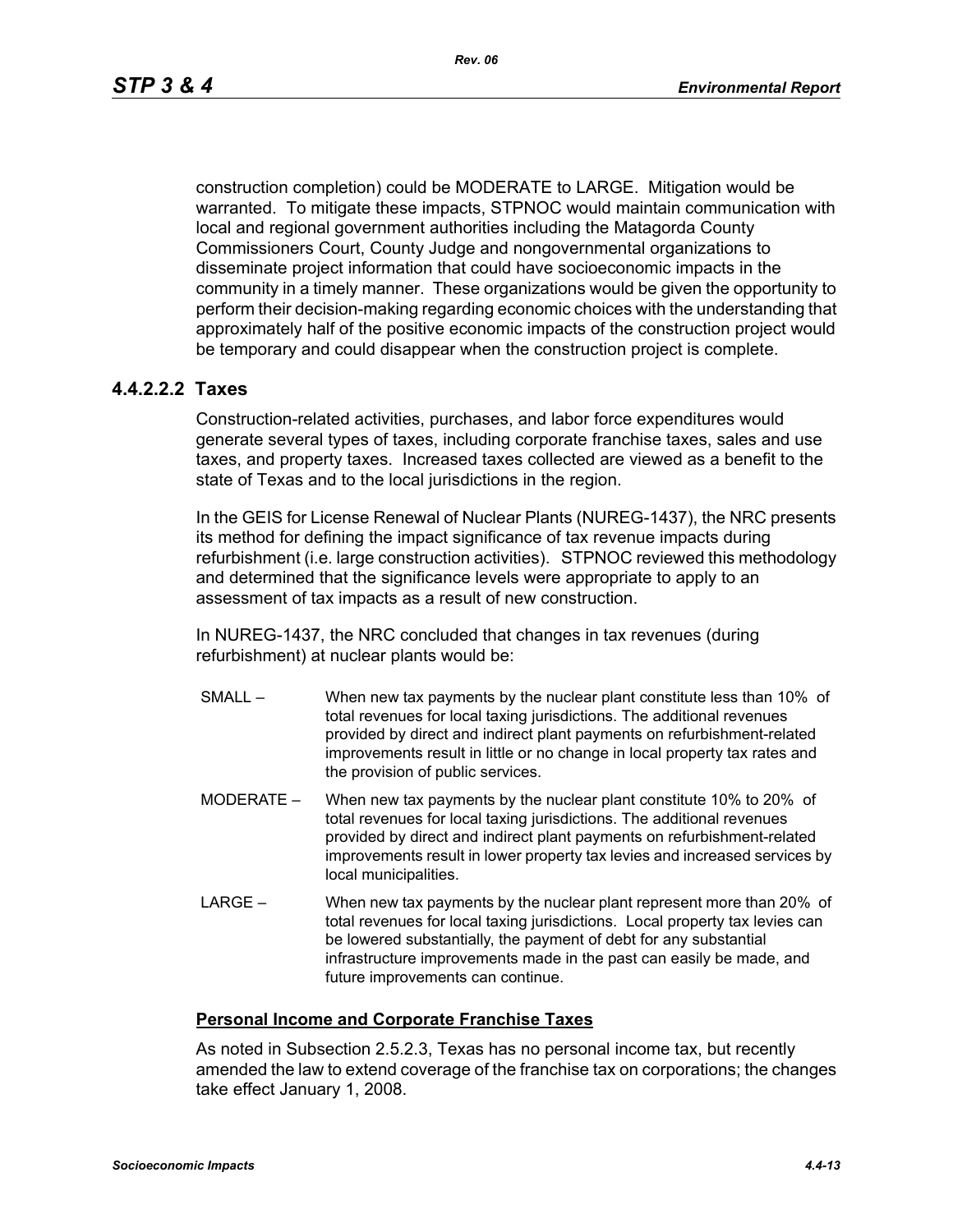The franchise tax is a gross margin tax, meaning that it is calculated on revenues less allowable operating costs. Therefore, no franchise taxes would be assessed during the construction period for STP 3 & 4 because there would be no revenues during that time. In addition to direct taxes from the private owners of STP, local construction expenditures and purchases by the construction labor force would have a multiplier effect in the local economy, where money would be spent and re-spent within the region. Because of this multiplier effect, businesses in Matagorda County and adjacent areas, particularly retail and service sector firms, could experience revenue increases, and there could be prospects for new startup firms and additional job opportunities for local workers. Existing and new firms would generate additional profits, which would further contribute to increased franchise taxes, although the exact amount is unknown. Impacts would be positive and SMALL.

#### **Sales and Use Taxes**

#### **Expenditures by Construction Labor force**

STPNOC estimates a peak construction labor force of 5950 workers, and further estimates that 5056 workers and family members would settle in Matagorda County during the construction period (Subsection 4.4.2 and Table 4.4-2). Their retail expenditures (restaurants, hotels, merchant sales, and other items) would yield an increase in sales and use tax revenues. As an indirect impact, the multiplier effect of the new jobs in the area (see Subsection 4.4.2.1) would also result in higher personal income for current residents in the region, more disposable income, and greater expenditures by individuals and families for items subject to sales or use taxes.

Taxable goods or services purchased anywhere within the state of Texas are subject to the current state sales tax of 6.25%. These revenues are remitted to the state of Texas, which received \$18.3 billion in sales tax revenues (accounting for 25% of state tax collections) in 2006 (Reference 4.4-18). Direct and indirect taxable purchases associated with the construction labor force would yield a relatively SMALL but beneficial impact to the state as a whole. Although sales tax revenues are not returned directly to the counties where the tax was collected, the state uses the sales tax revenues, along with other revenues, to fund numerous services within counties (as discussed in Subsection 2.5.2.3.2), and thus Matagorda County (and other Texas counties) would receive a SMALL positive indirect impact from the expected increase in taxable expenditures by construction workers.

Purchases made within Bay City and Palacios are currently subject to a 2% sales tax above the state's rate of 6.25%; these revenues are returned to the respective cities and are used to fund a variety of city services (see Subsection 2.5.2.3.2). Because of the small populations of these cities, revenues from worker purchases would provide a SMALL to MODERATE positive impact to these jurisdictions.

Purchases within cities outside of Matagorda County that impose an additional sales tax would also yield relatively SMALL to MODERATE beneficial impacts to those cities, with the magnitude depending on the size of the jurisdiction, the amount and variety of goods and services available for purchase, and the actual amount of purchases made within the jurisdiction.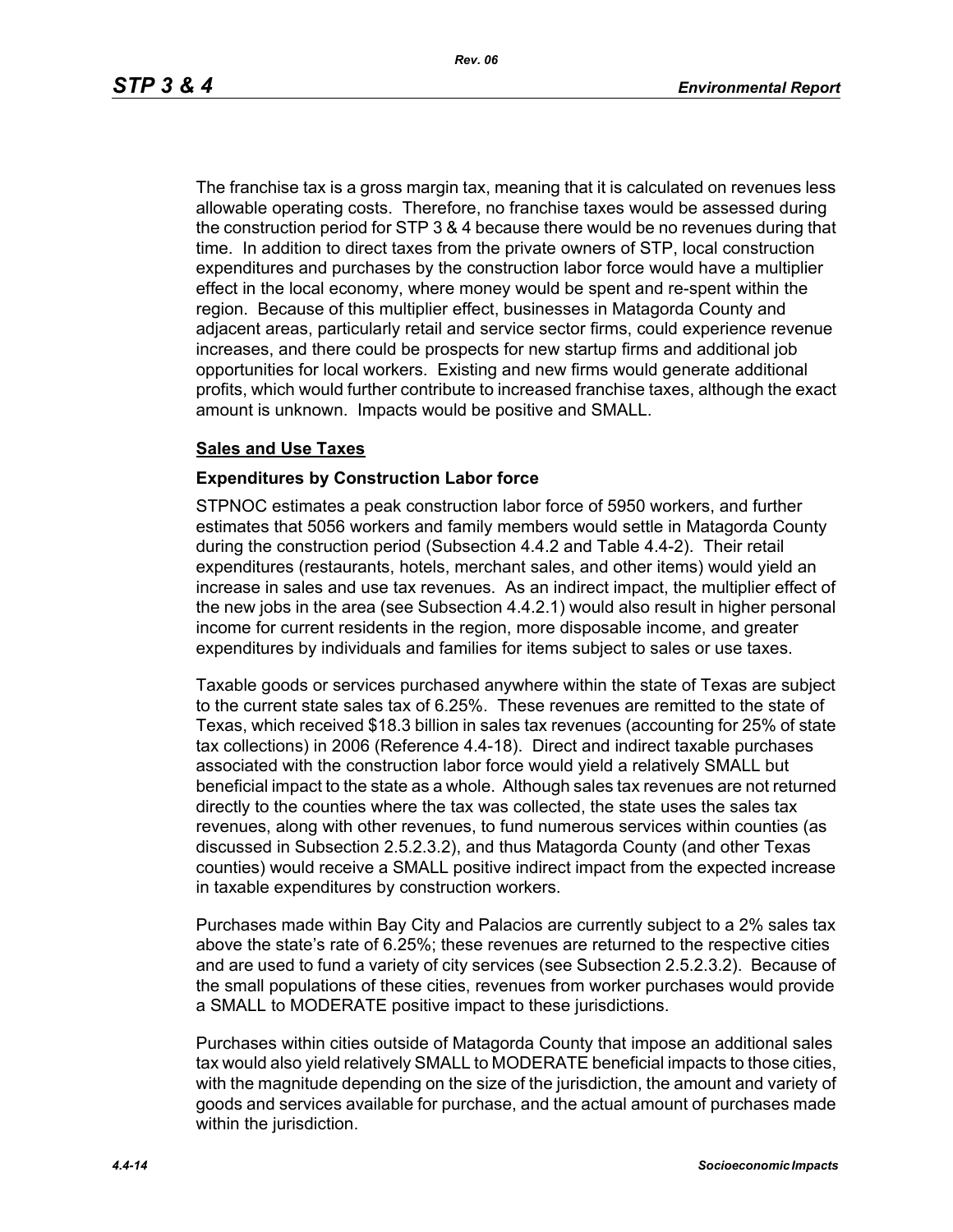#### **Expenditures for Construction Goods and Services**

In addition to sales taxes paid by construction workers and families, the region would also experience an increase in the sales and use taxes collected from project expenditures for construction materials, supplies, and services. To the extent possible, STPNOC obtains goods and services from the local economy, including Bay City. Project expenditures are subject to sales tax in proportion to the percent of investor ownership (e.g., for STP 1 & 2, 44% of STPNOC's taxable purchases are currently subject to sales tax).

According to "Texas Sales Tax Frequently Asked Questions," (Reference 4.4-19), "manufacturers may claim a Texas sales tax exemption for tangible personal property directly used or consumed in or during the actual manufacturing, processing, or fabrication of tangible personal property for ultimate sale if the use or consumption of the property is necessary or essential to the manufacturing, processing, or fabrication operation and directly makes or causes a chemical or physical change to the product being manufactured, processed, or fabricated for ultimate sale."

This exemption applies to the production of electric power and would exempt approximately 90% of the materials used to construct STP 3 & 4, leaving approximately 10% of the construction costs subject to sales tax (6.25% to the state of Texas and 2.0% to Bay City). The owners of STP 3 & 4 have projected the sales tax payments on these expenditures at an estimated \$23.9 million per unit, with \$5.8 million due to Bay City and \$18.1 million to the state of Texas over the construction period. These payments would provide a total of \$11.6 million to Bay City over the 7-year construction period.

To determine the impact of these tax payments, Bay City sales taxes were projected from 2006 to 2015 based on the average annual growth rate of 2.2% between 1996 and 2005. The projected rate of increase in Bay City sales tax is conservative in that it does not take into account likely increases in population or business activity that could occur as a result of STP construction.

For the purpose of this analysis, it was assumed that taxable expenditures would occur evenly during the 6-year construction period for each unit, with construction on STP 3 beginning in 2009 and construction on STP 4 concluding in 2015. As Table 4.4-3 shows, Bay City sales tax collections would be 21% of the total Bay City sales tax revenue collected in 2009. STPNOC tax payments between 2010 and 2014, while both units are under construction, would increase from 38% to 41% of Bay City sales tax revenue. In 2015, the final year of construction for STP 4, the STPNOC sales tax payments would be only 18% of Bay City sales tax revenue. Therefore, the positive impacts to Bay City sales tax revenues would be positive and MODERATE during 2009 and 2015, the first and last years of construction, and positive and LARGE between 2010 and 2014, and the city would be able to provide a higher level of services to its citizens and visitors.

Purchases made in Matagorda County outside of Bay City and Palacios would provide sales tax revenues to the state of Texas, and would constitute a relatively SMALL but beneficial impact. Purchases from taxing jurisdictions outside Matagorda County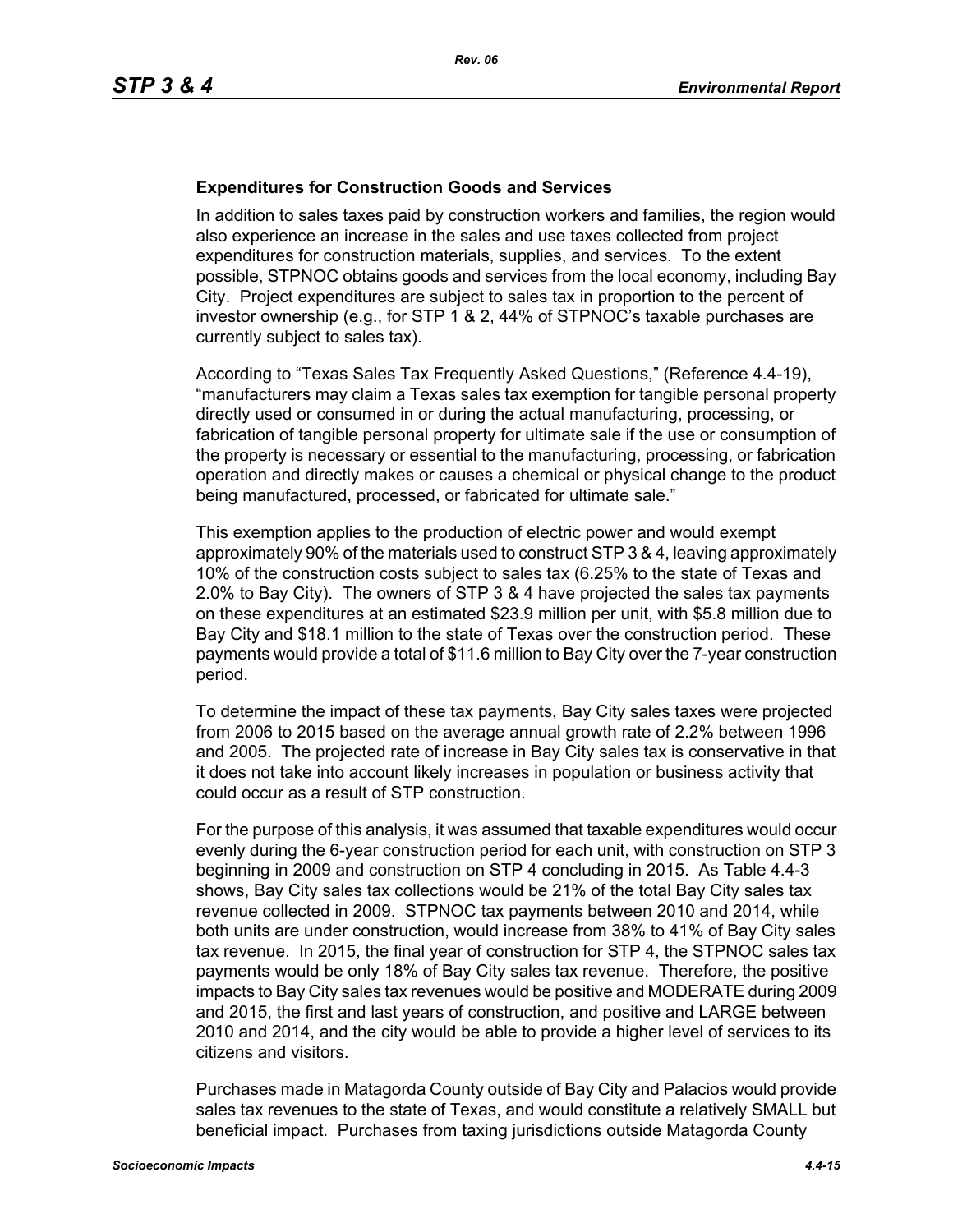would yield relatively SMALL to MODERATE beneficial impacts, depending on the overall size of such jurisdictions. In more heavily populated nearby jurisdictions such as Brazoria County, the positive impacts would be relatively SMALL. It is not possible to assess which counties and local jurisdictions would be most affected, but all taxing entities would receive a SMALL to MODERATE positive impact.

In addition to the construction expenditures noted above, STPNOC has estimated expenditures for goods and services during the construction period, at \$212.7 million for construction-related items and \$13.4 million for office or administrative items. To approximate the impact on state and local sales tax revenues, the total of \$226.1 million was divided by 7 (years in construction period) to obtain an average annual expenditure amount (\$32.3 million), which was then taken as a percentage of increase over the latest year for which actual sales tax revenues were available. It was assumed that none of the items is exempt from sales tax, and that all are subject to Texas sales or use tax. Because of the limited retail opportunities in Bay City and Palacios, a sensitivity analysis was performed to assess the range of impacts from spending 10% to 100% in each jurisdiction. The analysis also addressed the uncertainty regarding private/public ownership of STP 3 & 4 (as noted above, STP 1 & 2 are currently 44% investor-owned and 56% publicly-owned). Only the privately-owned segment is subject to sales tax. Therefore, scenarios for 44%, 60%, 80%, and 100% private ownership were assessed. The analysis is presented in Table 4.4-8.

Depending on the ownership scenario, annual Texas sales tax revenues would range from \$888,230 to \$2.0 million, representing an increase over 2006 sales tax revenues from 0.005% to 0.011%, a SMALL and positive impact.

Annual impacts to Bay City or Palacios tax revenues were estimated to range from a low of \$28,423 (44% private ownership with only 10% subject to local taxation) to \$645,986 (100% private ownership and 100% spent in either city). (Both cities impose a 2% sales tax, so the potential sales tax revenues are identical.) The associated increases over Bay City's 2005 sales tax revenues (\$3.7 million) range from 0.8% to 17.5%, while the increases over Palacios' 2006 sales tax revenues (\$219,500) could range from 12.9% to 294.3%. However, because of the limited availability of goods and services, it is unlikely that a major proportion of expenditures would occur in Bay City. At the present time, it is not possible that more than a small proportion of purchases would occur in Palacios, whose population is roughly one-fourth of Bay City's. Based on current retail opportunities, it is likely that impacts to either locale would be positive and SMALL to MODERATE. However, if additional STP suppliers were to locate within either city, sales tax revenue impacts could range from SMALL to LARGE.

#### **Other Sales- and Use-Related Taxes**

Matagorda County imposes a hotel occupancy tax of 6% on the cost of each room. The revenues from this tax benefit tourism and convention marketing, programs to enhance the arts, and historic preservation projects that benefit tourism. Visitors during the construction period, as well as many construction workers themselves, would use local hotels and pay this tax. Although the exact number of visitors and workers who would use hotels is unknown, it is expected to be large during the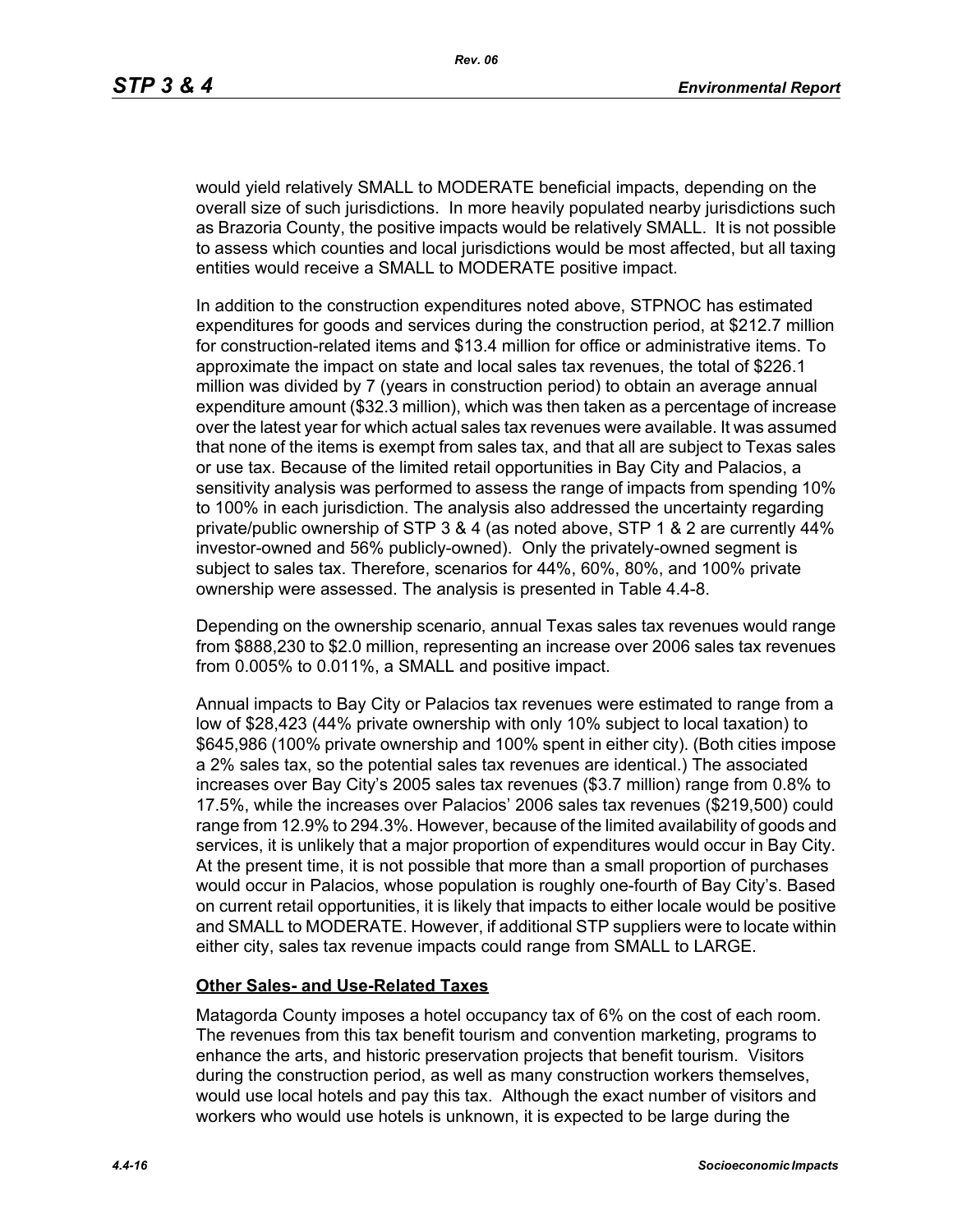construction period. Because of Matagorda County's small population, MODERATE positive benefits to the county would result from these tax collections.

The cities of Bay City and Palacios also tax telecommunications services; calls within Texas are subject to a 2% city tax in these locations, while the state sales tax applies to all calls. Both cities also impose their 2% sales tax on the residential use of gas and electricity. These cities would receive positive impacts from increased collections during an influx of construction workers and their families residing in those communities, with the actual impacts dependent on residence choices and usage patterns for telephone, gas, and electricity. The amounts are unknown at this time but are expected to be relatively SMALL and positive.

#### **Property Taxes — Counties and Special Districts**

As discussed in Subsection 2.5.2.3, Texas property tax assessments are made by the county appraisal district, which bases its appraisal on a consideration of cost, income, and market value. This appraisal is used by all taxing jurisdictions within the county, including special districts and independent school districts (ISDs), which apply their individual mileage rates to determine the taxes owed.

In addition to Matagorda County itself, the special districts who receive property taxes from NRG for STP include the Matagorda County Hospital District, Navigation District #1, Drainage District #3, the Palacios Seawall District, and the Palacios ISD (see Subsection 2.5.2.3).

During construction of STP 3 & 4, STP's additional tax valuation would be based on the cost of construction, and determined in accordance with state law and appraisal formulas or some mutually agreed-upon valuation. Some inputs to the formulas would be discussed or negotiated between the appraisal district and the owners who participate in STP 3 & 4 (municipal utilities do not pay property taxes).

Matagorda County's status as a federal Historically Underutilized Business Zone (HUBZone) and Texas Strategic Investment Area makes tax abatements available for qualifying new businesses or expansions. Nuclear electric power generating facilities are now eligible for this abatement. To receive this abatement, NRG (as the only current owner subject to property tax) would apply to the Matagorda County Commissioners Court, the county governing body. NRG's eligibility and the terms of the abatement would be determined by the Commissioners Court. The amount of any such abatement, the likelihood of NRG's applying for it, and the abatement's possible impact to the affected taxing jurisdictions are not known at this time.

Property tax payments to Matagorda County for STP 1 & 2 represented approximately 75% of the total county property tax revenues between 2000 and 2005. During the 7 year construction period for STP 3 & 4, NRG would likely pay additional property taxes to the taxing districts listed above. Although the amount of these payments is unknown at this time, it is likely that such payments would represent an increase over current payments, resulting in a MODERATE to LARGE positive impact to those taxing jurisdictions and a SMALL to MODERATE positive impact on the local economy.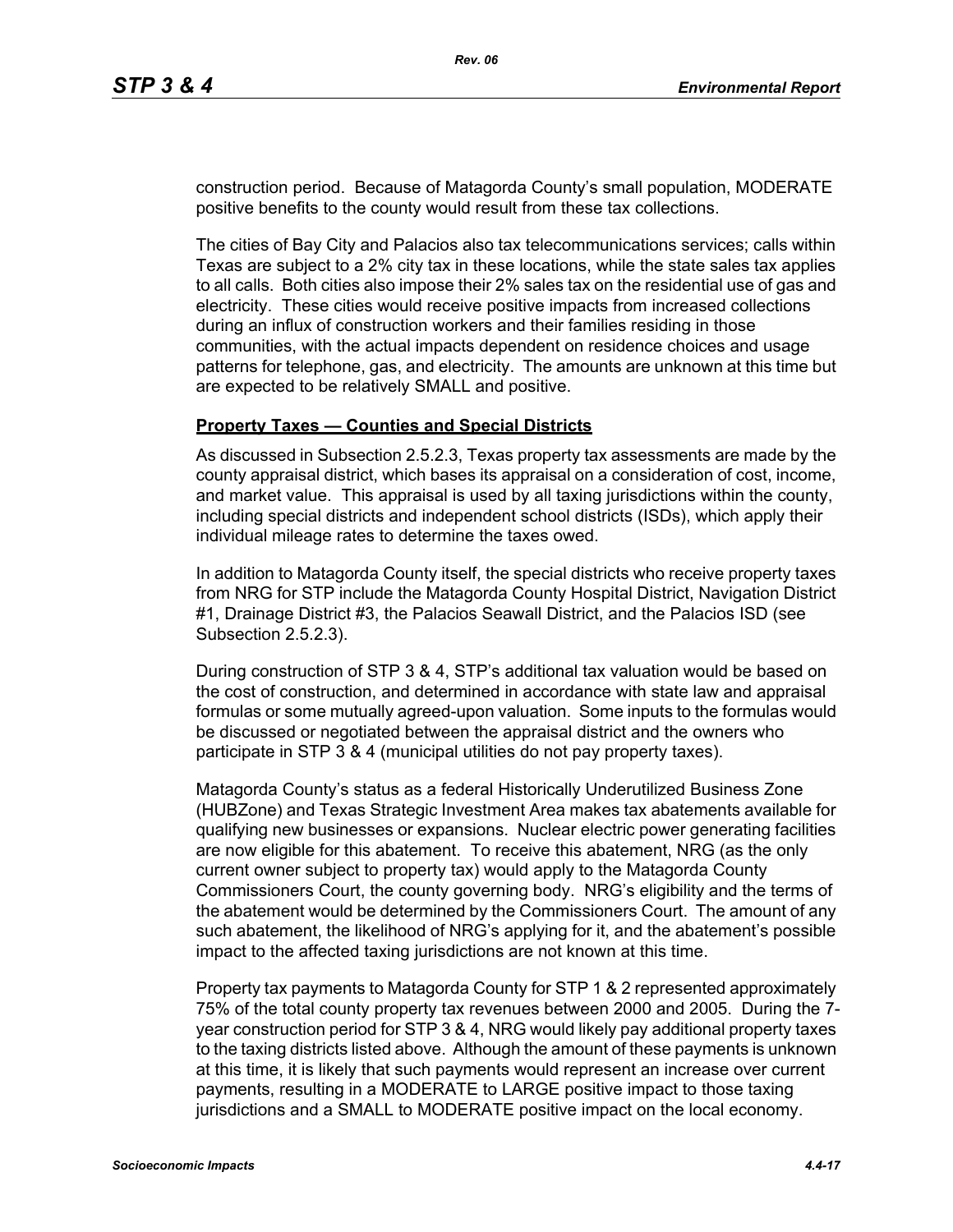A second source of revenue would be from property taxes resulting from housing purchases by the construction labor force. Developers would construct new housing or there would be an increase in the demand for existing housing, which would likely drive housing prices up, thus increasing values, assessments, and property taxes levied and collected. The change in tax revenues is not known at this time and would depend on worker choices regarding home location and home value. The increased housing demand would have relatively SMALL impacts on tax revenues in more heavily populated jurisdictions such as Brazoria County, but in Matagorda County, with a much smaller population, the relative impacts would be SMALL to MODERATE.

#### **Property Taxes — Independent School Districts**

The Palacios ISD encompasses the southwestern portion of Matagorda County and a small portion to the west in Jackson County. It is a largely rural district, containing the town of Palacios, a few smaller communities, and the STP site (see Figure 2.5-8 for a map of the school districts in Matagorda County).

School districts in Texas may tax only entities within their borders, so the owners of the STP facility pays school-related property taxes only to the Palacios ISD, and is the ISD's largest taxpayer. Between 2000 and 2005, between 71% and 99% of the ISD's property tax revenues (see Table 2.5-16) was attributable to STP 1 & 2. As noted in Subsection 2.5.2.3.3, the Palacios ISD received approximately 60% of its revenue from local property taxes for the 2004–2005 school year. The expected increases in the appraised valuation of the STP facility during the construction of STP 3 & 4 would result in larger tax payments to the taxing jurisdictions listed above and in Table 2.5-15.

The state of Texas has established funding guidelines to equalize wealth across school districts, and sets a statewide wealth limit per student each year (\$319,500 in 2006). This limit is multiplied by an ISD's weighted average daily attendance to obtain the total wealth limit for that district. If the ISD's property tax revenues exceed that amount, the district is considered "property-rich"; if revenues are below that amount, it is considered "property-poor." Revenues in excess of the wealth limit are returned to the State for redistribution to property-poor districts (see also Subsection 2.5.2.3.3).

Under the wealth equalization guidelines, additional revenues paid to Palacios ISD would not directly benefit the ISD, since their level of funding is based on a fixed perpupil amount; therefore, the ISD's property tax revenues that remain in the district would increase only if its attendance increased. Property tax revenues exceeding that year's wealth limit would flow to the state of Texas for redistribution to property-poor school districts. Although the amount of the increased tax payments is unknown at this time, the larger payments, while MODERATE to LARGE in absolute terms, would provide a relatively SMALL positive impact to the state of Texas as a whole and to those property-poor districts receiving the reallocated funds.

The influx of construction workers and their families could result in larger enrollments in Palacios schools (see Subsection 4.2.2.8). As explained in Subsection 2.5.2.3.3, the Texas school funding formula is based on weighted average daily attendance. While increases in the number of students could result in additional expenses, the ISD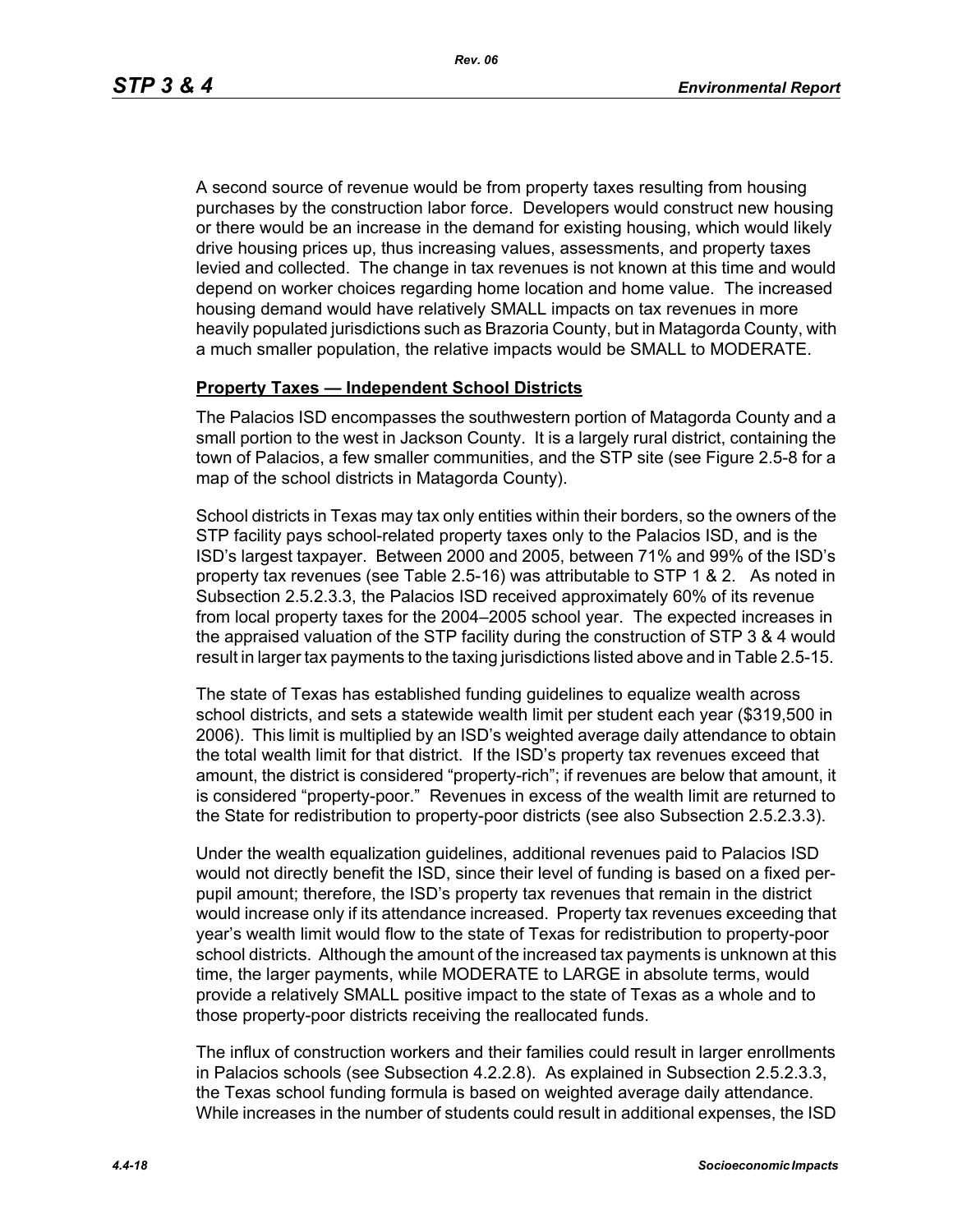would receive increased revenues, and fiscal impacts to the Palacios ISD would be SMALL.

Other school districts in the area do not receive property tax revenues from STP, but could experience larger enrollments during the construction period. Fiscal impacts to these districts would vary from SMALL to MODERATE, depending on the size of their existing enrollment, the amount of enrollment increases, their existing property tax revenues, and their status as a property-rich or property-poor school district under Texas school funding wealth equalization guidelines (discussed in Subsection 2.5.2.3.3). The possible impacts to other school districts in the area are addressed in Subsection 4.2.2.2.8.

In its 2007 session, the Texas Legislature enacted legislation (House Bill 2994) that would expand the existing tax abatement laws (the "Property Redevelopment and Tax Abatement Act" and the "Texas Economic Development Act") to include nuclear electric power generation facilities (Reference 4.4-20). The legislation was signed into law by the Governor of Texas on June 15, 2007 (Reference 4.4-21), and essentially will allow school districts to reduce the taxable value of new construction of nuclear plants, and allow the plants to defer the effective date of an abatement agreement for up to 7 years after the date the agreement was made. Negotiations for this abatement between the owners of STP 3 & 4 and the Palacios ISD are underway. The law would also allow STP's investor-owned participant, NRG, to enter into a payment agreement with the Palacios ISD, whereby NRG could "share" some of its tax savings with the Palacios ISD. This payment would not be considered ISD tax revenue and would not be subject to recapture by the state of Texas (Reference 4.4-22). Passage of this bill may decrease NRG's tax obligations to the Palacios ISD for its share of the STP 3 & 4. Under current state funding formulas to maintain wealth equalization (described above and in Subsection 2.5.3.3.3), the Palacios ISD's overall revenues would not decline (Reference 4.4-23). The amount of any tax reduction and of any "sharing" payment on STP 1 & 2 from NRG to the Palacios ISD are unknown at this time, as are any tax arrangements between the Palacios ISD and the investor-owned operators of STP 3 & 4. However, any additional funds received by the Palacios ISD that would not be subject to wealth-equalization limits (and could thus remain within the ISD) would have a SMALL to MODERATE beneficial impact on the school district.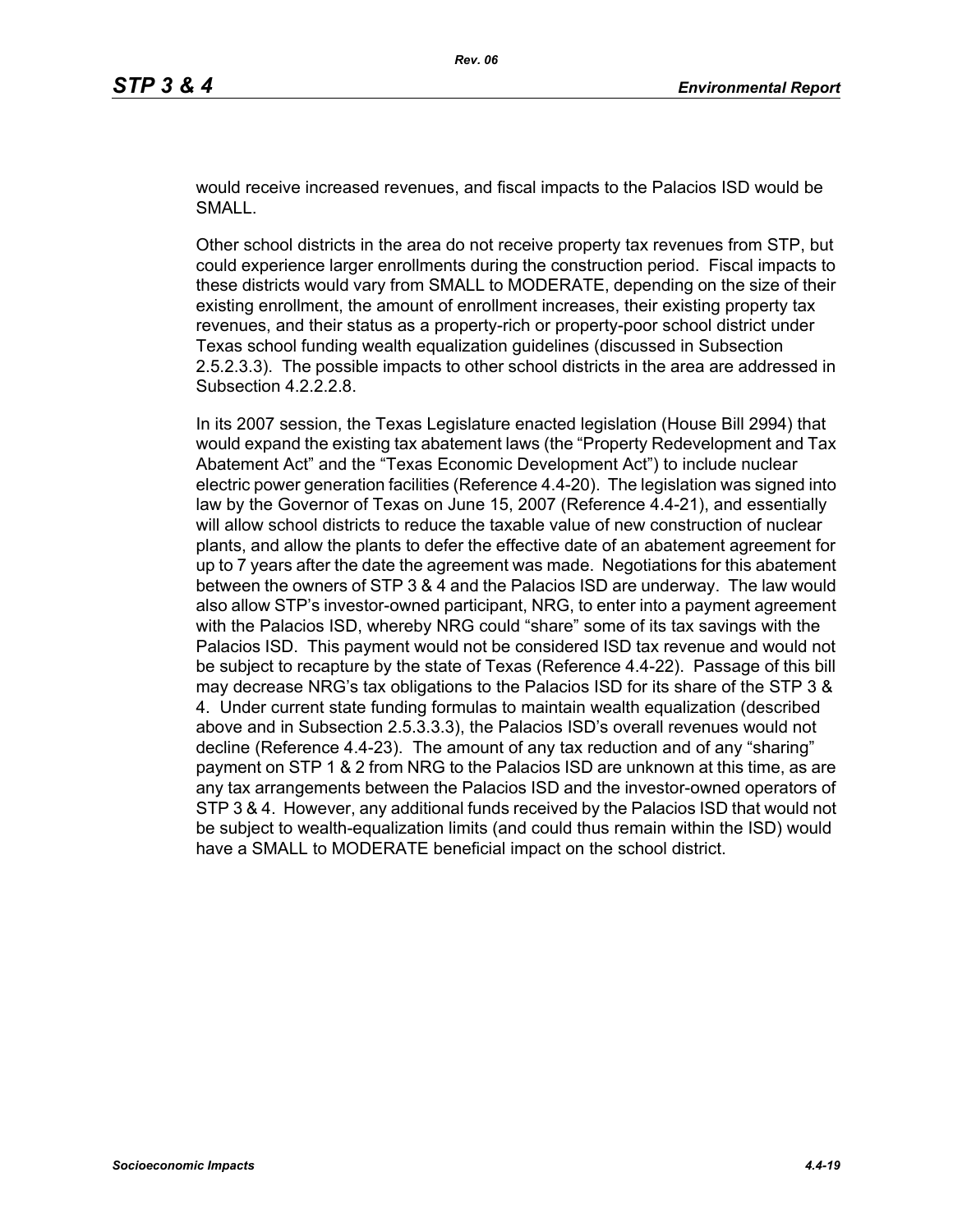# **Summary of Tax Impacts**

In summary, the state of Texas would not collect franchise taxes from the privatelyowned investors in STP 3 & 4 during the construction period for those units.

In absolute terms, the amount of state sales and use taxes collected over a potential 7-year construction period could be LARGE, but SMALL when compared to the total amount of sales and use taxes collected by Texas (\$18.3 billion in 2006). However, because of their small populations, sales taxes collected by the cities of Bay City and Palacios would have a MODERATE to LARGE positive impact.

The construction site-related property taxes collected and distributed to Matagorda County would be LARGE when compared to the total amount of taxes Matagorda County currently collects. In addition, Matagorda County would benefit from an increase in housing values and inventory caused by the influx of the permanent construction labor force, thereby further increasing property tax revenues for the county and special taxing districts.

If the valuation of the STP site increases during the construction period, any increased property taxes collected by the Palacios ISD for the STP site, its largest taxpayer, would have little effect on the ISD due to Texas school funding formulas (see discussion above and in Subsection 2.5.2.3.3). Increased property tax revenues would likely be a LARGE absolute amount, but relative to total property tax collections by the state of Texas, it would yield a SMALL positive impact overall.

Therefore, the potential beneficial impacts of taxes collected during construction would be MODERATE to LARGE in Matagorda County and to entities within the county, SMALL to MODERATE to the Palacios ISD, and SMALL in surrounding areas and in the state of Texas. Mitigation would not be warranted because all impacts are positive.

## **4.4.2.2.3 Land Use**

In the GEIS (NUREG-1437) (Reference 4.4-4), the NRC presents their method for defining the impact significance of offsite land use during refurbishment (i.e., large construction activities). STPNOC reviewed this methodology and determined that the significance levels were appropriate to apply to an assessment of offsite land use impacts as a result of new construction. Matagorda and Brazoria Counties are the focus of the land use analysis because the new units would be built in Matagorda County and most of the construction labor force would reside in one of the two counties.

In NUREG-1437, the NRC concluded that land use changes during refurbishment at nuclear plants would be: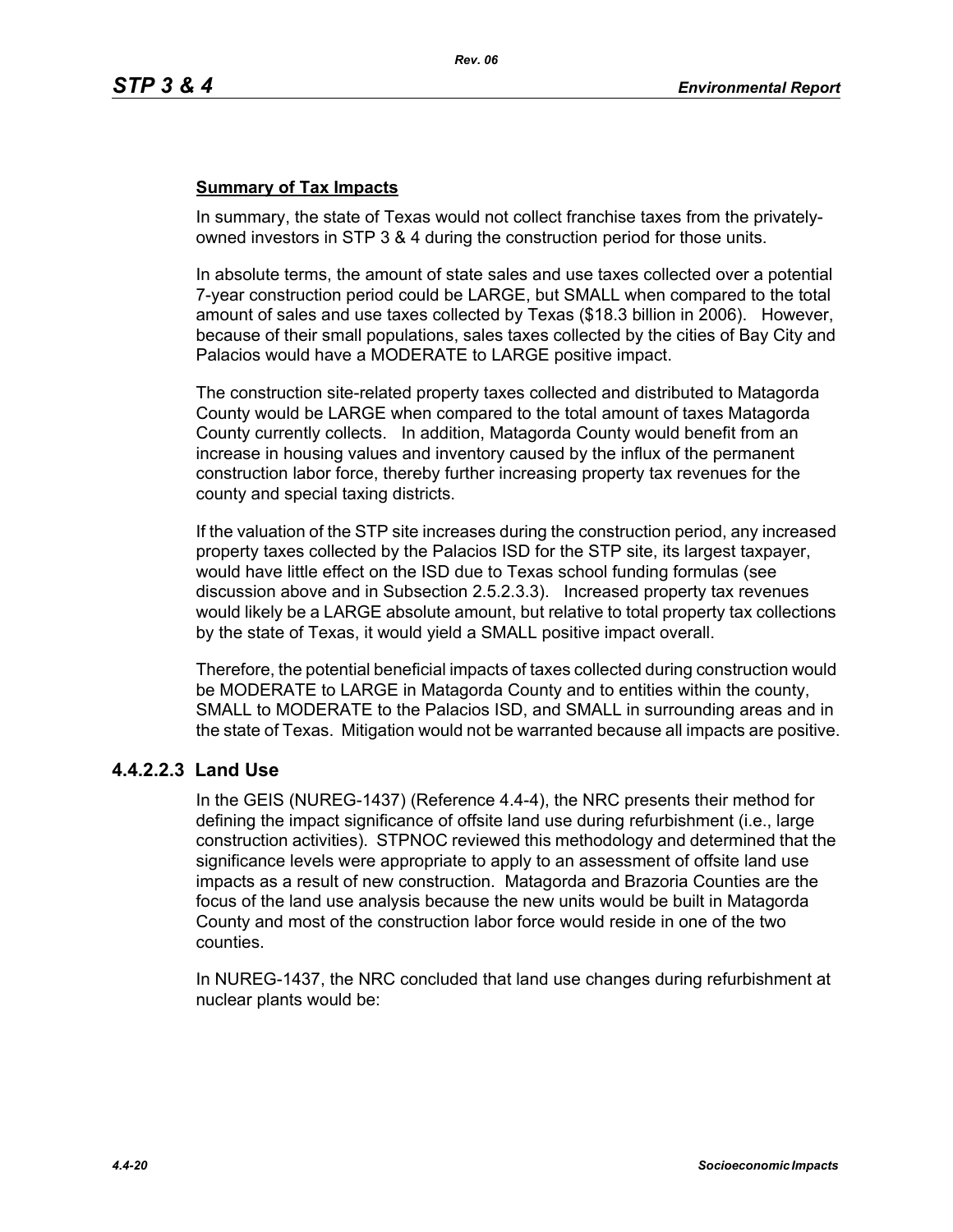| $Small -$ | If population growth results in very little new residential or commercial |
|-----------|---------------------------------------------------------------------------|
|           | development compared with existing conditions and if the limited          |
|           | development results only in minimal changes in the area's basic land use  |
|           | pattern.                                                                  |

- Moderate If plant-related population growth results in considerable new residential and commercial development and the development results in some changes to an area's basic land use pattern.
- Large If population growth results in large-scale new residential or commercial development and the development results in major changes in an area's basic land-use pattern.

Further, NRC defined the magnitude of population changes as follows:

- Small If plant-related population growth is less than 5% of the study area's total population, especially if the study area has established patterns of residential and commercial development, a population density of at least 60 people per square mile, and at least one urban area with a population of 100,000 or more within 50 miles.
- Moderate If plant-related growth is between 5% and 20% of the study area's total population, especially if the study area has established patterns of residential and commercial development, a population density of 30 to 60 people per square mile, and one urban area within 50 miles.
- Large If plant-related population growth is greater than 20% of the area's total population and density is less than 30 people per square mile.

# **Land Use**

All or parts of nine Texas counties are located within the 50-mile radius of the STP site: Brazoria, Calhoun, Colorado, Fort Bend, Jackson, Lavaca, Matagorda, Victoria and Wharton. The 50-mile radius encompasses over 4873 square miles. Land use types (Figure 2.2-4 and Table 2.2-5) in the region consist of 61.3% agricultural, 18.3% forest, 10.1% rangeland, 5.3% wetland, 2.5% urban or built-up, 1.8% water, and 0.6% barren land (Subsection 2.2.3).

Matagorda County covers an area of 1114 square miles (Subsection 2.5.2.4.1). In 2002, approximately 70% of the land area of Matagorda County consisted of farms and ranches (Subsection 2.2.3). The chief agricultural products of Matagorda County are livestock, sorghum, corn, rice, cotton and hay. The chief agricultural products have not changed since the 1992 Census of Agriculture Summary (Reference 4.4-25).

There are only two incorporated cities in Matagorda County—Bay City, the county's seat, and the city of Palacios. These cities have the two largest concentrations of population.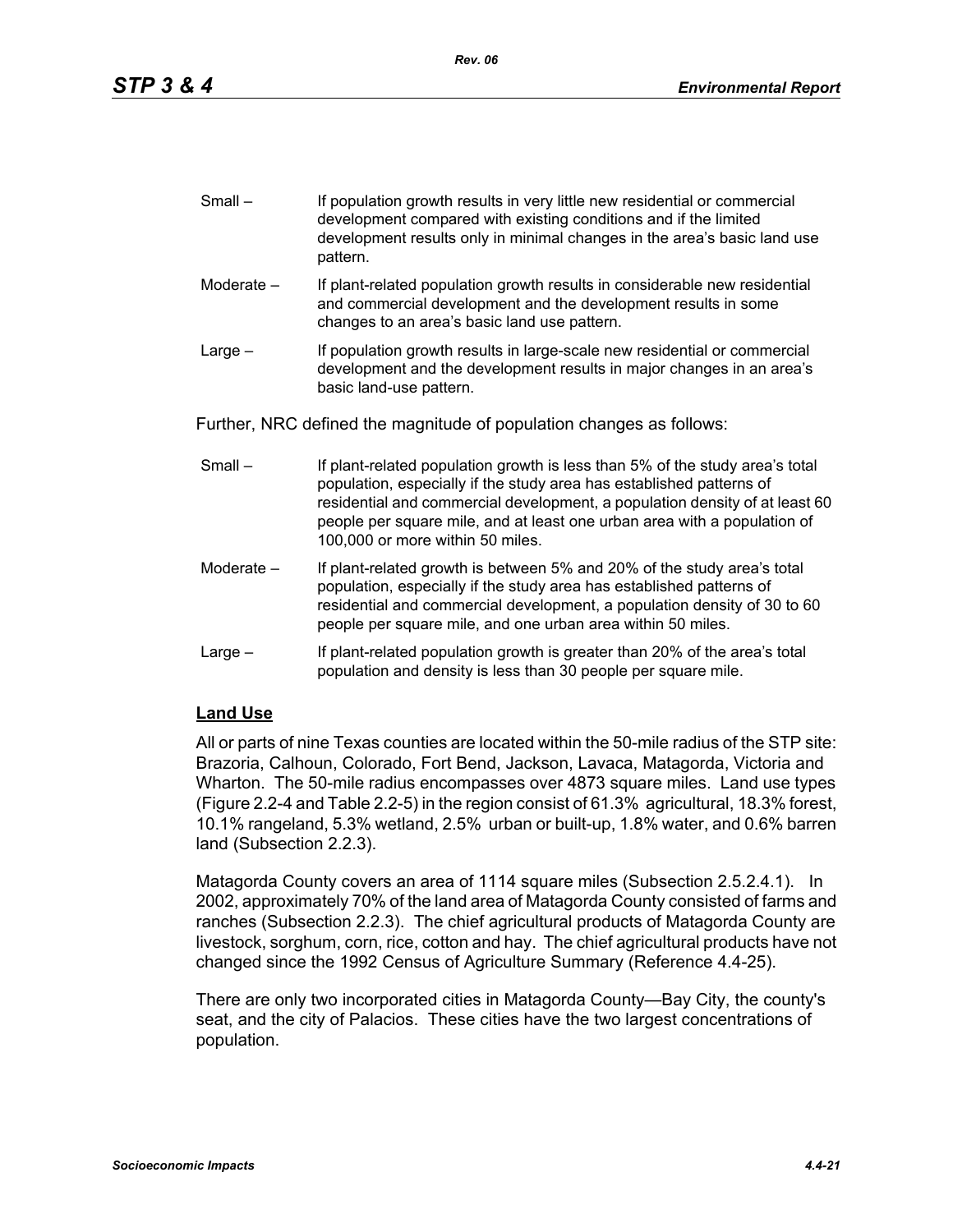There is currently no formal land use planning or zoning at the county, city, or town level in Matagorda County (Subsection 2.5.2.4.1); however, the city of Bay City is in the process of developing a planning committee and hopes to have it operating in the next several years (Subsection 2.5.2.4.1).

Brazoria County covers an area of 1386 square miles (Subsection 2.5.2.4.2). In 2002, approximately 70% of the land was used in farming and ranching (Subsection 2.2.3). Cattle, hay, rice, sorghum, corn, and cotton are the primary agricultural products. Since 1992, there has been a steady increase of cattle ranches and sorghum farms, while the amount of corn for grain and cotton farms has remained relatively unchanged. Rice production has been steadily declining from 1992 to 2002.

The principal urban centers in Brazoria County are: Angleton (the county seat), Alvin, Amsterdam, Brazoria, Damon, Pearland, Rosharon, West Columbia, Holiday Lake, Old Ocean, Bailey's Prairie, Iowa Colony, Bonney, Hillcrest Village, Brookside Village, Danbury, Liverpool, Manvel, Sweeny, and the towns that constitute Brazosport including Clute, Freeport, Quintana, Oyster Creek, Jones Creek, Lake Jackson, Richwood, and Surfside Beach.

While there is no formal land use planning or zoning at the county level in Brazoria County, there are subdivision ordinances for areas outside of the city limits. However, Angleton, Alvin, Pearland, Manvel, Lake Jackson, and Richwood have land use planning and/or zoning and subdivision Code of Ordinances to guide development (Reference 4.4-25).

#### **Construction-Related Population Growth**

The construction of STP 1 & 2 began in the summer of 1975 and had large indirect impacts on the economy in the region, especially Matagorda County, as evidenced by an upswing in residential and commercial activity, but those were temporary, and the economy returned to preconstruction impacts levels when construction was completed.

The 2000 population of Matagorda County was 37,957 with a population density of 34.1 people per square mile (Reference 4.4-26). At its peak, construction-related population growth in Matagorda County would reach 5056 people (workers and families) (Subsection 4.4.2.1). According to NRC guidelines (Reference 4.4-5), construction-related population changes would be considered MODERATE to LARGE since the plant-related population growth would be 13.3% of Matagorda County's total 2000 population and 12.2% of Matagorda County's projected 2010 population (Subsection 2.5.1); Matagorda County has some established pattern of residential and commercial development, and the outskirts of the city of Houston are within 50 miles.

The 2000 population of Brazoria County was 241,767 with a population density of 174.4 people per square mile (Reference 4.4-26). At its peak, construction-related population growth in Brazoria County would reach 1866 people (workers and families) (Subsection 4.4.2.1). According to NRC guidelines (NUREG-1555), constructionrelated population changes would be considered SMALL since plant-related population growth would be 0.8% of Brazoria County's total 2000 population and 0.7%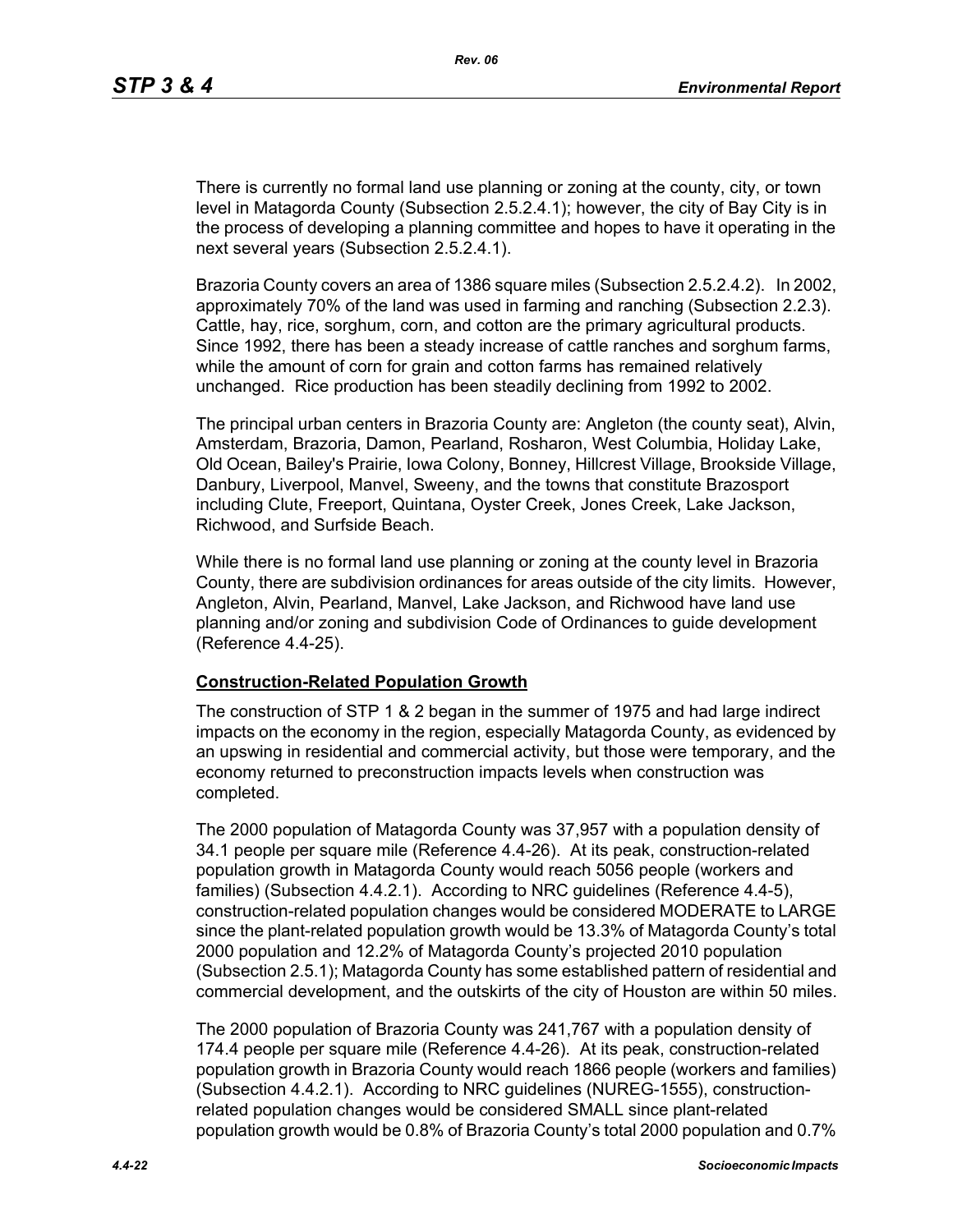of Brazoria County's projected 2010 population (Subsection 2.5.1); Brazoria County has established some patterns of residential and commercial development, and the outskirts of the city of Houston are within 50 miles.

Upon construction completion, STPNOC estimates that approximately 50% of the movers would migrate back out of the 50-mile region; the remaining 4165 (movers and families) would become permanent residents of the region; and 3461 of those would become permanent residents of Matagorda and Brazoria Counties (Table 2.5-2).

#### **Conclusion**

From a land-use perspective, Matagorda and Brazoria Counties are still predominantly rural, and most of the land in both counties, especially Matagorda County, would likely continue to be used for agriculture into the foreseeable future. In Matagorda County, commercial and residential development is minimal and has experienced little change. In Brazoria County, there has been more development in its eastern half due to the expansion of the outskirts of Houston. Similar to the construction of STP 1 & 2, the construction of STP 3 & 4 would create an upswing in residential and commercial activity, possibly converting some land to other uses such as trailer parks, convenience stores, hotel/motel property, etc. In Matagorda County, because of its rural nature and the fact that most of the labor force would live there, these land use conversions would be more noticeable. In Brazoria County, the impacts would be smaller and more readily absorbed into the land conversion activities already taking place there.

Upon construction completion, approximately 50% of the movers would migrate back out of the 50-mile region and 50% would become permanent residents. Residential and commercial activity would continue at a higher-than-preconstruction level. Approximately 50% of the converted land could remain converted and the balance of the converted land could return to its preconstruction use. Land that could readily be converted back to its original land use could include, for example, open areas used to park mobile homes, RVs, campers, or similar vehicles used as temporary housing by some workers during construction. Therefore, employing NRC criteria (NUREG-1555), offsite land use changes would be considered SMALL in all surrounding counties with the exception of Matagorda County, where impacts could be MODERATE to LARGE. To mitigate these impacts, STPNOC would maintain communication with local and regional governmental and nongovernmental organizations, including but not limited to the Department of Housing and Community Affairs and the Matagorda County Economic Development Corporation, to disseminate project information such as housing, business development, and economic growth and stabilization, in a timely manner. These organizations would be given the opportunity to perform their decisionmaking with the understanding that, (1) a percentage of the land converted for this construction project could be permanently dedicated to its new use and, (2) other converted land could become available for other uses upon construction completion.

## **4.4.2.2.4 Transportation**

Impacts of the proposed construction on transportation and traffic would be most visible in Matagorda County, particularly Farm-to-Market (FM) 521, a two-lane farm-to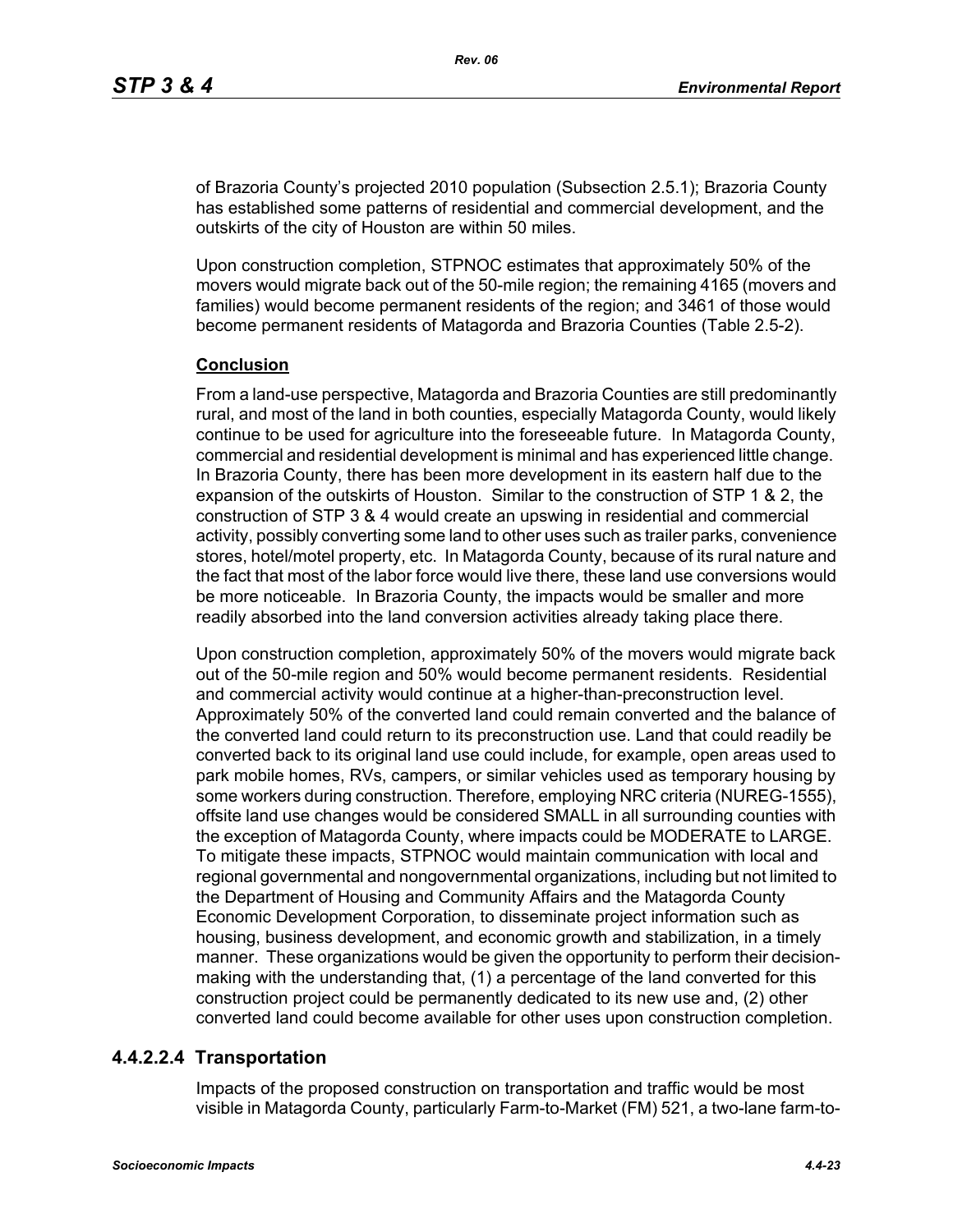market roadway which provides the only direct access to the STP site. Impacts of construction on traffic are determined by five elements:

- (1) The capacity of the roads
- (2) The projected population growth rate in Matagorda County, the county most affected by the construction (Table 2.5-2)
- (3) The number of construction workers and vehicles on the roads
- (4) The number of truck deliveries to the construction site
- (5) The number of shift changes for the construction labor force

For this analysis, STPNOC has assumed that there would be three construction shifts. The first shift would include 70% of the total construction labor force, the second shift would include 25%, and the third shift would include 5%. Analysis conservatively assumes one worker per vehicle (Section 2.5).

# **Roads**

Construction workers would travel daily to the STP site, and truck deliveries would be made daily to the construction site. Truck deliveries and construction worker vehicles would enter the site via the north entrance where FM 1468 meets FM 521. The STP 1 & 2 labor force (and STP 1 & 2 outage labor forces) would all access the STP site via FM 521 (Subsection 3.9S.3.2 and Figure 2.5-5).

## **Public Transportation**

Public transportation in Matagorda County is provided by RTransit. RTransit provides services by appointment to the rural general public, elderly, and people with disabilities (Subsection 2.5.2.2). The increase in population of 60.7% (or approximately 5056 workers and family members) (Subsection 4.4.2.1), due to the construction of STP 3 & 4, could increase public transportation usage in the area as family members and workers would use these services.

# **Traffic Conditions**

Vehicle volume on the roads within a 24-hour period, as measured by Average Annual Daily Traffic (AADT) counts and a "Functional Class" system (Texas Department of Transportation [TXDOT] does not use "Level of Service" [LOS] determinations for Texas roadways), reflect the urban and rural character of the counties.

The 2000 Matagorda County population was 37,957. It is expected to increase 9% by 2010 and 18% by 2020 (Table 2.5-5); however, because most of the traffic on FM 521 in the vicinity of the STP site is related to STP 1 & 2 and because of the conservative assumptions STPNOC has made regarding the timing of plant traffic on FM 521, local traffic was not factored into the analysis.

TXDOT considers FM 521 to have a Functional Class of two-lane, undivided, rural major collector with a threshold capacity of 55,200 vehicles per day (Table 2.5-12)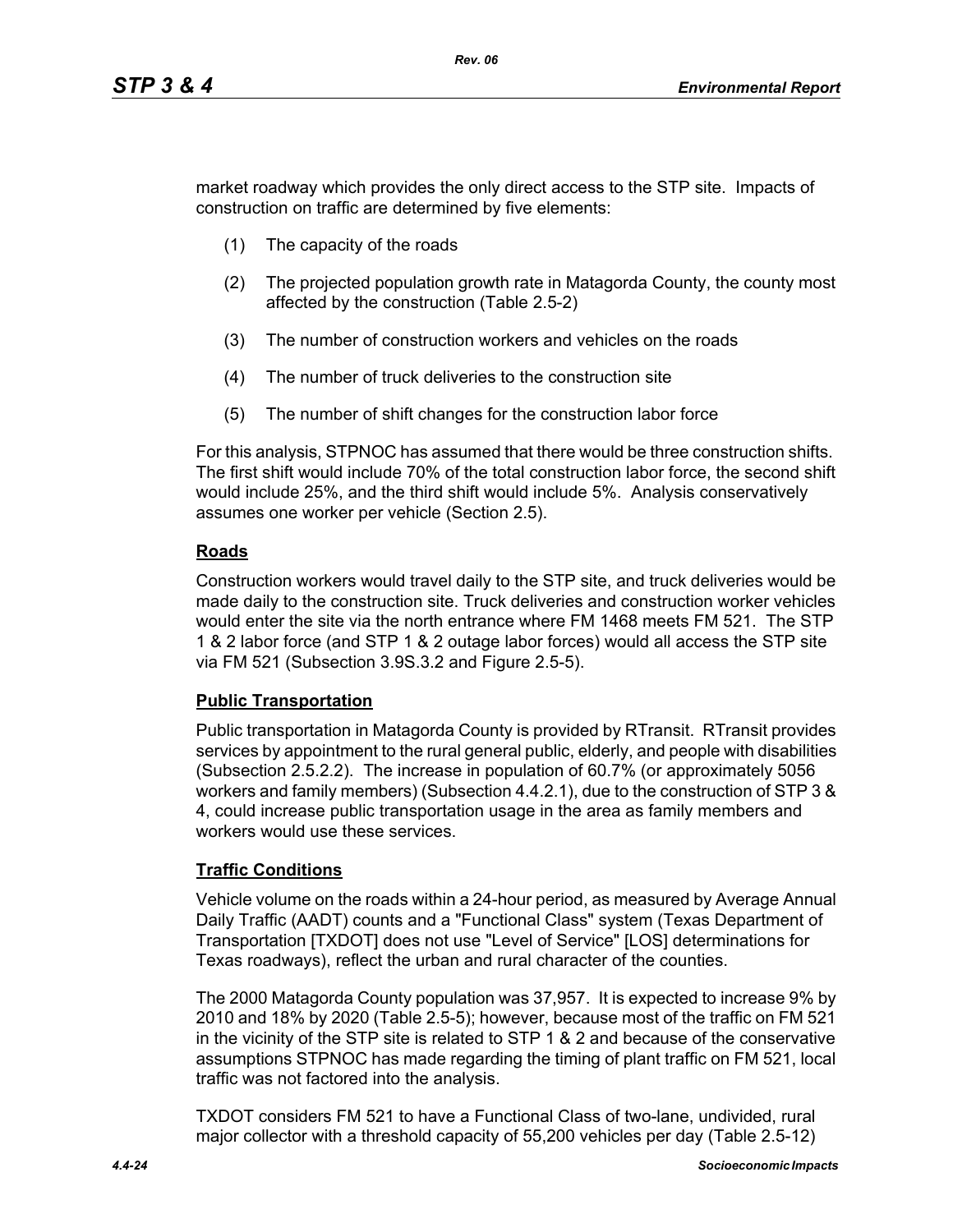(Reference 4.4-28). The daily traffic on FM 521 north of STP, as measured by the 2005 AADT count, was 2530 vehicles in the westerly direction and 1543 in the easterly direction in a single 24-hour period (Reference 2.5-29) (see Table 2.5-12).

The 2005 AADT unidirectional count on FM 521 was totaled to arrive at an estimate of 4073 vehicles on FM 521 north of the STP site in a single 24-hour period. For purposes of analysis, it was assumed that 67% of the 4073 vehicles were attributable to the current STP labor force. STP makes up 2730 vehicles (1365 vehicles traveling FM 521 twice daily) of the AADT count, representing 67% of the total 4073 vehicles counted in a 24-hour period, while non-plant related local traffic makes up the remaining 33%. With the addition of 5950 construction workers (Table 4.4-4) at peak construction, to the current 1365 employees total for three shifts in a 24-hour period (a total of 7315 workers), it is assumed that the afternoon shift change would result in the highest hourly traffic count as approximately 5120 day shift workers (70% of 7,315) leave and 1829 night shift workers (25% of 7315) arrive and 134 non-plant related vehicles would travel FM 521.

The capacity of FM 521 is 55,200 passenger vehicles in a 24-hour period, 5,520 during peak travel hours. During day/night shift change, peak travel hour, capacity will be reached as 7,083 workers (134 [non-plant related traffic] + 5120 + 1829) travel on FM 521. As a measure to alleviate traffic congestion construction workers will enter the site from the north vial the intersection of FM 1468 and FM 521, or the west entrance of FM 521. The current STP workforce will enter from the east entrance of FM 521. For the proposed construction schedule, road capacity could be reached during months 26 through 35. Traffic is expected to begin to abate during month 36 as fewer construction workers would be required for the remainder of construction (Figure 3.10-1).

In addition to the operations and construction work force analyzed above, an average outage work force of approximately 1500 to 2000 workers per unit would use FM 521 for approximately 17–35 days during each refueling outage scheduled for each reactor every 18 months.

Construction workers would have a MODERATE to LARGE impact on the two-lane roadways in Matagorda County, particularly FM 521 and its feeder roads. Mitigation, including but not limited to, widening the roadway and reinforcing/repaving the current roadway, may be necessary to accommodate the additional vehicles on Matagorda County roads, particularly FM 521. These measures are discussed below.

Mitigation measures could be included in a construction management traffic plan developed by STPNOC before the start of construction. Potential mitigation measures could include installing turn lanes at the construction entrance, establishing a centralized parking area away from the site and shuttling construction workers to the site in buses or vans, encouraging carpools, and staggering construction shifts so they do not coincide with operational shifts. STPNOC could also establish a shuttle service from the Bay City area, where many of the construction labor force is likely to reside. The operations work force would continue to enter the plant at the current entrance on FM 521 (Subsection 3.9S.3.2).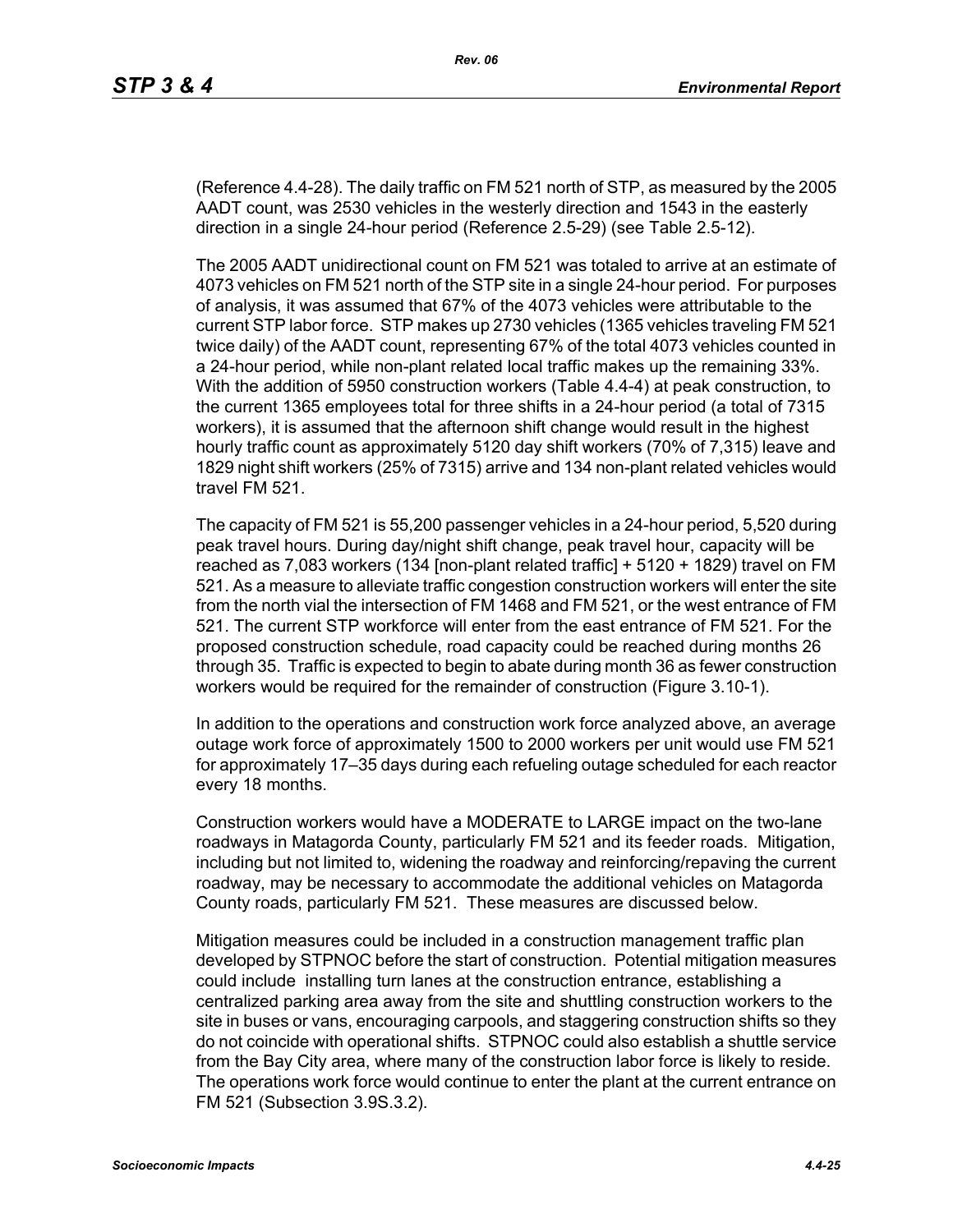# **Hurricane Evacuation Routes**

The designated Hurricane Evacuation Routes for Matagorda County are Highway 60, Highway 35, Highway 71, and FM 1095 (Figure 2.5-4) FM 521 and FM 1468 seeing transitional traffic in route to designated evacuation routes). In Brazoria County, the designated evacuation routes are State Highway 36 and State Highway 288 (Figure 2.5-4 and Subsection 2.5.2.2) (with Hwy 332 seeing transitional traffic in route to designated evacuation routes). The addition of 5950 construction workers at peak construction would result in an increase in traffic, should the need to evacuate arise, of an additional 1,143 vehicles per route for Matagorda County and an additional 844 vehicles per route for Brazoria County. Staggered departure times and counterflow on major roadways are commonly used during evacuations to alleviate traffic congestion.

## **Rail**

Some heavy modules, components, and oversized equipment would be delivered by rail, entering the STP site via a 9-mile railroad spur north of the plant (Figure 2.5-1 and Subsection 3.9S.3.2). The use of this rail spur, which is not currently in use, is not expected to impact alternate transportation systems used by the local communities.

#### **Waterways**

Some large components would be delivered by barge and received at the STP barge slip along the lower Colorado River, 3.5 miles southeast of the STP site. To accommodate the increased usage of the barge slip, heavy equipment would be offloaded onto trucks and brought to the construction site via a heavy haul route (approximately 2-1/2 miles in length) that would be built from the barge slip to the construction area (Subsection 3.9S.3.2). The barge slip (Subsection 2.5.2.2) is in the U.S. Army Corps of Engineers'(USACE) Galveston District. The Texas Parks & Wildlife Department patrols the area and enforces boating and navigation safety regulations, while the LCRA manages the water quality and supply (Reference 4.4-30). STPNOC would use U.S. Coast Guard-licensed barge transport contractors for deliveries and coordinate with the appropriate authorities including the U.S. Coast Guard, Texas Parks and Wildlife Department, and the USACE (Subsection 2.5.2.2) to make arrangements for the increased barge traffic, as necessary.

# **4.4.2.2.5 Aesthetics and Recreation**

As part of construction, a total of 540 acres would be cleared for the construction of STP 3 & 4 (Figure 3.9S-1). Most of the land clearing would be in the area of STP 3 & 4, and all clearing would be located within the existing STP site. The clearing and excavation for STP 3 & 4 and adjacent support facilities may be visible from offsite roads, depending on the activities being performed. The riverfront along the Colorado River would be a laydown area for heavy haul equipment. Additionally, the construction equipment could be visible from both FM 521 and the Colorado River. Because aesthetic impacts of construction would be primarily concentrated in the north portion of the STP site, away from the river, and the portion of the Lower Colorado River flowing near the STP site is primarily used for recreational boating by fishermen and seasonal residents, STPNOC has determined that impacts would be SMALL and not warrant mitigation.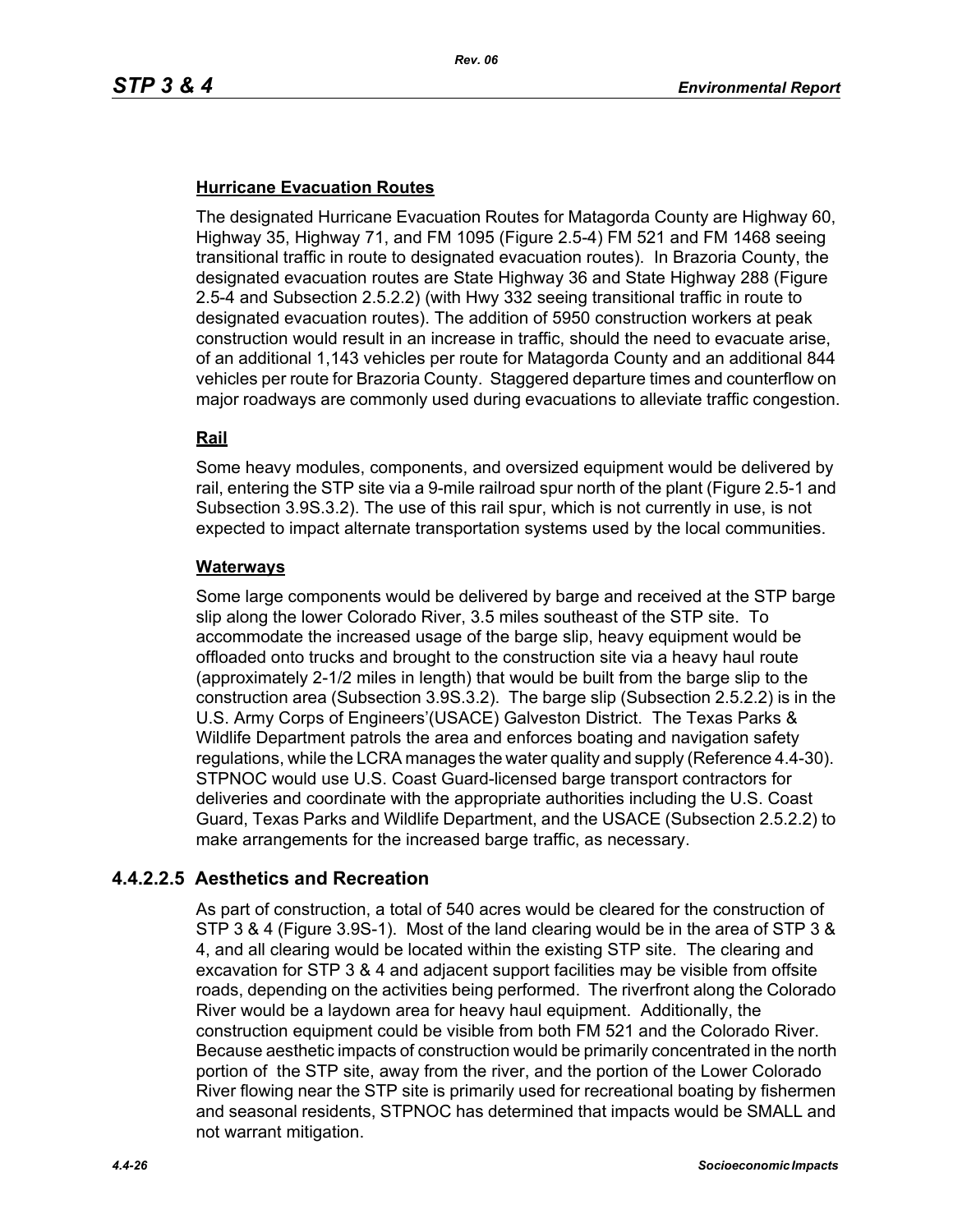The increased activity from the additional construction workers and equipment is not expected to impact the annual North American Audubon Christmas Bird Count, which draws approximately 100 visitors to Matagorda County from Texas and surrounding states, nor is it expected to impact the STP stop along the Great Texas Coastal Birding Trail. This trail runs through several areas within 50 miles of the STP site. With 110 acres of non-jurisdictional man-made prairie wetlands consisting of three seasonally flooded wetlands, the STP site hosts many species of wintering ducks and roosting geese.

The influx of additional construction workers could impact the FM 521 River Park, 4 miles west of the town of Wadsworth on FM 521 at the bank of the Colorado River (Figure 2.2-1). The FM 521 River Park has a boat landing, trails, and picnic areas scattered throughout the park on the Colorado River upstream of the STP property. The FM 521 River Park is used by visitors and the boat landing is used by fishermen and water recreationists during the appropriate seasons. Day use of the park/boat landing is seasonal and it would be unlikely that visitors and fishermen would be on FM 521 at the same time as the construction shifts (Subsection 2.5.2.5).

Construction impacts such as noise and air pollutants would be limited to the STP site and would not be noticeable from offsite. Construction would not affect any other recreational facilities in the 50-mile region. Impacts would be SMALL and would not warrant mitigation.

#### **4.4.2.2.6 Housing**

Rental property and mobile home facilities are scarce in the rural counties within the 50-mile radius, but are more plentiful in the larger municipalities such as Bay City, Palacios, the Brazosport area, and Angleton. Generally, Brazoria County, the county with the larger population, has more available vacant housing. Subsection 2.5.2.6 details housing in Matagorda and Brazoria Counties.

#### **Construction**

Impacts on housing from the construction labor force depend on the number of workers already residing within the 50-mile region and the number that would relocate and require housing.

Based on the assumptions presented in Table 4.4-2, approximately 2975 construction workers would migrate into to the 50-mile region (movers). Of these, approximately 1806 movers would settle in Matagorda County and 666 would settle in Brazoria County.

In 2000, 5081 vacant housing units were available for sale or rent in Matagorda and Brazoria Counties—3853 were vacant rental units and 1228 were vacant housing units available for sale (Subsection 2.5.2.6.1). The 2000 Census provides the latest housing data that are consistent across areas, objective, and sufficiently detailed for this analysis. In absolute numbers, the available housing would be sufficient to house the mover labor force. However, there may not be enough housing of the type desired by the movers in either of the two counties, especially Matagorda County. The median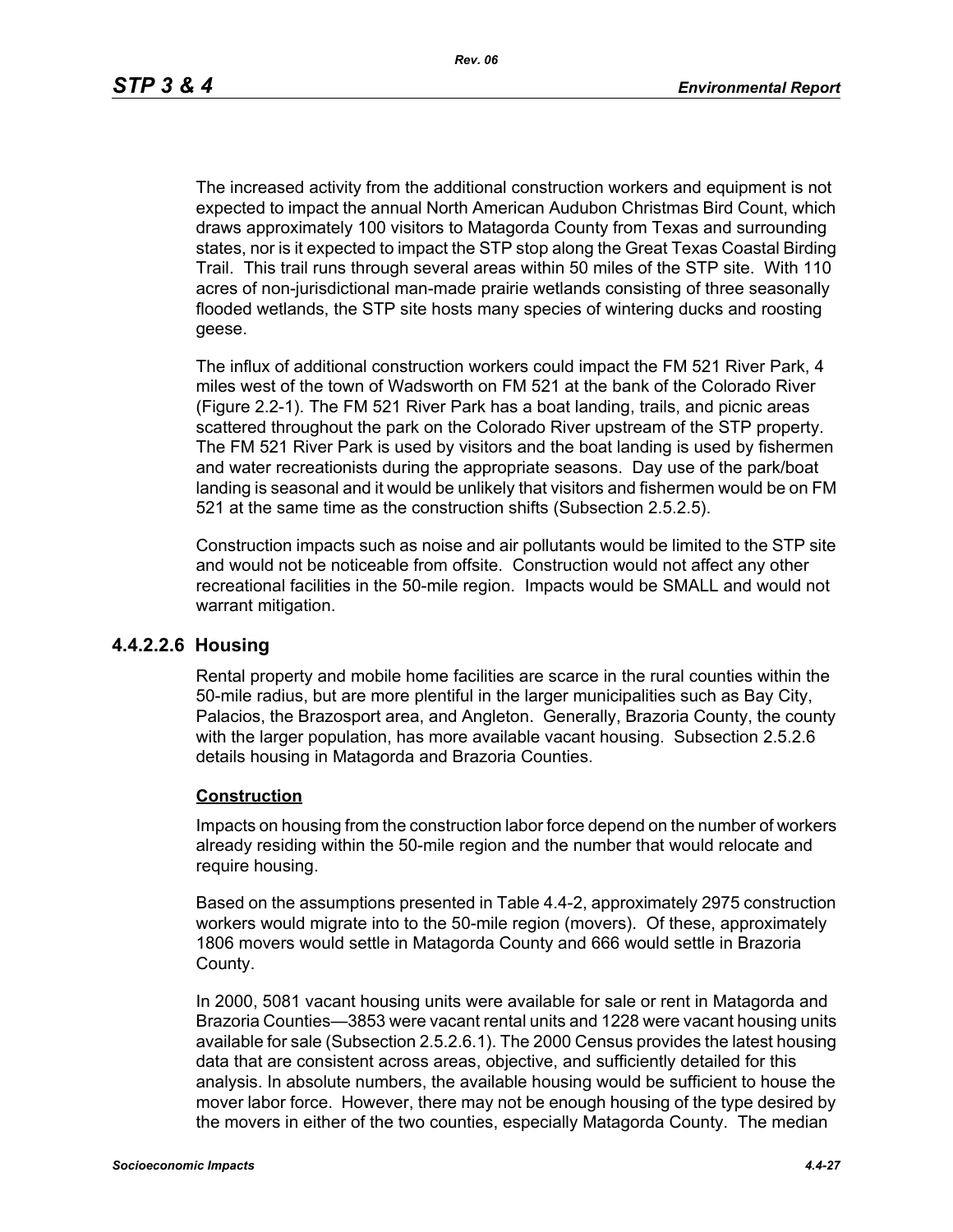price of housing in Matagorda County in 2000 was \$61,500. The median price of housing in Brazoria County was \$88,500 for the same year (Reference 4.4-31). In this event, workers would relocate to other areas within the 50-mile region, have new homes constructed, bring their own housing, or live in hotels and motels. Given this increased demand for housing, prices of existing housing and rental rates could rise. Matagorda County (and other counties to a lesser extent) would benefit from increased property values and the addition of new houses to the tax rolls. However, increasing the demand for homes could increase rental rates and housing prices. It is possible that some low-income populations could be priced out of the housing market because of upward pressure on housing prices and rents. The increased demand for housing could increase the rate of new home and temporary housing construction. With time, market forces would increase the housing supply to meet this demand. Construction employment would increase gradually, reaching the peak of 5950 (2975 movers) after four years (Table 3.10-2), allowing time for market forces to accommodate the influx and allowing housing prices and rental rates to stabilize.

As noted above, some construction workers would elect to bring their own housing, such as RVs, mobile homes, campers, or other types of portable housing. These housing choice decisions would be influenced by workers' expected length of time at the work site, whether they are accompanied by household members, the cost, availability, and condition of local housing, and the distance from the family home. In turn, additional factors such as the capacity and quality of local schools and the cost of vehicle fuel could influence a worker family's decision regarding accompanying the worker to the construction site. Due to the multitude of factors, it is not possible to predict the proportion of workers who would choose portable housing over local housing units. However, to the extent that workers do bring mobile housing, the demand for local permanent housing units would be reduced, and there would be less upward pressure on home prices and rent that could adversely affect residents of the ROI. With a greater number of workers bringing their own housing, impacts to the local housing market, both owner-occupied homes and rentals, would be less noticeable both during and after the construction period.

There are a number of RV parks already operating in the region. New RV parks could be situated at various locations in STP's vicinity. Few permitting or environmental constraints exist regarding the placement or abandonment of such facilities. RV parks may not be placed in a floodway (as defined by FEMA) but can be placed in a floodplain, and must have a septic system. The county must approve the RV park design and septic system; the approval process generally takes less than one month and no additional state approval is needed. Good quality drinking water is readily available from wells and no water rights issues are involved. According a local source, several developers have acquired land for expanding RV parks and permanent housing, although these locations are not known at this time. The developers plan to begin development shortly before the construction workers arrive. In summary, the short response time and minimal location and permitting constraints ensure that local landowners would be able to respond quickly to demand for RV parks for construction workers.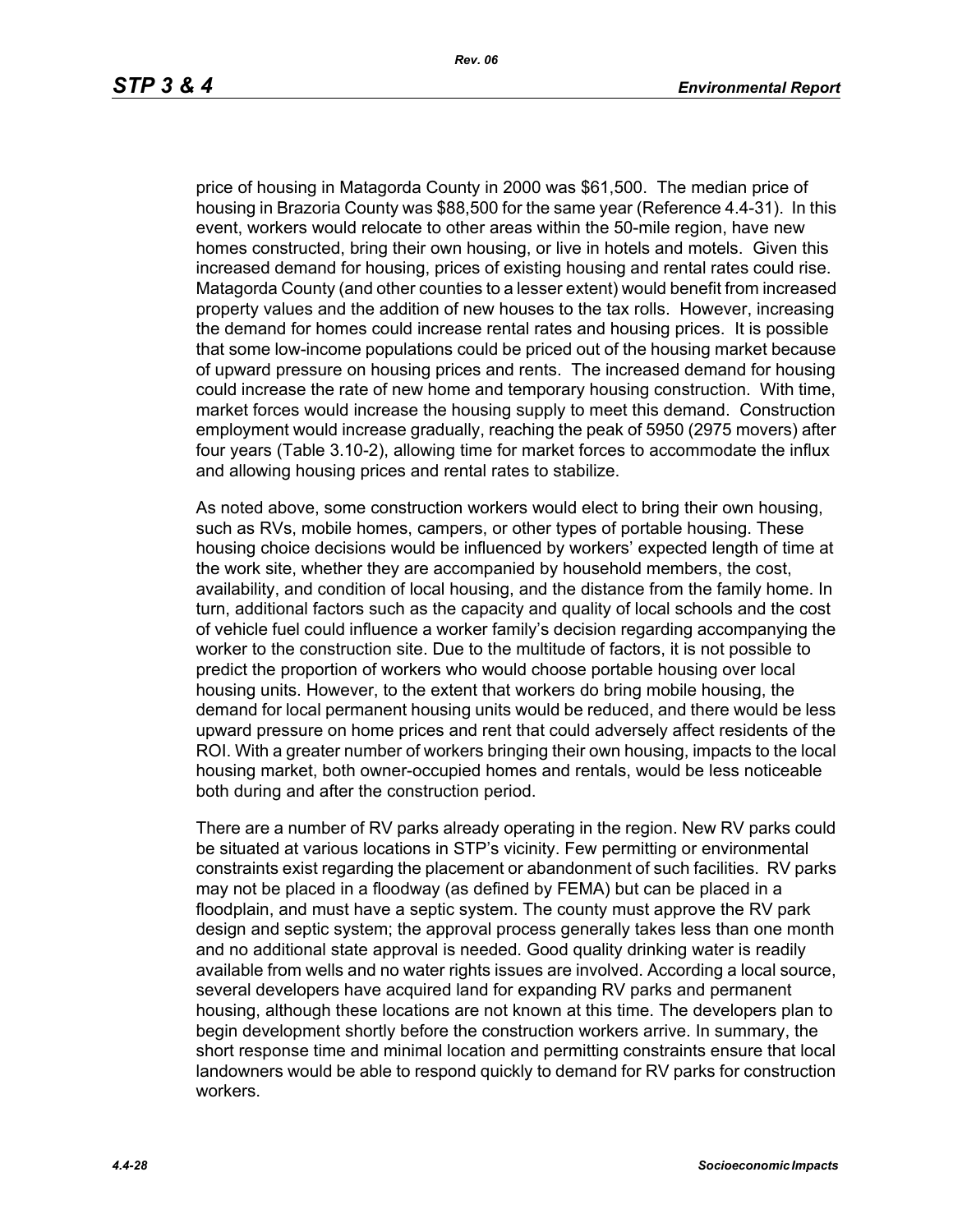# **Post-Construction**

Upon construction completion, STPNOC estimates that approximately 50% of the 1488 movers would migrate back out of the 50-mile region. Of the 1488 movers that would migrate back out of the 50-mile region, approximately 903 movers would leave Matagorda County and 333 would leave Brazoria County. Some percentage of the 1236 vacated housing units would be housing units that would have been constructed as a result of the influx of construction workers for STP 3 & 4. This constructed housing would be vacated, potentially leaving the area with excess housing.

## **Conclusion**

Because Matagorda County contains the proposed construction site, has a small population, and has a relatively small economy, its housing market would likely be the most impacted. Brazoria County's housing markets would also experience an impact, though not as large.

The greatest shortage of housing would be in Matagorda County, and there could be upward pressure on rents and housing prices. Brazoria County would experience a similar impact, though to a lesser extent. Also, the post-construction exodus of workers could leave both counties with excess housing.

In Brazoria County, because there is a larger population and housing market, the upward pressure on rents and housing prices and excess housing would be absorbed into the housing market under normal market forces. In Matagorda County, the upward pressure on rents and housing and excess housing could take longer to be absorbed. However, the excess housing could also serve to reduce the rents and housing prices that would have been caused by the initial shortage in housing at the start of construction.

Therefore, the potential impacts on housing would be SMALL in Brazoria County and MODERATE to LARGE in Matagorda County. Mitigation would not be warranted in Brazoria County where the impacts would be small. Mitigation of the moderate impacts in Matagorda County would most likely be market-driven, but may take some time. To assist in mitigating these impacts, STPNOC would formally and informally maintain communication with local and regional governmental organizations, including the Matagorda County Commissioners Court, County Judge and local and regional economic development agencies, to disseminate project information in a timely manner. These organizations, and, ultimately, developers and real estate agencies, would be given the opportunity to perform their decision-making and plan accordingly, with the understanding that a percentage of the housing developed for this construction project could be difficult to absorb at construction completion.

## **4.4.2.2.7 Public Services**

## **Water Supply Facilities**

STPNOC considered the impacts of both construction demand and population increases on local water resources. Construction could bring as many as 8330 people (construction workers and their families) to the region. Peak onsite construction labor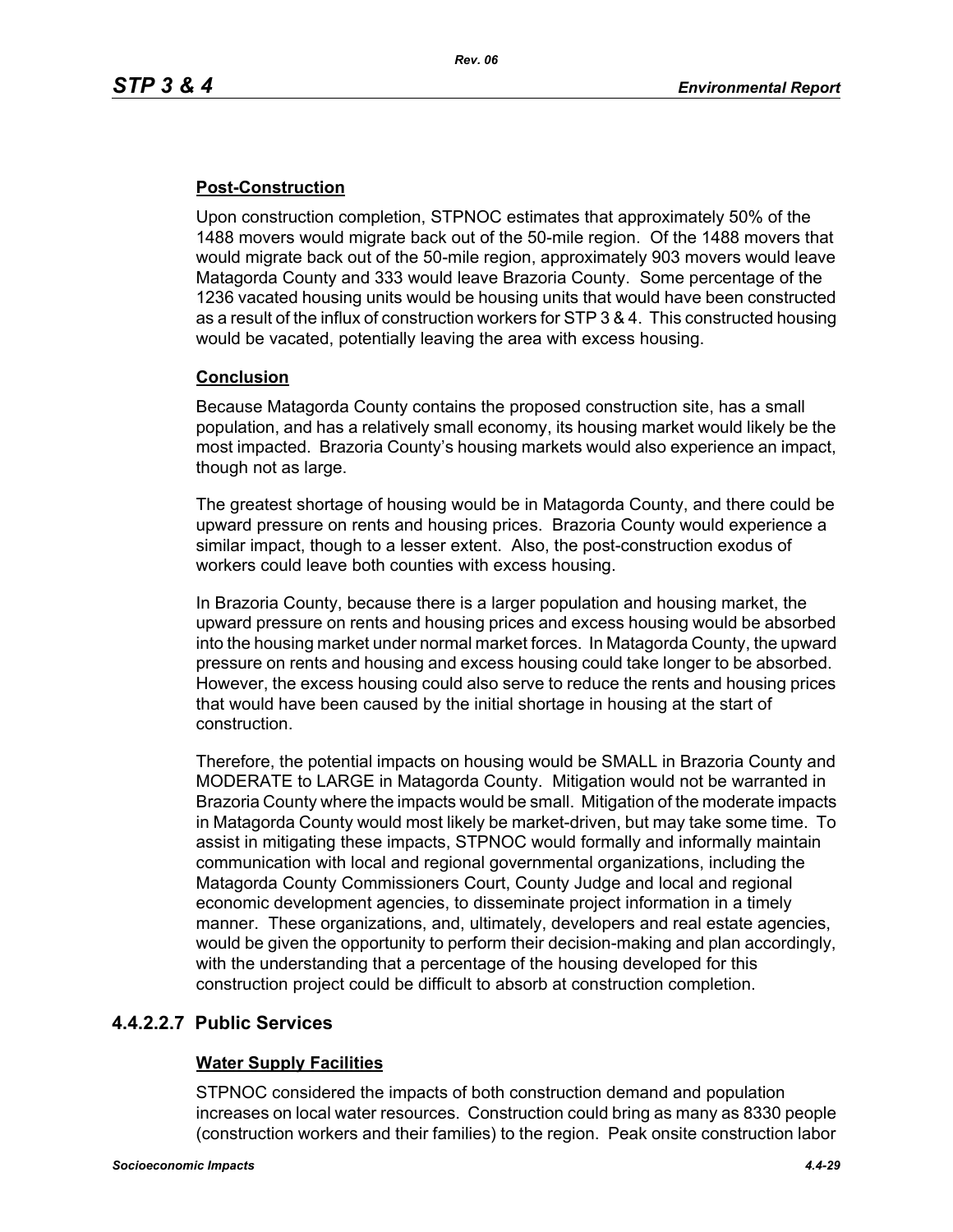force could be as high as 5950 workers. The average per capita water usage in the U.S. is 90 gallons per day (gpd) per person. Of that, 26 gallons is used for personal use (Reference 4.4-32). The balance is used for bathing, laundry, and other household uses.

STP does not use water from a municipal system. Therefore, water usage by the labor force, while onsite, would not impact municipal water suppliers. Five active onsite wells provide makeup water, process water, potable water, and supply for the fire protection system for STP 1 & 2. These wells and the additional well(s) would provide potable water for the construction project as well. The wells extend into the Chicot Aquifer, range in depth from 600 to 700 feet, and have design yields of 200 to 500 gpm. Current permitted total withdrawal rates are approximately 3,000 acre-feet per year (approximately 2.7 million gallons per day). Average daily usage for STP 1 & 2 from 2001 through 2006 was approximately 798 gpm for all purposes (Subsection 2.3.2.2). A small but not insignificant portion of this amount has been diverted to the MCR as a result of manual operation of the groundwater well pump and header system. With the installation of appropriate automated groundwater well pump and header system controls, this diverted groundwater would be available for use by Units 3 and 4. However, as documented in the site groundwater use calculation (Reference 4.4-44), it has been determined that even if this water were not available to Units 3 and 4, the existing STP site groundwater operating permit limit provides adequate groundwater supply for water uses required for the operation of STP Units 1 and 2 and the construction, initial testing, and operation of STP Units 3 and 4.

Groundwater would be used during construction and initial testing of STP Units 3 and 4 for personal consumption and use, concrete batch plant operation, concrete curing, cleanup activities, dust suppression, placement of engineered backfill, and piping flushing and hydrostatic tests. Water uses for the construction and initial testing of STP Units 3 and 4 were estimated for each month during the construction period through the commencement of unit operation (Reference 4.4-44). As documented in the site groundwater use calculation (Reference 4.4-44), monthly construction water uses are projected to range from a normalized rate of approximately 10 gpm to approximately 228 gpm. Similarly, monthly water uses associated with initial testing of STP Units 3 and 4 are projected to range from a normalized rate of approximately 47 gpm to approximately 491 gpm.

When evaluating whether the total site groundwater demand can be satisfied by the available groundwater supply, the site groundwater use calculation (Reference 4.4-44) considers the schedule projected for each use, and evaluates the total site groundwater usage at each point in time from the commencement of STP Units 3 and 4 construction until both Units 3 and 4 are in operation (i.e., Units 1, 2, 3 and 4 are operating simultaneously). With consideration for the need to maintain water storage capacity to provide for peak site water demands, this evaluation confirms that total site groundwater demand remains below the existing site groundwater permit limit during construction, initial testing, and operation of STP Units 3 and 4. Therefore,construction impacts to groundwater use during peak construction activities would be small.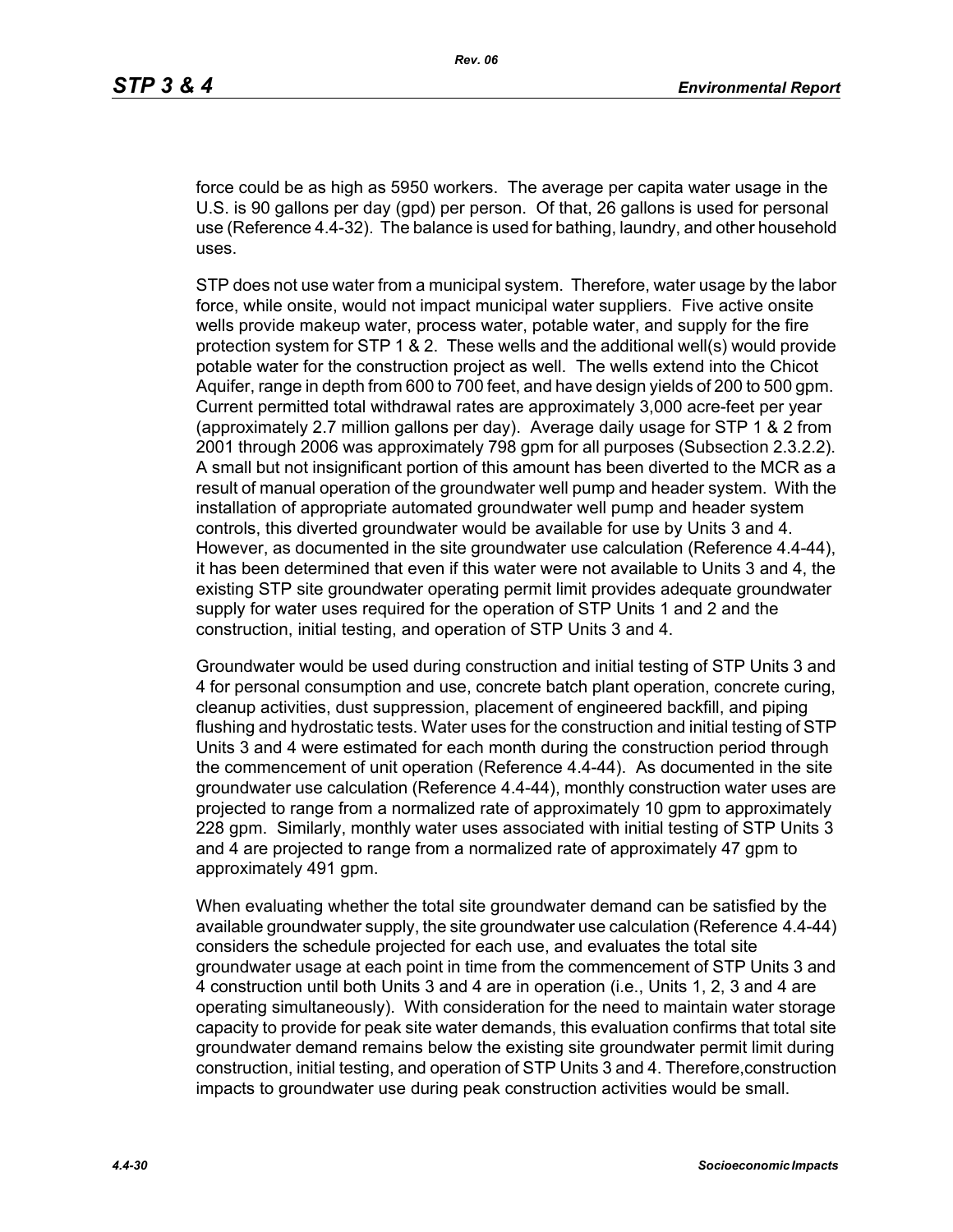Municipal water suppliers in the region have excess capacity (see Table 2.5-17). The impact to the local water supply systems from construction-related population growth can be estimated by calculating the amount of water that would be required by the total population increase. The average person in the U.S. uses about 90 gpd (Reference 4.4-32). A construction-related population increase of 8330 people (5056 in Matagorda County; 1866 in Brazoria County; and 1408 in the remainder of the 50-mile radius) could increase consumption by 749,700 gpd. As discussed in Subsection 2.5.2.7.1.1, there is currently excess capacity in every major public water supply system in Matagorda and Brazoria Counties. The total increase in population would not stress these municipal water supplies or the infrastructure.

However, regional water planning groups (see Subsection 2.5.2.7.1.1) predict that there would be water supply (and, possibly, infrastructure) issues in both Regions K (which includes Matagorda County) and H (which includes Brazoria County) some time after 2010. As shown in Tables 2.5-24 and 2.5-26 for Region K and Tables 2.5-27 and 2.5-29 for Region H, demand is nearly equal to supply in 2010 and, by 2060, demand exceeds supply. Both regions are in the process of analyzing and implementing strategies to mitigate predicted water shortages. As stated previously, construction would increase the population in the 50-mile region by 8330 people. Of those, 5056 people (60.7% of 8330) would locate to Matagorda County and 1866 (22.4% of 8330) people would locate to Brazoria County. These numbers constitute 13.3% and 0.8% of the 2000 Census populations of Matagorda and Brazoria Counties, respectively, and 11.3% and 0.6% of the 2020 population projections of Matagorda and Brazoria Counties, respectively. Additionally, between 2000 and 2020, the in-migrations represent a 75% and 2% increase in the projected additional population for Matagorda and Brazoria Counties, respectively.

Based on current population growth trends, the incremental increase in population resulting from construction of STP 3 & 4 would represent a very small percentage of the Brazoria County's 2000 (0.8%) and 2010 population (0.6%) (see Table 2.5-2). The Region H planning group has already identified water shortage issues for the region and is planning and implementing strategies to mitigate these issues (Subsection 2.5.2.7.1.1). Based on the incremental increase in population of less than 1%, the addition of the construction-related population would not perceptibly add to current stresses experienced by Region H, and therefore, impacts of the in-migrating construction labor force on municipal water supplies in Brazoria County would be characterized as SMALL and would not warrant mitigation implemented by STPNOC.

Impacts of the in-migrating construction labor force on municipal water supplies in Matagorda County (Region K) could be MODERATE to LARGE. The incremental increase in population resulting from STP 3 & 4 construction would represent 13.3% and 11.3% increases in the County's 2000 and projected 2010 populations. This incremental increase would represent 75% of projected additional 2020 population for Matagorda County (see Table 2.5-5 for projected population and annual growth rates). The Region K planning group has already identified water shortage issues for the region, which could begin before construction completion, and is planning and implementing strategies to mitigate these issues. The addition of the constructionrelated population, which increases the projected 2010 population by 11.3%, and their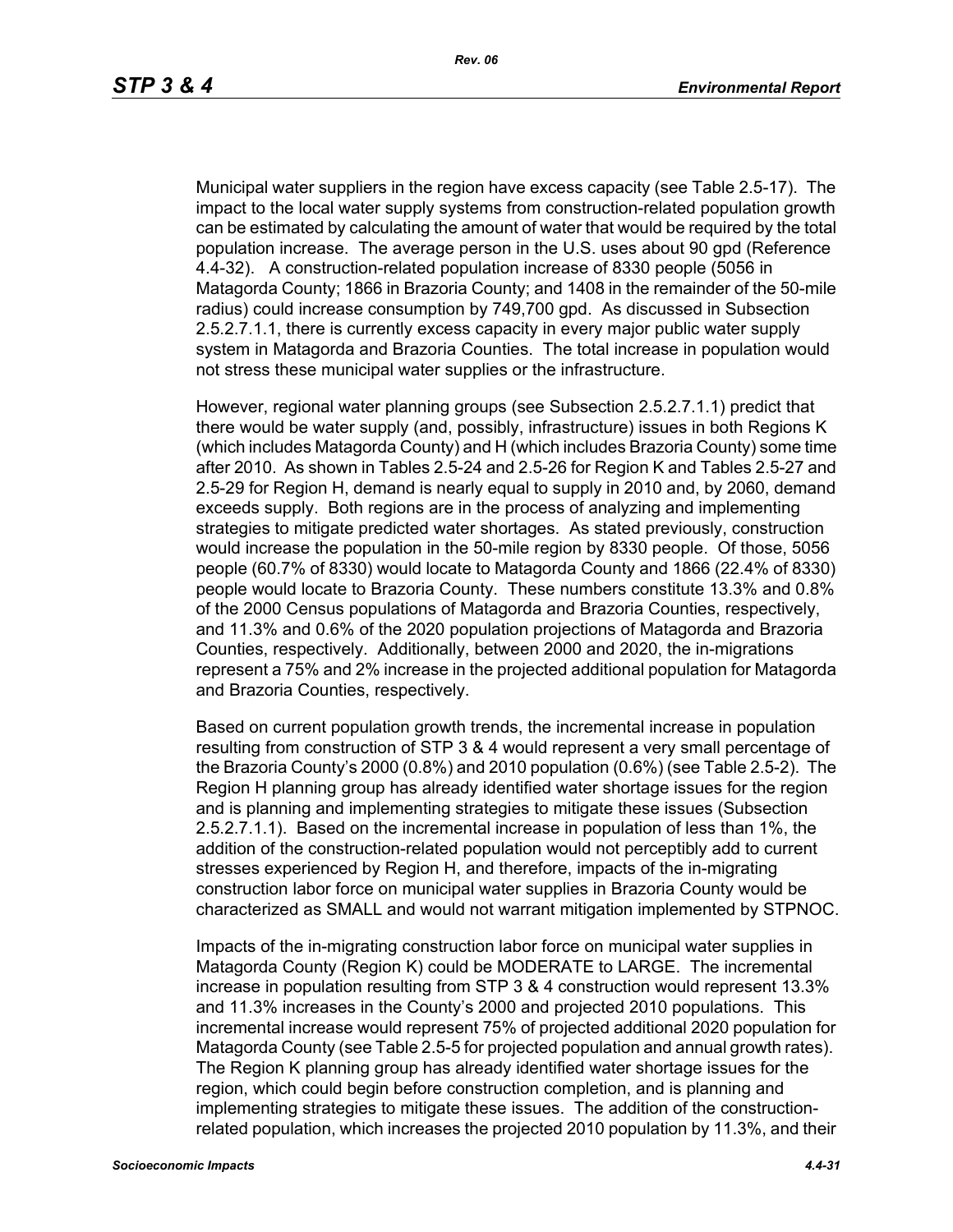water needs would perceptibly add to current stresses experienced by Region K. Region K mitigation strategies include reuse, seawater desalination, conservation, and the LCRA/San Antonio Water System Project (Subsection 2.5.2.7.1.1). In addition to the Region K mitigations, STPNOC would maintain communication with local and regional governmental organizations, including the Matagorda County Commissioners Court, County Judge and local and regional planning groups, to disseminate project information in a timely manner. These organizations would be aware of the inmigration of the workers and their families and would have ample opportunity to plan for the influx.

## **Wastewater Treatment Facilities**

The STP site has two wastewater treatment systems. Both would be expanded or replaced to meet the increased need for wastewater treatment during STP 3 & 4 construction.

Subsection 2.5.2.7.1.2 describes the public wastewater treatment systems in the Matagorda and Brazoria Counties, their plant-designed average flows, and monthly average wastewater processed. Wastewater treatment facilities in the two counties have excess capacity (see Table 2.5-24). The impact to local wastewater treatment systems from construction-related population increases can be determined by calculating the amount of water that would be used and disposed of by these individuals. The average person in the U.S. uses approximately 90 gpd (Reference 4.4-32). To be conservative, STPNOC estimates that 100% of this water would be disposed of through the wastewater treatment facilities. As shown in Table 4.4-2, the construction-related population increase of 5056 people in Matagorda County and 1866 people in Brazoria County could require 622,980 gpd of additional wastewater treatment capacity in the two counties. Currently, as shown in Table 2.5-23, there is excess treatment capacity in both counties, which indicates that there is sufficient water and infrastructure to meet this need. However, regional water planning groups predict that there would be water supply (and, possibly, infrastructure) issues in both Regions K and H some time after 2010. As stated previously (Subsection 2.5.2.7.1.1), water demand is nearly equal to supply in 2010 and, by 2060, demand exceeds supply. Both regions are in the process of analyzing and implementing strategies to mitigate predicted water shortages. Therefore, impacts of the in-migrating construction labor force on wastewater treatment facilities in the region would be similar to those for public water supplies.

Impacts of the in-migrating construction labor force on wastewater treatment facilities in Brazoria County would be SMALL and would not warrant additional mitigation. The incremental increase in population resulting from STP 3 & 4 construction would represent 0.8% and 0.6% of Brazoria County's 2000 census and projected 2010 populations, respectively. As stated above, the Region H planning group has already identified water shortage (and, possibly, infrastructure including wastewater treatment) issues for the region and is planning and implementing strategies to mitigate these issues (Subsection 2.5.2.7.1.1). The addition of the construction-related population would not perceptibly add to current stresses experienced by Region H.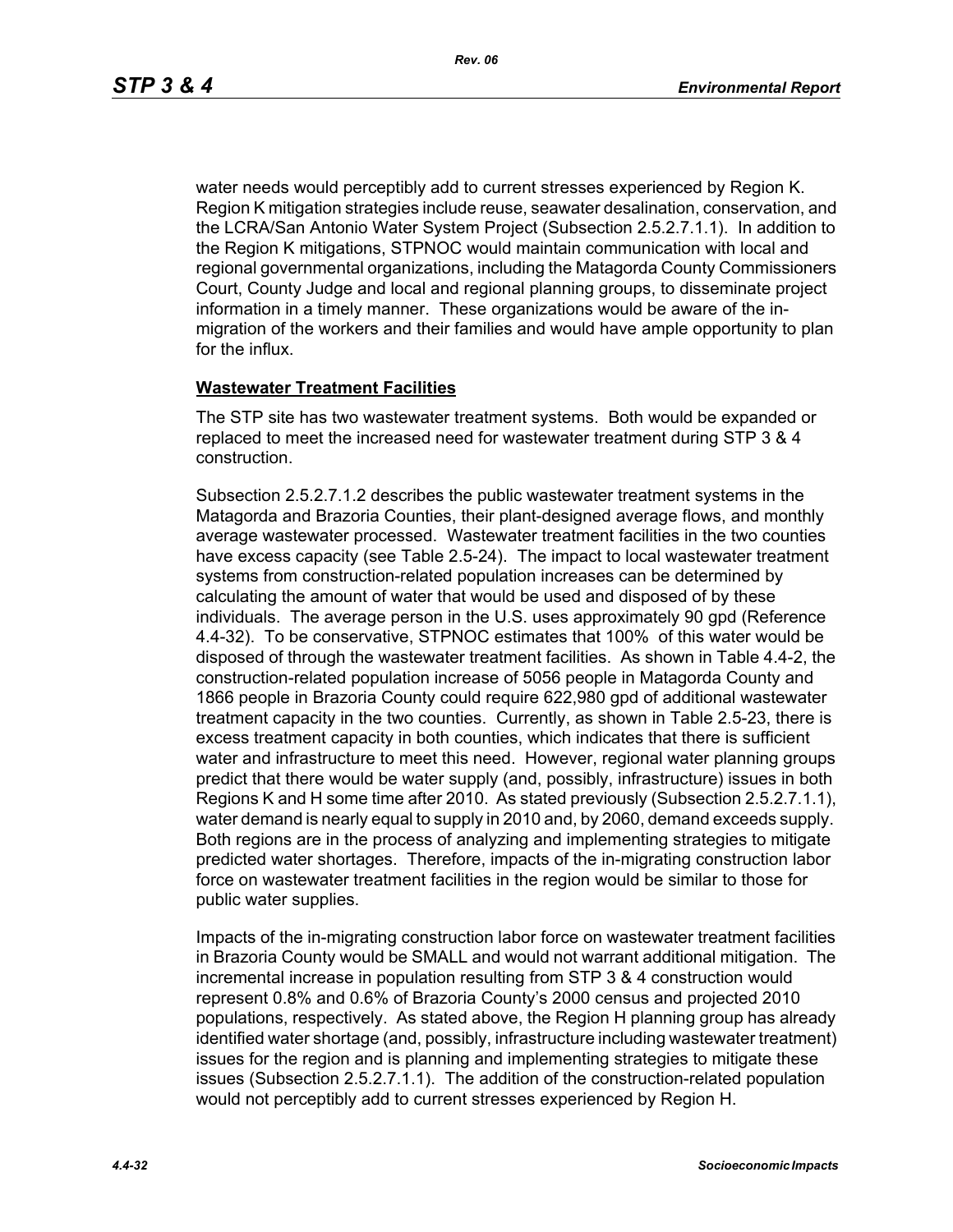Impacts of the in-migrating construction labor force on wastewater treatment facilities in Matagorda County (Region K) could be MODERATE to LARGE. The incremental increase in population, resulting from STP 3 & 4 construction, would represent 13.3% and 11.3% of Matagorda County's 2000 census and projected 2010 populations. This construction-related population would have water and wastewater needs of approximately 90 gpd. As stated above, and as discussed in greater detail in Subsection 2.5.2.7.1.1, the Region K planning group has already identified water shortage (and possibly infrastructure including wastewater treatment) issues for the region, which could begin before construction completion, and is planning and implementing strategies to mitigate these issues. The addition of the constructionrelated population would perceptibly add to current stresses experienced by Region K. In addition to the Region K strategies, STPNOC would maintain communication with local and regional governmental organizations, including the Matagorda County Commissioners Court, County Judge and local and regional economic development agencies, to disseminate project information in a timely manner. Local governments and planning groups would be made aware of the in-migration of the workers and their families and would have ample opportunity to plan for the influx.

#### **Police, Fire, and Medical Services**

#### **Police Services**

In 2002, Matagorda and Brazoria Counties' residents-per-police-personnel ratios were 380:1 and 418:1, respectively (see Table 2.5-30). Between the two counties, Matagorda County has the larger police force relative to the size of its population. Local planning officials state that police protection is adequately provided in the area at this time (Subsection 2.5.2.7.2). STPNOC does now and would continue to employ its own security force.

The construction project would produce an influx of approximately 5056 new residents to Matagorda County (Table 4.4-6). Approximately 1866 new residents would move into Brazoria County. The rest of the construction labor force and families would live in other counties in the 50-mile region. These population increases would increase the persons-per-police-personnel ratios slightly in Brazoria County and moderately in Matagorda County (Table 4.4-6). The percent increase in ratio attributed to construction would be 13% and 1% in Matagorda and Brazoria Counties, respectively.

Based on the percentage increase in the ratio of persons-per-police-personnel, the impact of the construction on police services would be imperceptible in Brazoria County. In Matagorda County, however, the percentage increase in persons-perpolice-personnel ratio would be more perceptible. Therefore, the potential impact of construction on police services in Brazoria County would be SMALL and that mitigation would not be warranted. However, the potential impact on police services could be MODERATE in Matagorda County and would most likely be mitigated by ensuring STPNOC maintains communication with local government officials, such as the Matagorda County Commissioners Court and County Judge, so that expansions in police services could be coordinated, planned, and funded in a timely manner. Most funding for these expansions would most likely be obtained from the increased property tax revenues from the construction project. Should property tax revenues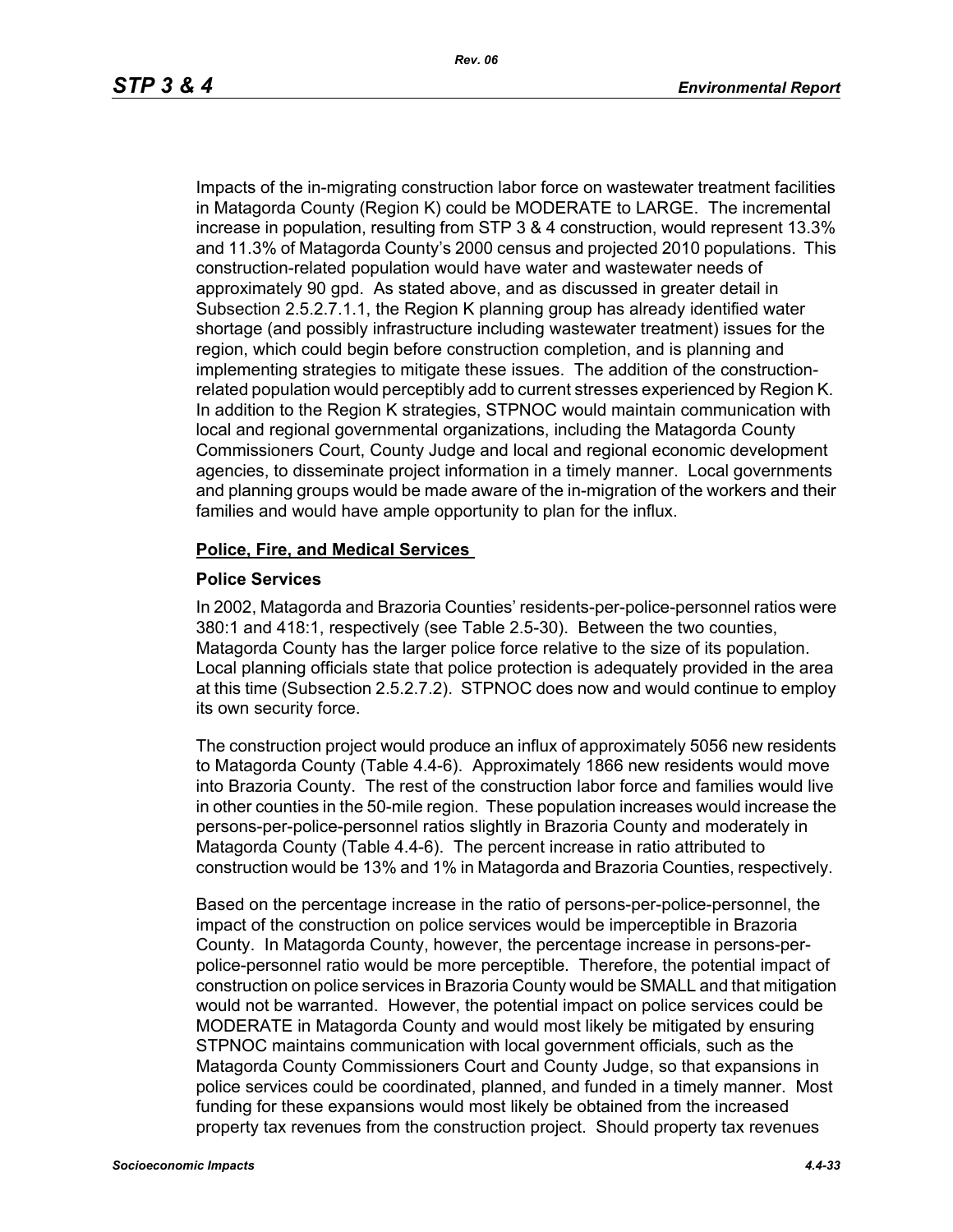from the construction project not be immediately available, local governments could access other funding sources or issue bonds until the tax revenues would be available.

This conclusion is based in part on an analysis presented in NUREG-1437 that NRC performed of nuclear plant refurbishment impacts sustained during original plant construction. NRC selected seven case study plants whose characteristics resembled the spectrum of nuclear plants in the United States today. NRC reported that, ". . . (n)o serious disruption of public safety services occurred as a result of original construction at the seven case study sites. Most communities showed a steady increase in expenditures connected with public safety departments. Tax contributions from the plant often enabled expansion of public safety services in the purchase of new buildings and equipment and the acquisition of additional staff."

#### **Fire Protection Services**

In 2007, Matagorda and Brazoria Counties' persons-per-firefighter ratios were 217:1 and 477:1, respectively (Table 2.5-30). The construction project would produce an influx of approximately 5056 new residents to Matagorda County. Approximately 1866 new residents would move into Brazoria County. The remainder of the construction labor force and families would live in other counties within the 50-mile region. These population increases would increase the persons-per-firefighter ratios by 1% in Brazoria County and 13% in Matagorda County (Table 4.4-7). Brazoria County has the highest persons-per-firefighter ratio.

At 1% in Brazoria County, the percent increase in persons-per-firefighter ratio attributed to construction is considered imperceptible. At 13% in Matagorda County, the percent increase in persons-per-firefighter ratio is considered more perceptible.

Therefore, the potential impacts of nuclear plant construction on fire protection services in Brazoria County would be SMALL and mitigation would not be warranted. The potential impacts on fire protection services could be MODERATE in Matagorda County and would most likely be mitigated by ensuring STPNOC maintains communication with local government officials, such as the Matagorda County Commissioners Court and County Judge, so that expansions in fire protection services could be coordinated, planned, and funded in a timely manner. Most funding for these expansions would likely be obtained from the increased property tax revenues from the construction project. Should property tax revenues from the construction project not be immediately available, local governments could access other funding sources or issue bonds until the tax revenues would be available.

As with the analysis of the adequacy of police protection, the conclusions of this analysis are based in part on NRC's review of original construction impacts on public services. As stated, in NUREG-1437, NRC performed an analysis of nuclear plant refurbishment impacts based on impacts sustained during original plant construction. NRC reported that, "(n)o serious disruption of public safety services occurred as a result of original construction at the seven case study sites. Most communities showed a steady increase in expenditures connected with public safety departments. Tax contributions from the plant often enabled expansion of public safety services in the purchase of new buildings and equipment and the acquisition of additional staff."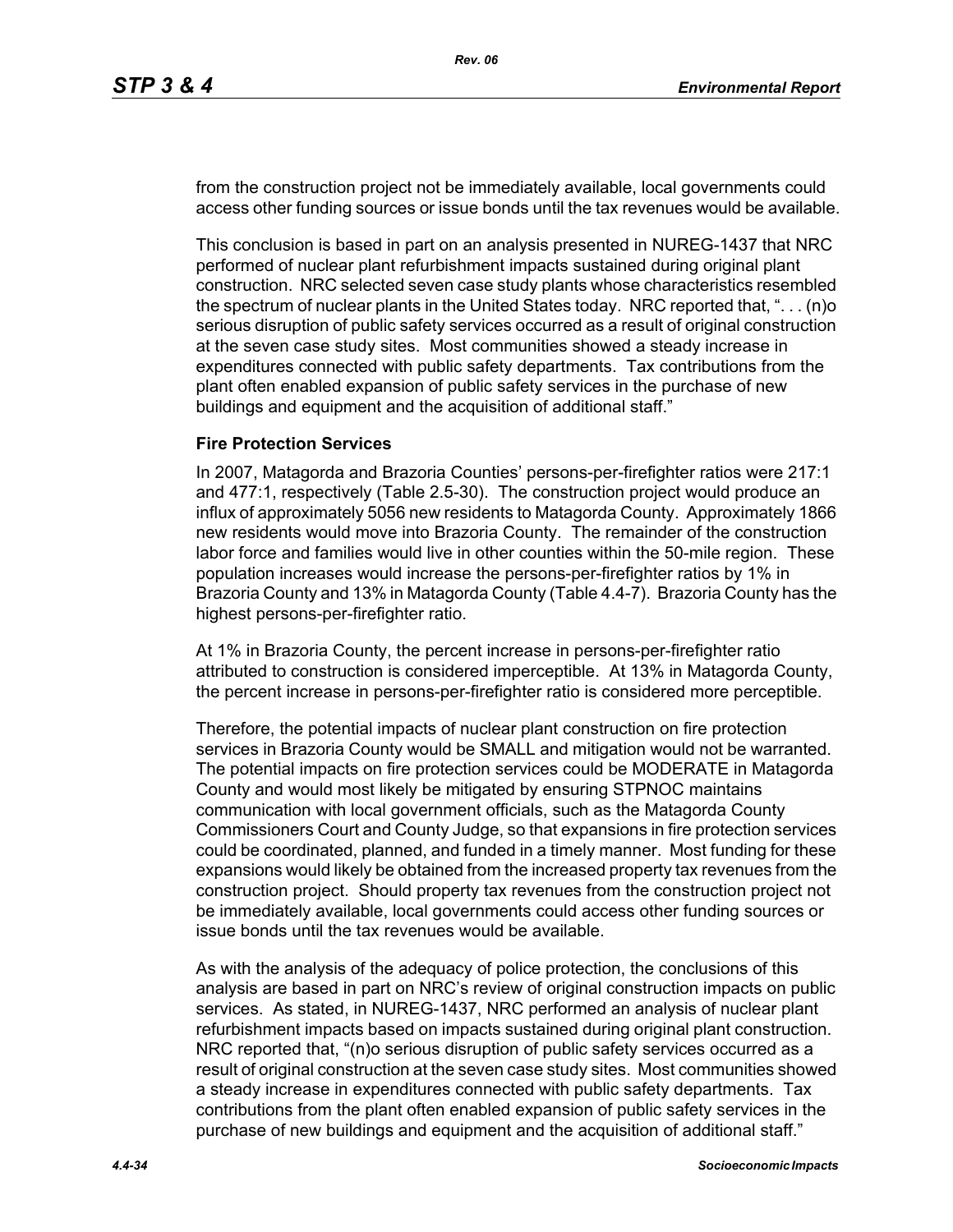Based on this statement, the moderate impacts to fire protection services in Matagorda County would be mitigated by the communication between STPNOC and local government officials, such as the Matagorda County Commissioners Court and County Judge, and the increase in tax contributions made by the owners of the plant to the local taxing jurisdictions.

#### **Medical Services**

Detailed information concerning the medical services in the two-county region is provided in Subsection 2.5.2.7.3. Minor injuries to construction workers would be assessed and treated by onsite medical personnel. Other injuries would be treated at one of the hospitals in the two-county region or in the city of Houston, depending on the severity of the injury. For the existing STP 1 & 2 labor force, agreements are in place with some local medical providers to support emergencies. STPNOC would require the construction contractor to reach similar agreements to provide emergency medical services to the construction labor force. Construction activities should not burden existing medical services.

The medical facilities in Matagorda and Brazoria Counties provide medical care to much of the population in the counties. As indicated in Table 2.5-5, the combined 2000 population of Matagorda and Brazoria Counties was 279,724. According to Table 2.5- 31, in 2006, there were 296 staffed hospital beds and an average daily census of 107 in the two-county region. Adding 6922 residents to the combined population of the two counties would increase the combined population by 2.5%. A 2.5% increase in the average daily census would increase that number to 110, well below the total number of staffed hospital beds in the two counties. Additionally, the total number of annual admissions, and annual outpatient visits for the two-county region, were 11,084 and 210,946, respectively. A 2.5% increase in these statistics would equate to 11,361 admissions and 216,220 outpatient visits. Adding the projected increase in population in the two counties during the construction period would not exceed capacity. Therefore, the potential impacts of construction on medical services would be SMALL and mitigation would not be warranted.

## **Social Services**

This section focuses on the potential impacts of construction on the social and related services provided to disadvantaged segments of the population. This section is distinguished from environmental justice issues, which are discussed in Subsection 4.4.3.

Construction could be viewed as economically beneficial to the disadvantaged population served by the Texas Health and Human Services Commission and the local governmental and nongovernmental organizations. Over the construction period, the constructing contractor could hire local unemployed people, thus improving their economic position and decreasing their need for services. At a minimum, the spending by the construction labor force movers for goods and services would have a multiplier effect, increasing the number of jobs that could be filled by the economically disadvantaged.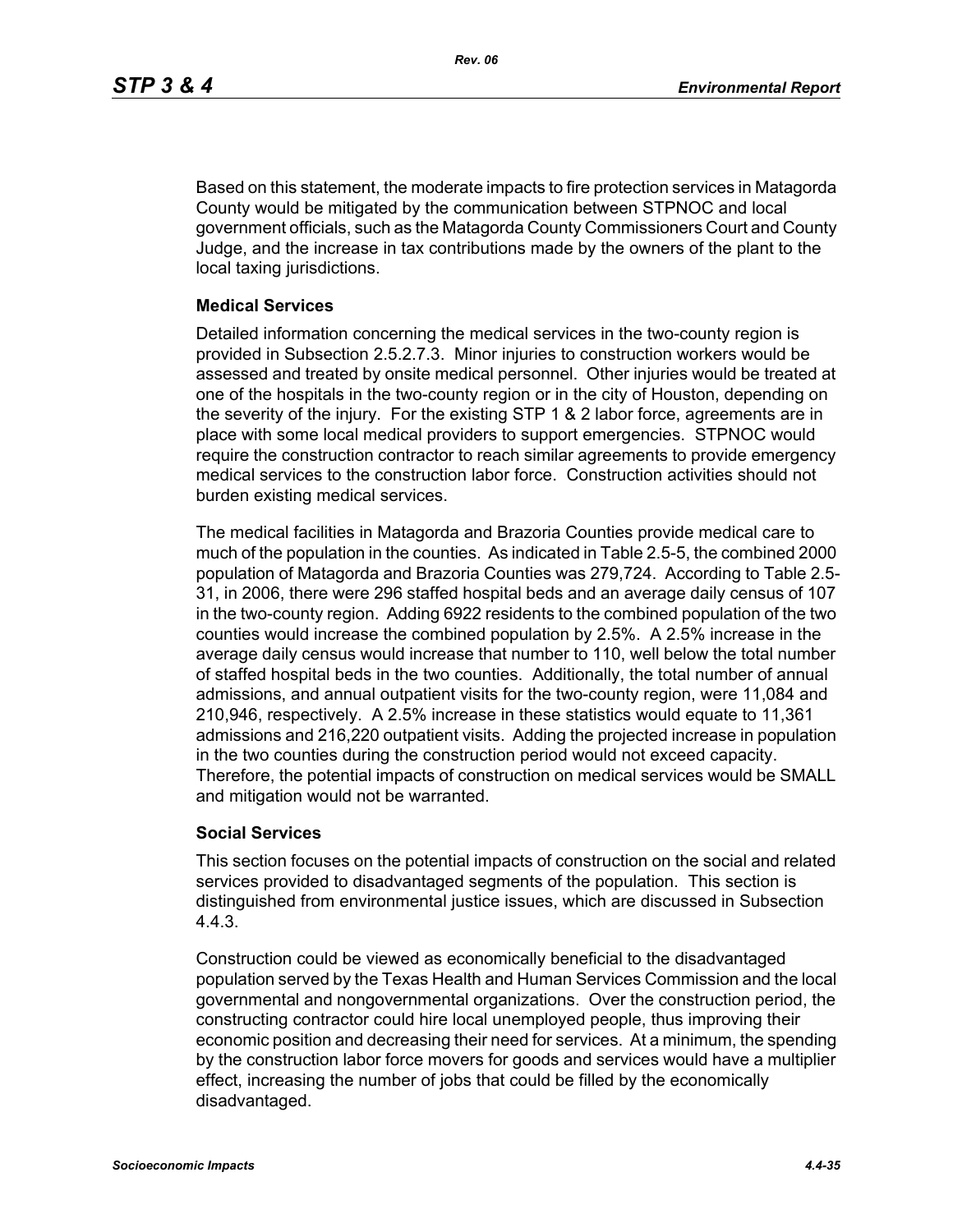STPNOC concludes that the potential impacts of construction on the demand for social and related services during the construction period would be SMALL and positive and would not warrant mitigation.

The construction of STP 3 & 4 is expected to bring 5056 additional residents into Matagorda County during peak construction, representing an increase of approximately 13.3% over the County's population in 2000. It is likely that some of the new residents would require assistance from these or other agencies at some time during their stay. Because the incoming workers are expected to be paid higher wages than the local average, it is unlikely that the in-migrants would create excessive demands on agencies that provide economic assistance, although other types of support may be required. It is not possible at this time to determine the extent to which demand for social services would increase, but impacts are expected to be SMALL.

In addition to government-provided services, a number of non-governmental agencies provide services to residents of Matagorda County. These non-profit, faith-based, or other types of organizations provide a wide range of social services that address disaster relief, substance abuse, domestic violence, illness, the needs of the elderly, economic hardship, and other issues. In addition, organizations such as the Boy Scouts, Girl Scouts, and 4-H provide opportunities for youths. Table 4.4-9 lists organizations who are part of the Matagorda County United Way; these represent a sample of all social service organizations in Matagorda County. While some newcomers would need services provided by the community, others would no doubt chose to participate in activities offered by the Boy Scouts, Girl Scouts, or similar opportunities, and some would choose to volunteer or donate funds. The higher personal income expected in the ROI from the construction of STP 3 & 4 is likely to lead to increased donations to agencies from firms and individuals. Although it is not possible to estimate changes in demand for specific services, or the amount of increased contributions, impacts are expected to be SMALL.

# **4.4.2.2.8 Education**

STPNOC assumes that 2380 of the peak construction labor force would relocate to the 50-mile region with their families, increasing the population by approximately 8330 people. Approximately 60.7% would settle in Matagorda County and 22.4% in Brazoria County. The remaining 16.9% would be distributed across the seven other counties within the region.

STPNOC conservatively estimates that in a construction labor-force-related population of 8330, approximately 1904 would be school-aged. Table 4.4-2 applies the population distribution percentage assumptions to the number of school-aged children in the construction labor force population to estimate the number of construction labor force related school-aged children that would settle Matagorda and Brazoria counties. Based on these assumptions, there would be 1156 children added to the enrollments of the ISDs in Matagorda County and 426 children added to the enrollments of the ISDs in Brazoria County.

It is unlikely that the Matagorda County school systems could accommodate the increase in student population (Subsection 2.5.2.8). The analysis is based on the peak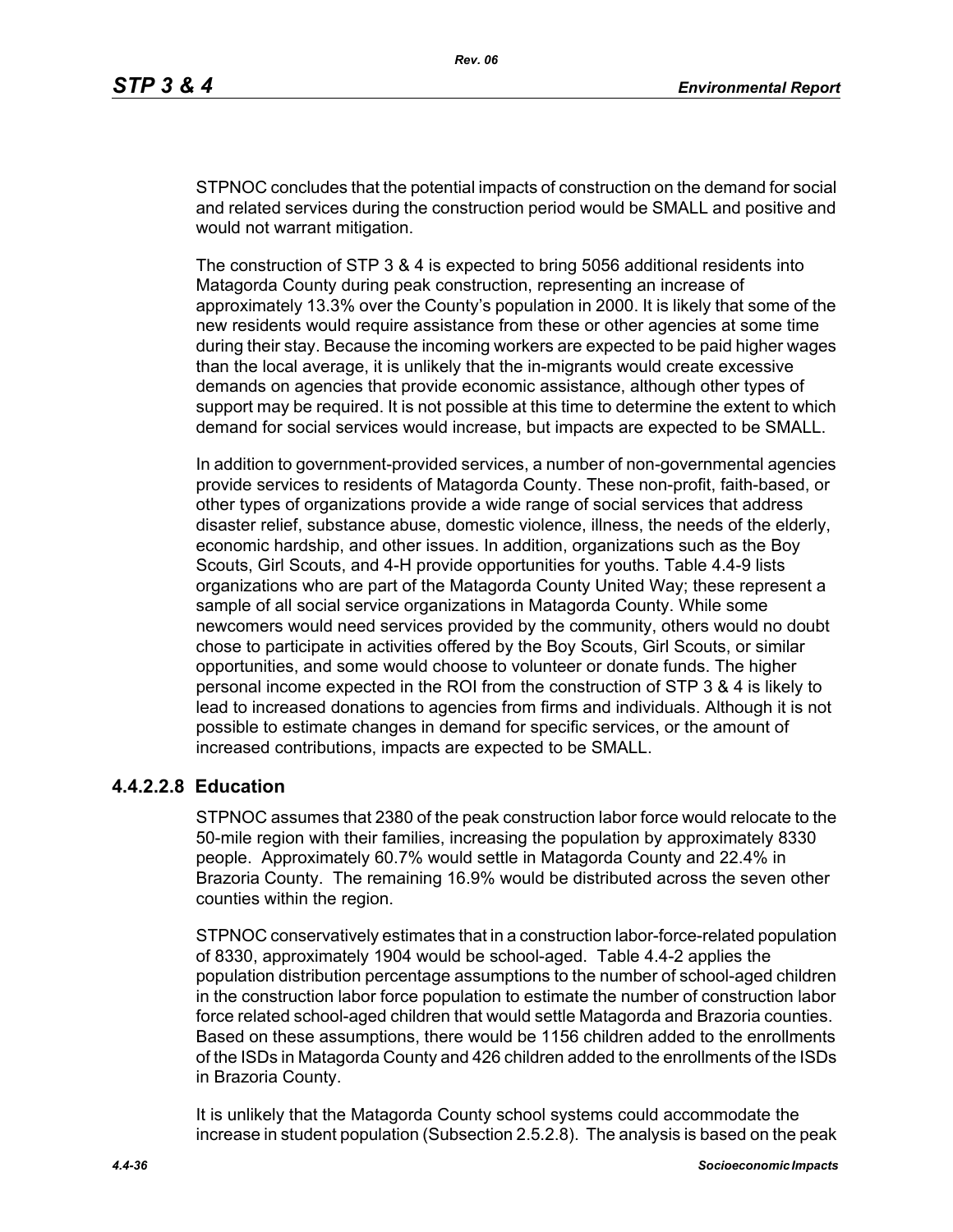construction labor force, which would not be reached until the third year of construction, giving schools several years to make accommodations for the additional influx of students.

Overall, the impact to the counties within the 50-mile region would be SMALL. The Matagorda County student population could increase by 14%, which would be a MODERATE to LARGE impact on its education system and would require mitigation. Matagorda County is not planning to construct additional schools. The quickest mitigation would be to hire additional teachers and move modular classrooms to existing schools. Increased property tax revenues as a result of the increased population, and, in the case of Matagorda County, Palacios ISD, property taxes on the new reactors would fund additional teachers and additional facilities if necessary (Subsection 2.5.2.3). The remaining revenue tax monies not used by the school district would be collected by the state of Texas and combined with tax revenues from all other Texas counties. These monies would be redistributed to "property-poor" school districts throughout the state of Texas, determined annually by the Texas Legislature Texas Education Code (TEC) Chapter 42 (Subsection 2.5.2.3).

#### **Matagorda County**

#### **Bay City ISD**

Bay City ISD had a Pre-K through Grade 12 total enrollment of 4140 students in October 2005 (Reference 4.4-33). The current ISD infrastructure could support approximately 4600 to 4700 students. However, if enrollments reach the historic peaks (4900 students) experienced during the construction of STP 1 & 2, the existing infrastructure would not be sufficient and portable buildings would be necessary.

## **Matagorda ISD**

Matagorda ISD, consisting of only Matagorda Elementary, had a pre-K through grade 6 enrollment of 56 students in October 2005 (Reference 4.4-33). According to the superintendent, the ISD is only at 50% capacity; however, the Board of Trustees has recently called for a bond election to improve and enlarge the existing facilities. Because of the recent growth potential, the ISD is also considering expanding classes to include seventh and eighth grade.

#### **Palacios ISD**

Palacios ISD had a pre-K through grade 12 enrollment of 1638 students in October 2005 (Reference 4.4-34). According to the Director of Business Services for Palacios ISD, the current enrollment in the district is approximately 1540 students. The enrollment decreased from 2005 by approximately 100 students – indicative of a downward trend in their enrollment numbers.

## **Tidehaven ISD**

Tidehaven ISD has a pre-K through grade 12 enrollment of 871 students (Reference 4.4-35). The district's Program and Facilities Committee is developing a recommendation concerning the facility needs of the district. According to the superintendent, the district has the capacity to handle approximately 1050 students.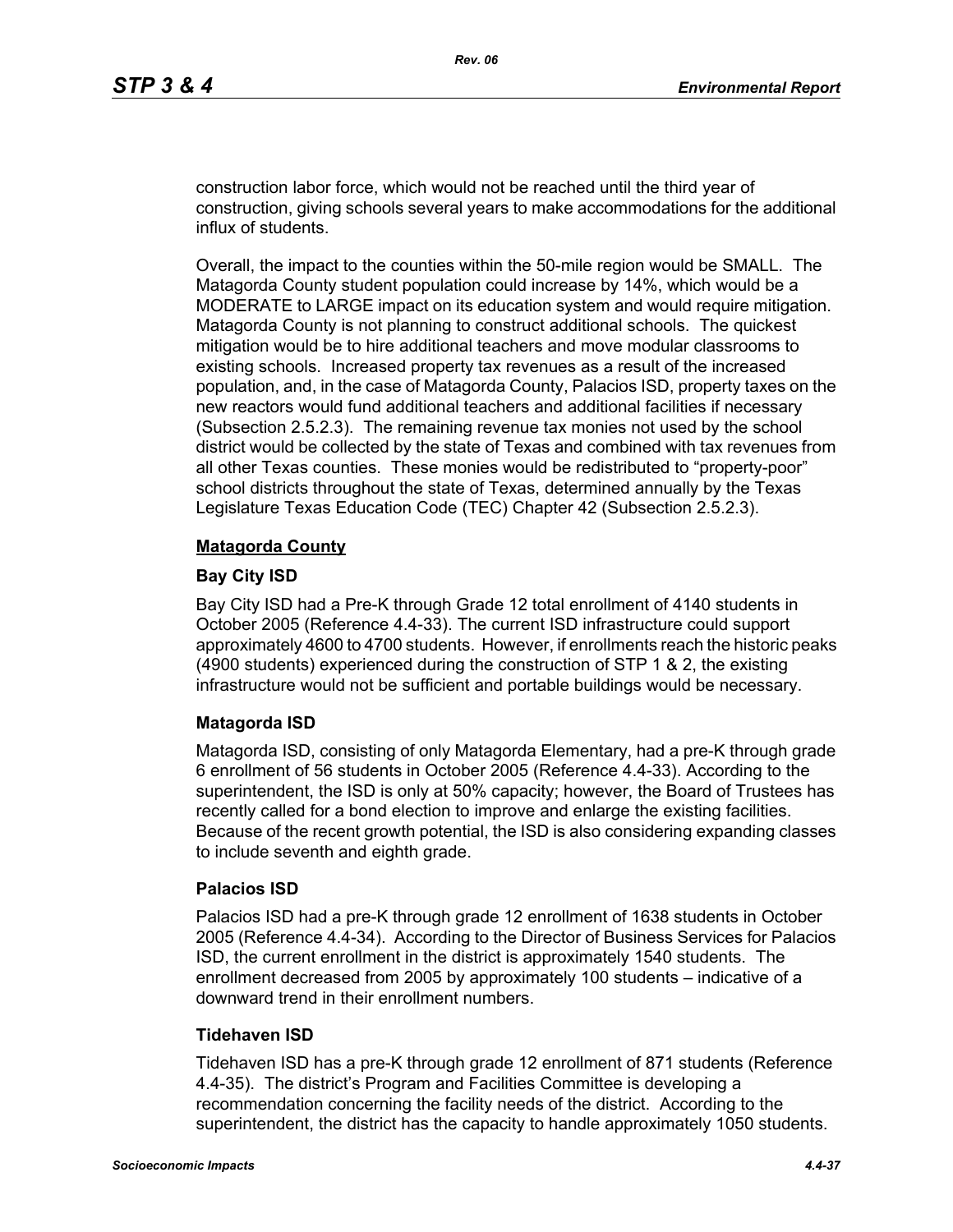Based on the current enrollment, this would leave an available capacity of approximately 180 students.

# **Van Vleck ISD**

Van Vleck ISD had a pre-K through grade 12 enrollment of 963 students in October 2005 (Reference 4.4-34).

# **Brazoria County**

It is likely that Brazoria County school systems could accommodate the increase in student population (Subsection 2.5.2.8). The analysis is based on the peak construction labor force, which would not be reached sooner than the third year of construction, giving schools several years to make accommodations for the additional influx of students.

# **Alvin ISD**

Alvin ISD has a pre-K through grade 12 enrollment of 14,300 students. The Board of Trustees estimates that approximately 12,000 more students will enroll in Alvin ISD in the next 10 years (Reference 4.4-36). As a result, Alvin ISD has an extensive building development program underway. Construction continues with plans for a new elementary school to open in August 2007. Two new junior high schools are scheduled to open in 2008—one in Alvin and one in Shadow Creek Ranch. The new academic building at Alvin High School is slated for occupancy in December 2007. When the two new junior high schools open in 2008, all junior high schools will be reconfigured to serve grades 6 through 8, and the elementary schools will serve pre-K through grade 5 (Reference 4.4-36).

## **Angleton ISD**

Angleton ISD has a pre-K through grade 12 enrollment of 6380 students (Reference 4.4-37). The early childhood campus only has enough available capacity to accommodate 64 additional students; however the elementary school, middle school, intermediate school, and high school all have additional capacities available ranging from approximately 450 students to 900 students in the middle school and high school, respectively (Reference 4.4-38).

## **Brazosport ISD**

Brazosport ISD has a pre-K through grade 12 enrollment of 13,043 students (Reference 4.4-39). A new elementary school, a new intermediate school, and a new middle/intermediate school have been built. These schools were built primarily to alleviate overcrowding, address growth, realign grade levels, and update old facilities. In addition to the new schools, renovations are taking place at the high schools and one of the existing middle schools to include additional classrooms. Because of the construction and renovations, Brazosport ISD would have capacity for additional students.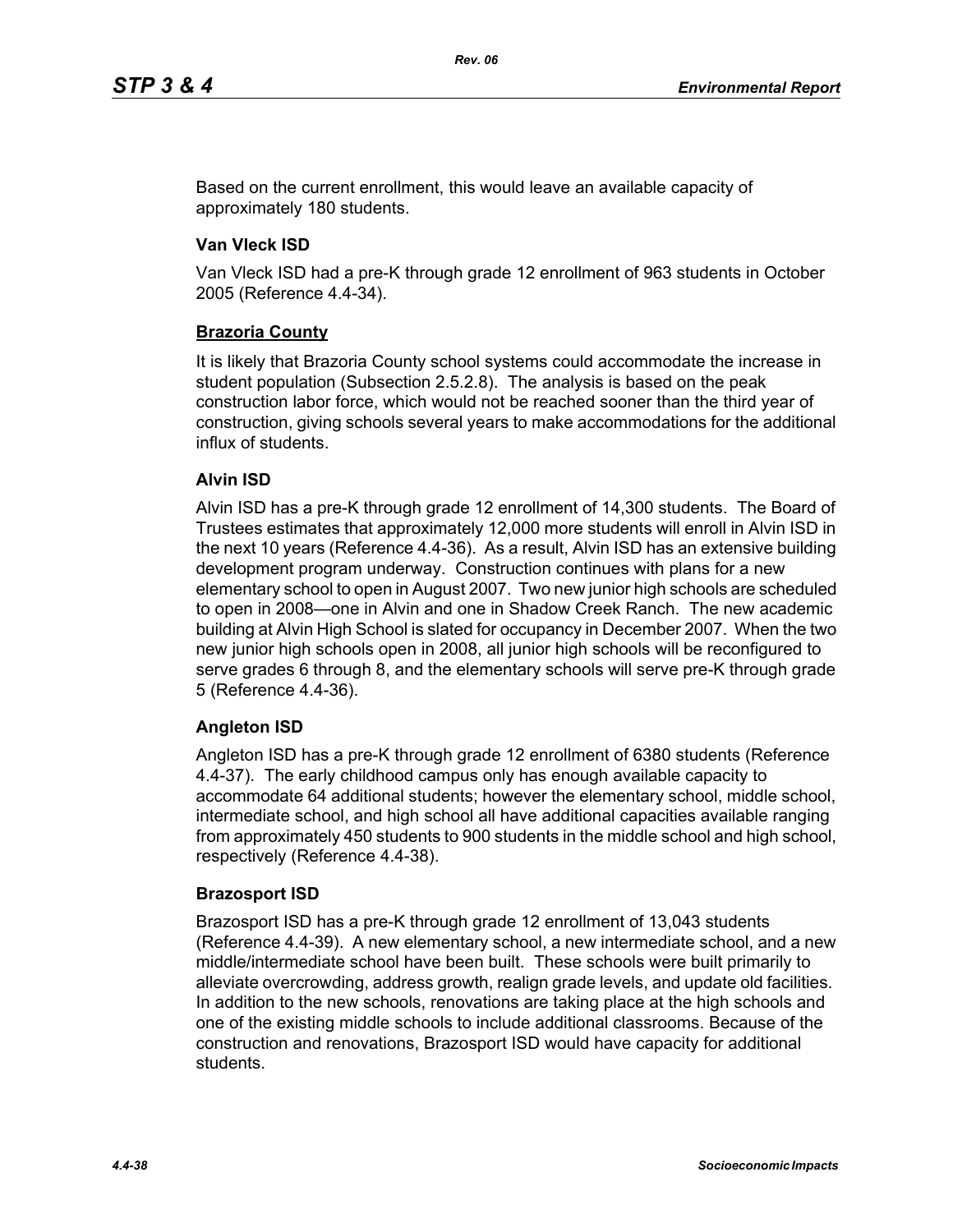# **Columbia-Brazoria ISD**

Columbia-Brazoria ISD has a current pre-K through grade 12 enrollment of 3107 students (Reference 4.4-40). The district recently opened a new junior high school and a new elementary school as replacements to older buildings, and the Board of Trustees is nominating members to a Facility Task Force Committee to study future building development plans. The district currently has five schools with available capacities ranging from approximately 120 students to 55 students.

#### **Damon ISD**

Damon ISD had a pre-K through grade 8 enrollment of 164 students in October 2005 (Reference 4.4-33). The ISD is at maximum capacity with no official building development plans established. However, Damon ISD recognizes the need to address building development in the next year or two.

## **Danbury ISD**

Danbury ISD has a pre-K through grade 12 enrollment of 777 students. The district has a Facilities Study underway, but the study has not been completed. Renovations or new construction are expected to take place in the district in the next five years.

#### **Pearland ISD**

Pearland ISD has a current pre-K through grade 12 enrollment of 16,116 students. According to the Pearland ISD Director of Communications, the district plans to open two additional elementary schools, one middle school, one junior high school, and one high school between the fall of 2007 and the fall of 2008. Once these new schools are used, the district will have an available capacity of over 1300 students in elementary schools, and 1000 students each in both junior high and high schools.

## **Sweeny ISD**

Sweeny ISD had a pre-K through grade 12 enrollment of 2086 students in October 2005 (Reference 4.4-41). The high school is currently undergoing construction and renovations that should be complete before the start of the 2008–2009 school year. The new high school will be able to accommodate over 800 students, increasing the capacity of the existing high school by approximately 150 students. In addition, there is available capacity at both the junior high and elementary schools.

Overall, the impact to the nine counties within the 50-mile region would be SMALL. The Brazoria County student population could increase by 5%, which would be a MODERATE impact on its education system and would require mitigation. Matagorda County is not planning to construct additional schools.

The quickest mitigation would be to hire additional teachers and move modular classrooms to existing schools. Increased property tax revenues as a result of the increased population, and the remaining revenue tax monies not used by the school district would be collected by the state of Texas and combined with tax revenues from all other Texas counties. These monies would be redistributed to "property-poor" school districts throughout the state of Texas, determined annually by the Texas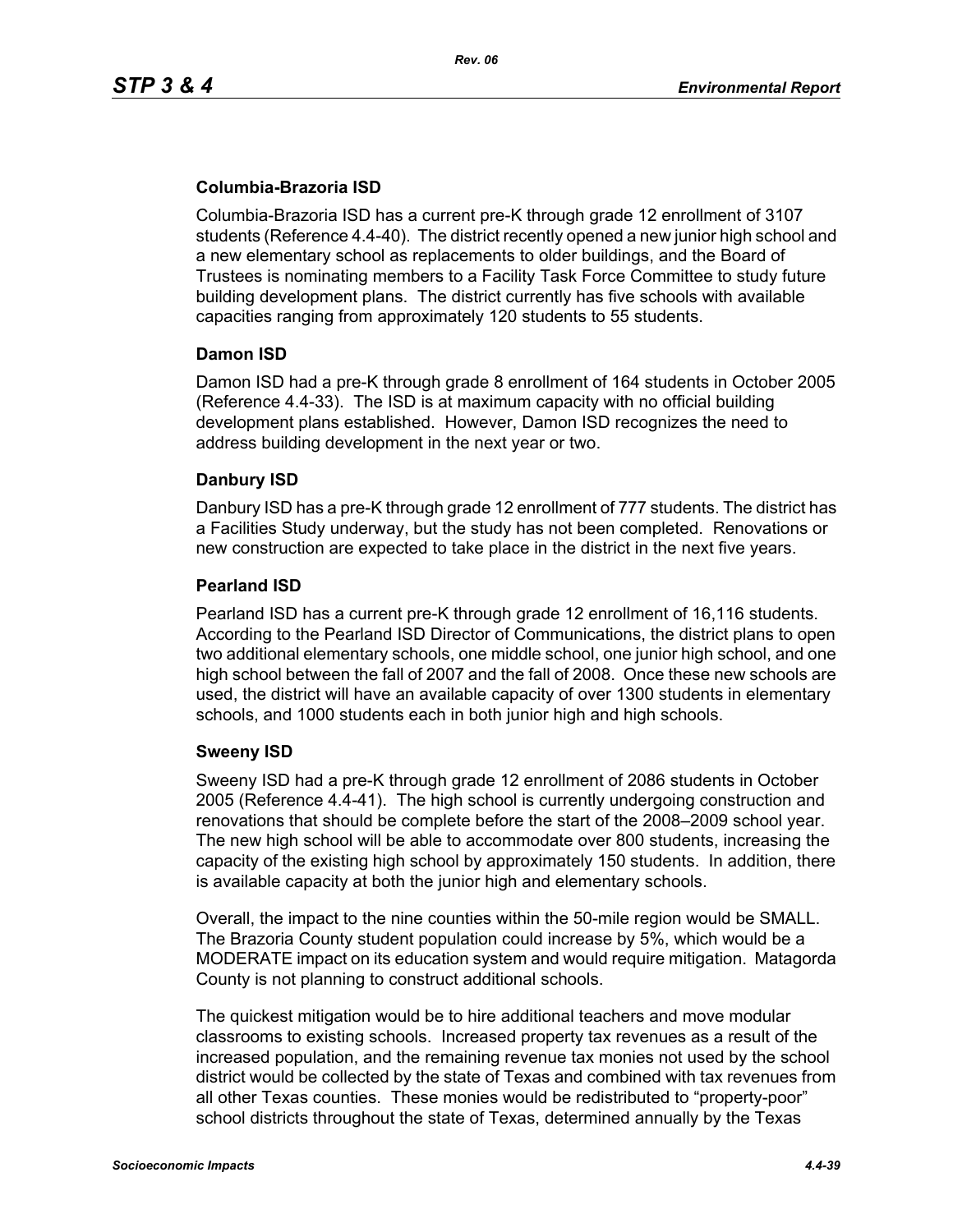Legislature TEC Chapter 42 (Subsection 2.5.2.3), and would fund additional teachers and facilities.

# **4.4.3 Environmental Justice Impacts**

Environmental justice refers to a federal policy under which each federal agency identifies and addresses, as appropriate, disproportionately high and adverse human health or environmental effects of its programs, policies, and activities on minority or low-income populations. The NRC has a policy on the treatment of environmental justice matters in licensing actions (69 FR 52040), which states, "NRC believes that an analysis of disproportionately high and adverse impacts needs to be done as part of the agency's National Environmental Policy Act (NEPA) obligations to accurately identify and disclose all significant environmental impacts associated with a proposed action. Consequently, while the NRC is committed to the general goals of Executive Order 12898, it will strive to meet those goals through its normal and traditional NEPA review process."

STPNOC evaluated whether the health or welfare of minority and low-income populations could be disproportionately adversely affected by potential construction impacts. STPNOC first located minority and low-income populations within the 50-mile radius of the STP site (Figures 2.5-10 through 2.5-15). Nineteen census block groups within the 50-mile radius have significant Black or African American populations. One block group has a significant Asian minority population and six block groups have a significant "some other race" population. Thirty census block groups within the 50-mile radius have significant Hispanic ethnicity populations.

STPNOC next identified the most likely pathways by which adverse environmental impacts associated with construction at the STP site could affect human populations. Exhaust emissions from construction equipment and dust would cause minor and localized adverse impacts to air quality; however, the air quality beyond the site boundary would not be affected. No contaminants, including sediments, are expected to reach the Colorado River because all construction would be carried out using Best Management Practices as discussed in Section 3.9. Impacts could occur in Matagorda County, as the influx of construction workers could cause landowners to convert some undeveloped land to other uses such as trailer parks, convenience stores, hotel/motel property, etc. Local low-income and minority populations could benefit by gaining access to new services or employment at these small businesses. However, the new uses are considered temporary, as completion of the construction project would eliminate the demand for the services. Therefore, impacts in all of these resource areas would be SMALL and mitigation would not be required.

Traffic could increase beyond the capacity of some local roads; however, STPNOC would mitigate impacts by encouraging car pooling, providing van pools, or staggering work shifts. The construction project likely would provide additional temporary jobs for some of the unemployed work force, thus decreasing their need for social services and freeing funding up for other populations in need. Matagorda County's police and fire protection services would be impacted by the increase in population due to construction, but the increase in property tax revenues as a result of the construction project (particularly in the latter stages of construction) would fund facilities,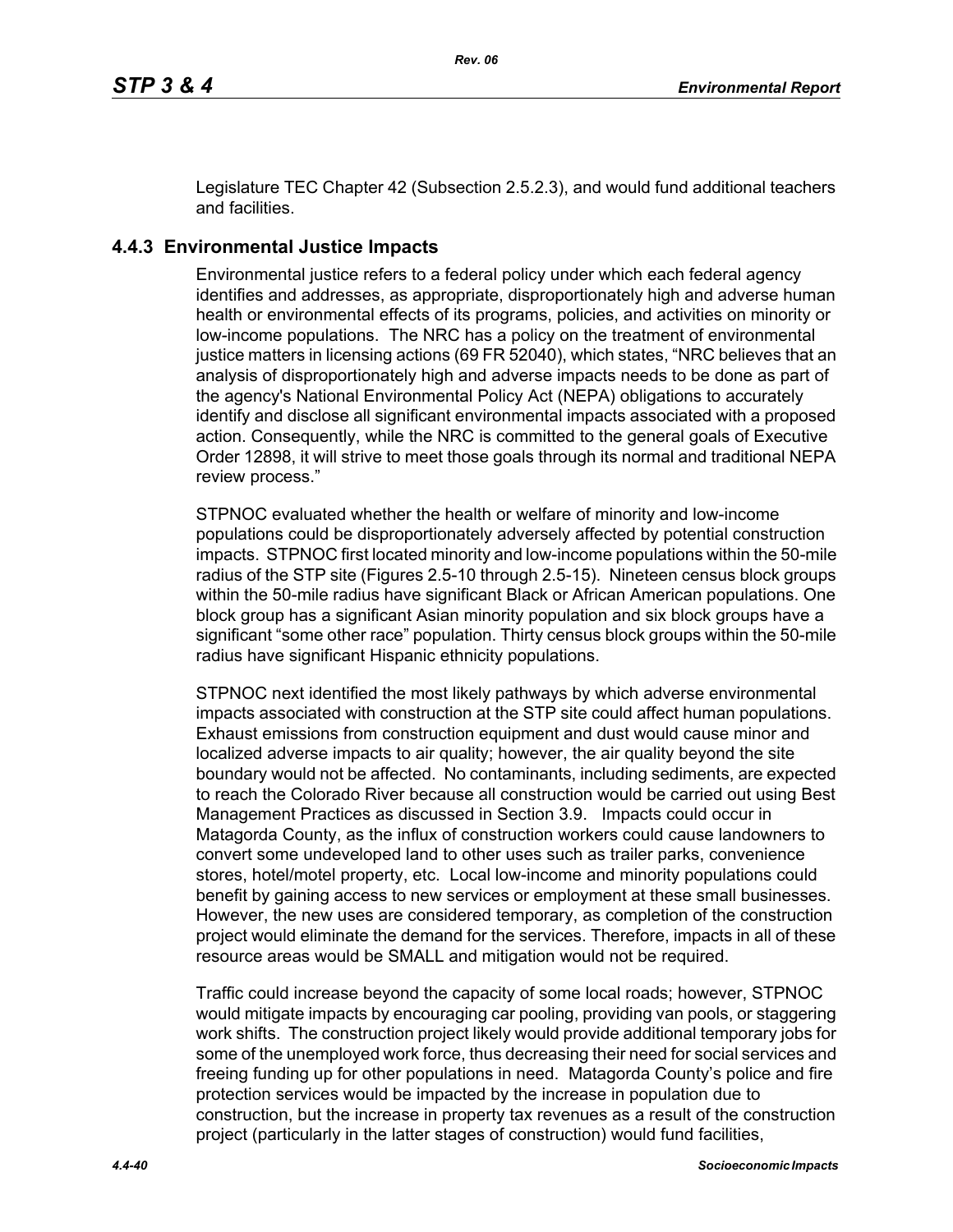equipment, and additional personnel to meet these needs. The local Matagorda County school systems would be adversely affected by an influx of new students; however, the additional property tax revenues would fund additional teachers and facilities. Rental housing rates could increase, potentially displacing low-income renters. However, it is unlikely the construction workforce would need low-income housing. Impacts to the local communities in these areas from construction of STP 3 & 4 would be MODERATE to LARGE and would be subject to the mitigation measures discussed above. Except for increased rental housing rates, no adverse impacts in Matagorda County would disproportionably affect minority or low-income populations.

Environmental impacts in the other counties in the 50-mile radius would be less than those in Matagorda County. Impacts in the other counties in the 50-mile region of interest would all be SMALL and mitigation would not be required. Therefore, the likelihood of disproportionate impacts to minority or low-income populations in those counties would be remote.

STPNOC also investigated the possibility of subsistence-living populations in the vicinity of the STP site by contacting local government officials, the staff of social welfare agencies, and local businesses concerning any known unusual resource dependencies or practices that could result in potentially disproportionate impacts to minority and low-income populations. STPNOC asked about the presence of minority, low-income, or migrant populations of particular concern, and whether subsistence living conditions were evident. No agency reported such dependencies or practices, such as subsistence agriculture, hunting, or fishing, through which the populations could be disproportionately adversely affected by the construction project.

Construction-related moderate adverse socioeconomic impacts were identified in Matagorda County. However, except for increased rental housing rates, no adverse impacts in Matagorda County would disproportionately affect minority or low-income populations. Impacts in the other counties in the 50-mile region of interest would all be SMALL. Mitigation beyond that previously described would not be warranted.

#### **4.4.4 References**

- 4.4-1 2005 Annual Environmental Operating Report, South Texas Project Electric Generating Station, April 2005.
- 4.4-2 South Texas Project Units 1 & 2 Environmental Report, Amendment 3. Houston, Texas, December 9, 1974.
- 4.4-3 "Construction Noise Hazard Alert," Center to Protect Worker's Rights. Available at http://www.cpwr.com/hazpdfs/kfnoise.pdf, accessed April 17, 2007.
- 4.4-4 NRC (U. S. Nuclear Regulatory Commission), Generic Environmental Impact Statement for License Renewal of Nuclear Plants, NUREG-1437 Vol. 1, 1996.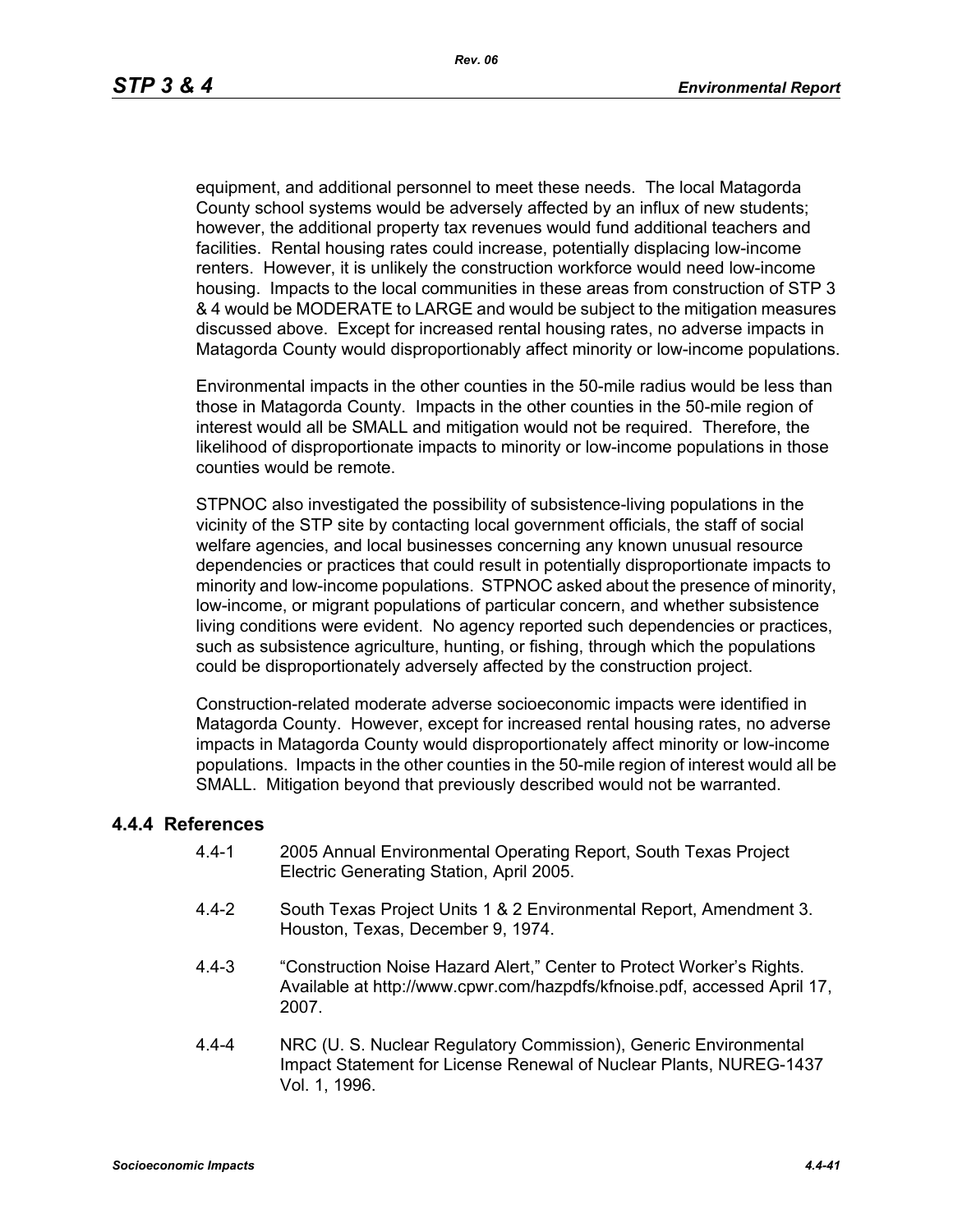- 4.4-5 "Standard Review Plans For Environmental Reviews For Nuclear Power Plants," NRC, NUREG 1555, 1999.
- 4.4-6 Code of Federal Regulations, Title 40, part 81, section 38, Designation of Areas for Air Quality Planning Purposes; Texas; Revised Geographical Designation of Certain Air Quality Control Regions.
- 4.4-7 TCEQ (Texas Commission on Environmental Quality) 2007. "Texas Attainment Status by Region," Available at http://www.tceq.state.tx.us/implementation/air/sip/siptexas.html, accessed April 24, 2007.
- 4.4-8 Code of Federal Regulations, Title 40, part 50, National Primary and Secondary Ambient Air Quality Standards.
- 4.4-9 Malhotra (Malhotra, S., and D. Manninen). 1981a. Migration and Residential Location of Workers at Nuclear Power Plant Construction Sites; Forecasting Methodology (Volume 1) and Profile Analysis of Worker Surveys (Volume 2). Prepared by Pacific Northwest Laboratory for U. S. Nuclear Regulatory Commission, NUREG/CR-2002, PNL-3757, April. NRC Accession Numbers 8105180373 (Volume 1) and 8105180378 (Volume 2).
- 4.4-10 "Socioeconomic Impacts of Nuclear Generating Stations; Summary Report on the NRC Post-Licensing Studies," Mountain West (Mountain West Research, Inc.), Prepared for U. S. NRC, NUREG/CR-2750, NRC Assession Number 8208130473, July 1982.
- 4.4-11 "Socioeconomic Impacts of Nuclear Generating Stations; Arkansas Nuclear One Station Case Study," Mountain West (Mountain West Research, Inc.),. NUREG.CR-2749, Vol. 1, NRC Assession Number 8208090021, July 1982.
- 4.4-12 "Socioeconomic Impacts of Nuclear Generating Stations; Calvert Cliffs Case Study," Mountain West, NUREG/CR-2749, Vol. 2, NRC Assession Number 8208040323, July 1982.
- 4.4-13 "Socioeconomic Impacts of Nuclear Generating Stations; D. C. Cook Case Study," Mountain West, NUREG/CR-2729, Vol. 4, NRC Assession Number 8208090019, July 1982.
- 4.4-14 "Socioeconomic Impacts of Nuclear Generating Stations; Oconee Case Study," Mountain West, NUREG/CR-2749, Vol. 7, NRC Assession Number 8208040311, July 1982.
- 4.4-15 "Generic Environmental Impact Statement for License Renewal of Nuclear Plants; Main Report," NRC, NUREG-1437, Vol. 1, NRC Assession Number ML040690705, May 1996.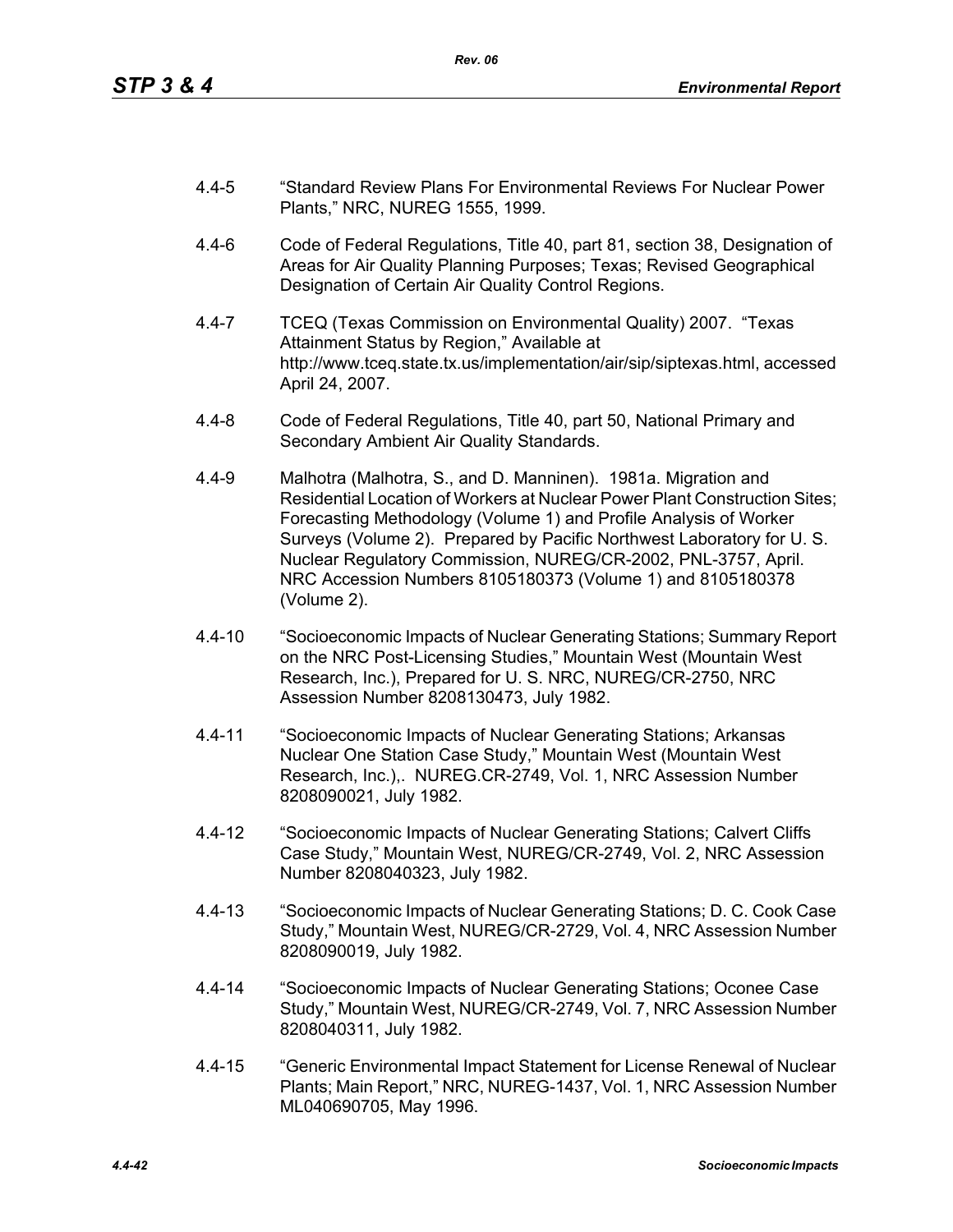- 4.4-16 "Generic Environmental Impact Statement for License Renewal of Nuclear Plants; Appendices," NRC, NUREG-1437, Vol. 2, NRC Assession Number ML040690738, May 1996.
- 4.4-17 "RIMS II Multipliers for Matagorda and Brazoria Counties, Texas," BEA (U.S. Bureau of Economic Analysis), U. S. Department of Commerce. Economic and Statistics Administration. Bureau of Economic Analysis, Washington, D.C. February 2, 2007.
- 4.4-18 "Texas Net Revenue by Source, Fiscal 2006," Texas Comptroller of Public Accounts. 2007. Available at http://www.window.state.tx.us/taxbud/revenue.html, accessed July 2, 2007.
- 4.4-19 "Texas Sales Tax Frequently Asked Questions," Texas Comptroller of Public Accounts. Available at http://www.window.state.tx.us/taxinfo/sales/faq\_exempt.html, accessed July 30, 2007.
- 4.4-20 Texas Legislative Budget Board, 2007. Fiscal Note, 80th Legislative Regular Session—In Re: HB2994 (Relating to the authority of certain taxing units to enter into an agreement under the Property Redevelopment and Tax Abatement Act or the Texas Economic Development Act with the owner of certain electric power generation facilities). April 16, 2007. Available at http://www.capitol. state.tx.us/tlodocs/80R/fiscalnotes/html/HB02994H.htm, accessed May 2007.
- 4.4-21 Texas Legislature Online, 2007. Status of House Bill (HB) 2994. Available at http://www.legis.state.tx.us/billlookup/History.aspx?LegSess=80R&Bill=H B2994, accessed June 22, 2007.
- 4.4-22 Palacios Independent School District, Information from Herbert Ressler, Business Manager, Palacios ISD regarding tax abatement legislation, May 2007.
- 4.4-23 U.S. NRC, 1996. License Renewal Generic Environmental Impact Statement (NUREG-1437). Available at http://www.nrc.gov/readingrm/doc-collections/nuregs/staff/sr1437/.
- 4.4-24 USDA (United States Department of Agriculture) NASS (National Agricultural Statistics Service), 2002 census. Available at http://www.nass.usda.gov/.
- 4.4-25 Municode.com, 2007. Available at http://www.municode.com/Resources/ code\_list.asp?stateID=43.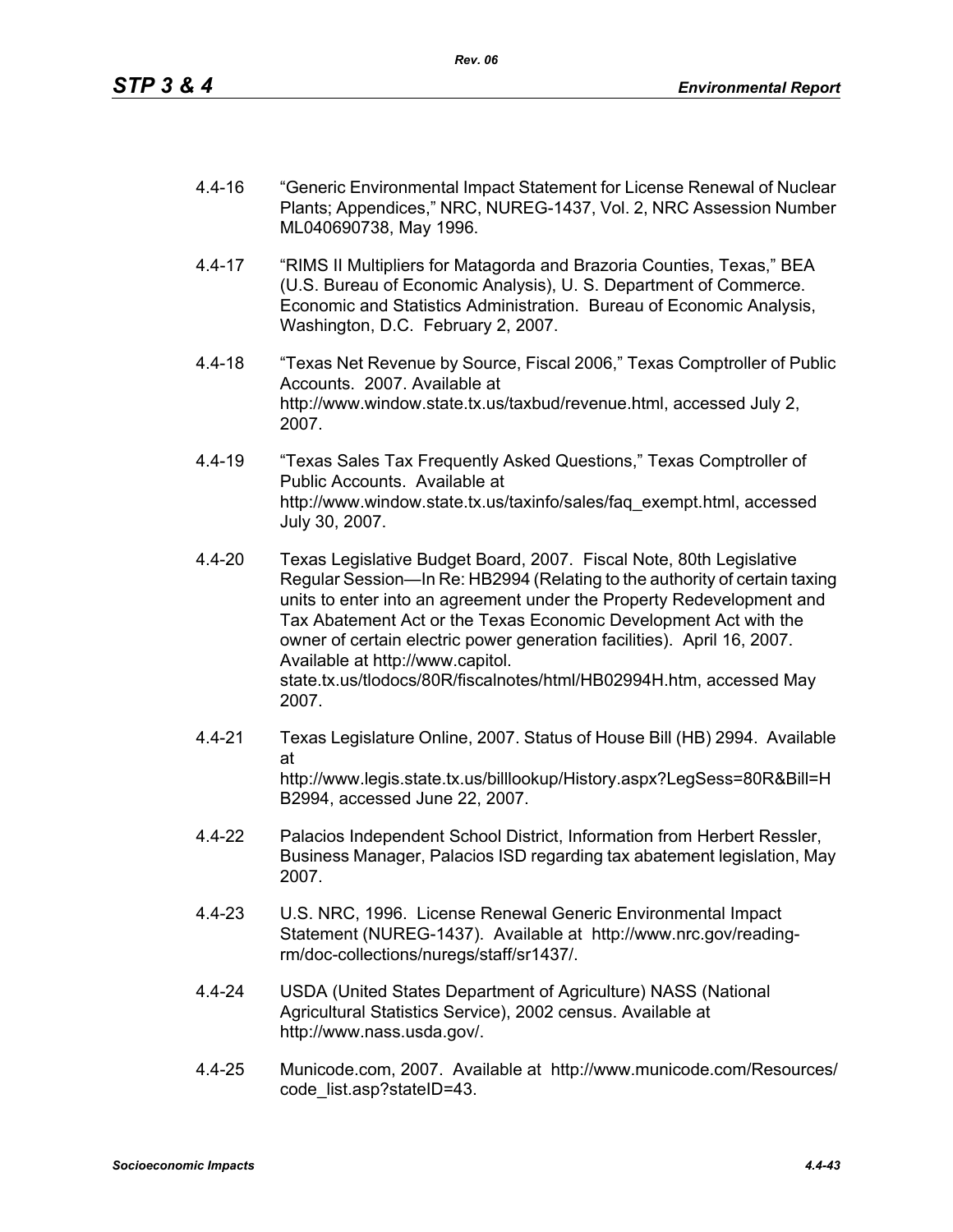- 4.4-26 "State and County Quickfacts. Matagorda County, Texas and Brazoria County, Texas," USCB 2007. Available at http://factfinder.census.gov/, accessed May 16, 2007.
- 4.4-27 TXDOT (Texas Department of Transportation), Capacity Weights, Email communication from Paul Rollins (Transportation Planning and Programming Division) to Bridget Twigg (Tetra Tech NUS), May 2, 2007.
- 4.4-28 TXDOT, Roadway Capacity, Email communication from Alberta Garley (Transportation Planning and Programming Division) to Bridget Twigg (Tetra Tech NUS), May 2, 2007.
- 4.4-29 "Yoakum District Highway Traffic Map," TXDOT, Transportation Planning and Programming Division, 2005.
- 4.4-30 LCRA (Lower Colorado River Authority), 2007. Available at http://www.lcra.org/about/index.html.
- 4.4-31 "QT-H14. Value, Mortgage Status, and Selected Condition 2000. Data Set: Census 2000 Summary File 3 (SF 3) Sample Data," USCB, 2000. Available at http://factfinder.census.gov/, accessed February 20, 2007.
- 4.4-32 "Water on Tap: What You Need to Know," EPA (U.S. Environmental Protection Agency), EPA 815- K-03-007, Office of Water, Washington, D.C., 2003.
- 4.4-33 TEA (Texas Education Agency) 2007a. Texas Public Schools District and School Directory for Matagorda County. Available at http://askted.tea.state.tx.us/org-bin/school/ SCHOOL\_RPT?Y::County::Directory, accessed February 26, 2007.
- 4.4-34 "About HHSC," Texas Health and Human Services Commission, Undated. Available at http://www.hhsc.state.tx.us/about\_hhsc/index.html, accessed February 23, 2007.
- 4.4-35 TISD (Tidehaven Independent School District) 2007. TIDEHAVEN I.S.D. Available at www.tidehavenisd.com/District/tisd percent20brochure percent202006-2007.doc, accessed February 26, 2007.
- 4.4-36 Alvin Independent School District 2006. Message from Dr. Greg Smith. Available at http://www.alvinisd.net/administration/superintendent/ aisdmfts.html, accessed March 6, 2007.
- 4.4-37 Angleton Independent School District 2007. District Enrollment: January 30, 2007.
- 4.4-38 PBKA (PBK Architects, Inc.) 2007. Master Planning Angleton Independent School District.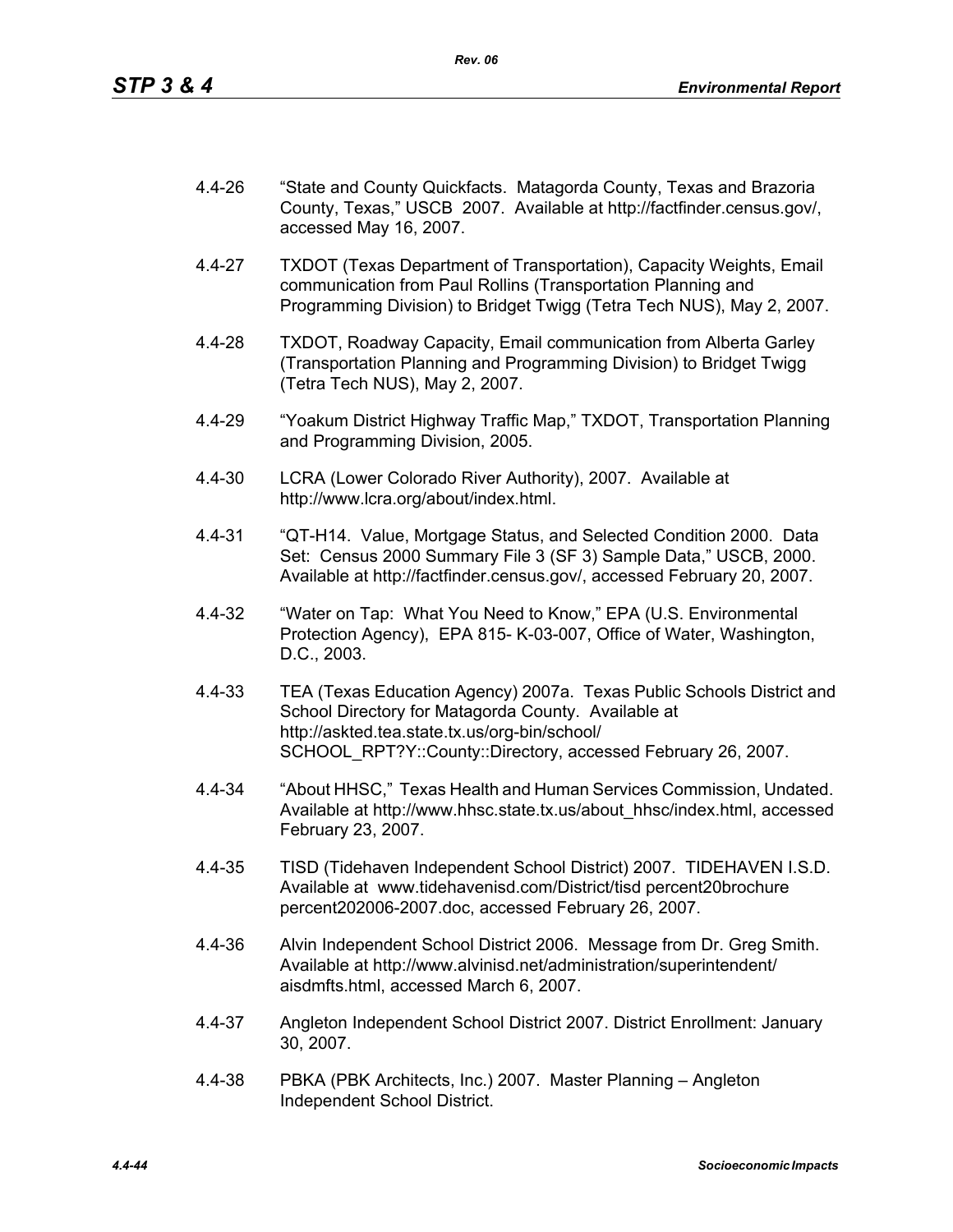- 4.4-39 BISD (Brazosport Independent School District) 2007. Enrollment: February 23, 2007.
- 4.4-40 "Demographics: Largest Employers," EDABC (The Economic Development Alliance for Brazoria County) 2003. Available at http://www.eda-bc.com/ demographics /employment.asp, accessed on February 19, 2007.
- 4.4-41 TEA (Texas Education Agency) 2007b. Texas Public Schools District and School Directory for Brazoria County. Available at http://askted.tea.state.tx.us/ org-bin/school/SCHOOL\_RPT?Y::County::Directory, accessed February 26, 2007.
- 4.4-42 City of Bay City, TX. 2006. Comprehensive Annual Financial Report of the City of Bay City, Texas, Fiscal Year Ended September 30, 2005. Available at http://www.cityofbaycity.org/DocumentCenter.asp?Folder=Finance, accessed July 9, 2007.
- 4.4-43 "Quarterly Census of Employment and Wages," LBLS (U.S. Department of Labor, Bureau of Labor Statistics) 2005. Available at http://data.bls.gov/. accessed March 7, 2007.
- 4.4-44 "Site Groundwater Use for Construction, Initial Testing, Startup, and Operations," Fluor Nuclear Power Calculation No. U7-SITE-G-CALC-DESN-2002.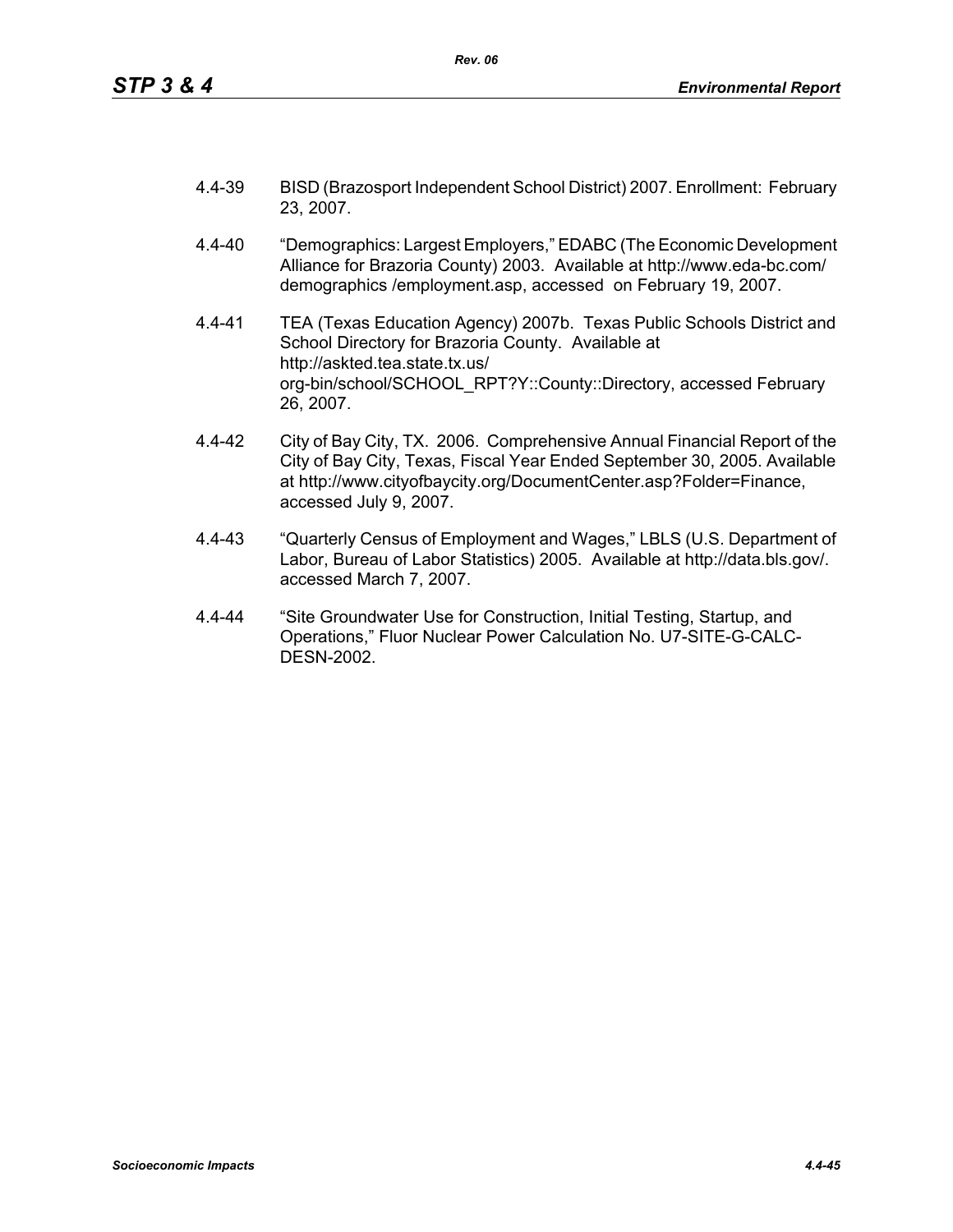| Table 4.4-1 Equipment and Approximate Noise Level in the Immediate Vicinity of the |
|------------------------------------------------------------------------------------|
| Equipment [1]                                                                      |

| <b>Equipment</b>      | <b>Noise Level (dBA)</b><br>within 10 ft |
|-----------------------|------------------------------------------|
| Pneumatic chip hammer | 103-113                                  |
| Earth tamper          | $90 - 96$                                |
| Jackhammer            | 102-111                                  |
| Crane                 | $90 - 96$                                |
| Concrete joint cutter | 99-102                                   |
| Hammer                | $87 - 95$                                |
| Portable saw          | 88-102                                   |
| Earthmover            | 87–94                                    |
| Stud welder           | 101                                      |
| Front-end loader      | 86-94                                    |
| <b>Bulldozer</b>      | $93 - 96$                                |
| <b>Backhoe</b>        | 84–93                                    |

[1]Reference 4.4-3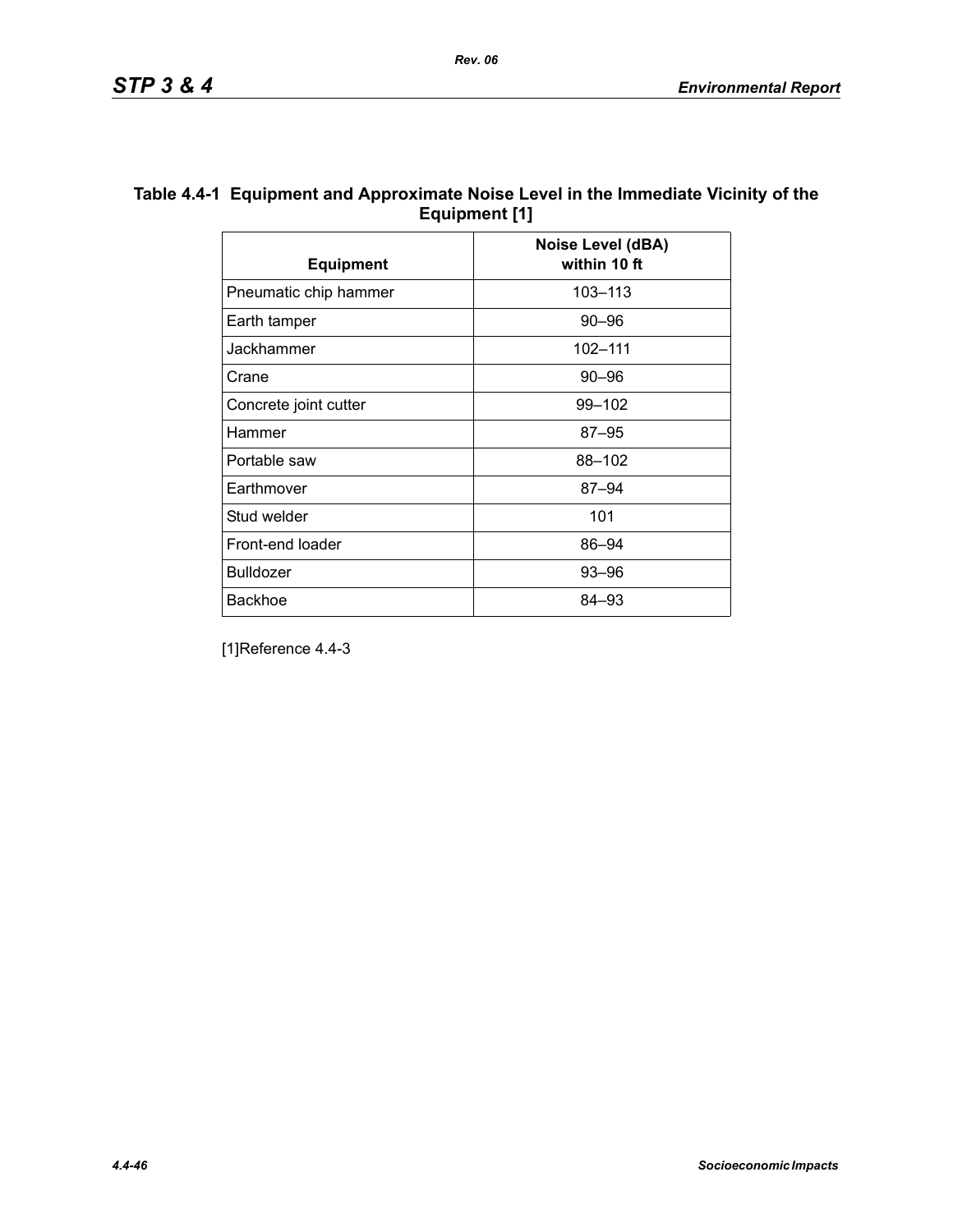# **Table 4.4-2 Assumptions for Construction Labor Force Migration and Residential Distribution for the STP Site**

| <b>Assumption</b> | <b>Description</b>                                                                                                                                                  |
|-------------------|---------------------------------------------------------------------------------------------------------------------------------------------------------------------|
|                   | <b>Construction Labor Force Distribution</b>                                                                                                                        |
| 5,950             | Peak number of workers during construction                                                                                                                          |
| 2,975             | Number of workers who change residence to work at site (movers) (50% of<br>peak)                                                                                    |
| 1,806             | Number of movers who settle in Matagorda County (same percent as existing<br>labor force) (60.7%)                                                                   |
| 666               | Number of movers who settle in Brazoria County (same percent as existing<br>labor force) (22.4%)                                                                    |
| 503               | Number of movers who settle in other counties in the 50-mile region (16.9%).                                                                                        |
|                   | <b>Families</b>                                                                                                                                                     |
| 2,380             | Number of movers who bring families into 50-mile radius (80% of movers)                                                                                             |
| 595               | Number of movers who don't bring families into 50-mile radius (20% of movers)                                                                                       |
| 1,445             | Number of movers that bring families to Matagorda County (80% of movers<br>who settle in Matagorda County)                                                          |
| 361               | Number of movers who move to Matagorda County and don't bring families<br>(20% of movers who settle in Matagorda County)                                            |
| 533               | Number of movers that bring families to Brazoria County (80% of movers who<br>settle in Brazoria County)                                                            |
| 133               | Number of movers who move to Brazoria County and don't bring families (20%<br>of movers who settle in Brazoria County)                                              |
| 402               | Number of movers who locate outside of Matagorda and Brazoria Counties<br>(within the 50-mile radius) and bring families                                            |
| 101               | Number of movers that locate outside of Matagorda and Brazoria Counties<br>(within the 50-mile radius) and don't bring families                                     |
| 3.25              | Average mover family size (worker, spouse, children)                                                                                                                |
| 8,330             | Total in-migration (7,735 (movers plus families) plus 595 (movers who don't<br>bring families))                                                                     |
| 5,056             | Total in-migration in Matagorda County (4,695 (movers plus families) plus 361<br>(movers without families))                                                         |
| 1,866             | Total in-migration in Brazoria County (1,733 (movers plus families) plus 133<br>(movers without families))                                                          |
| 1,408             | Total in-migration outside of Matagorda and Brazoria Counties and within the<br>50-mile radius (1,307 (movers plus families) plus 101 (movers without<br>families)) |
|                   | <b>Children</b>                                                                                                                                                     |
| 1,904             | Number of mover school-age children (0.8 per mover family)                                                                                                          |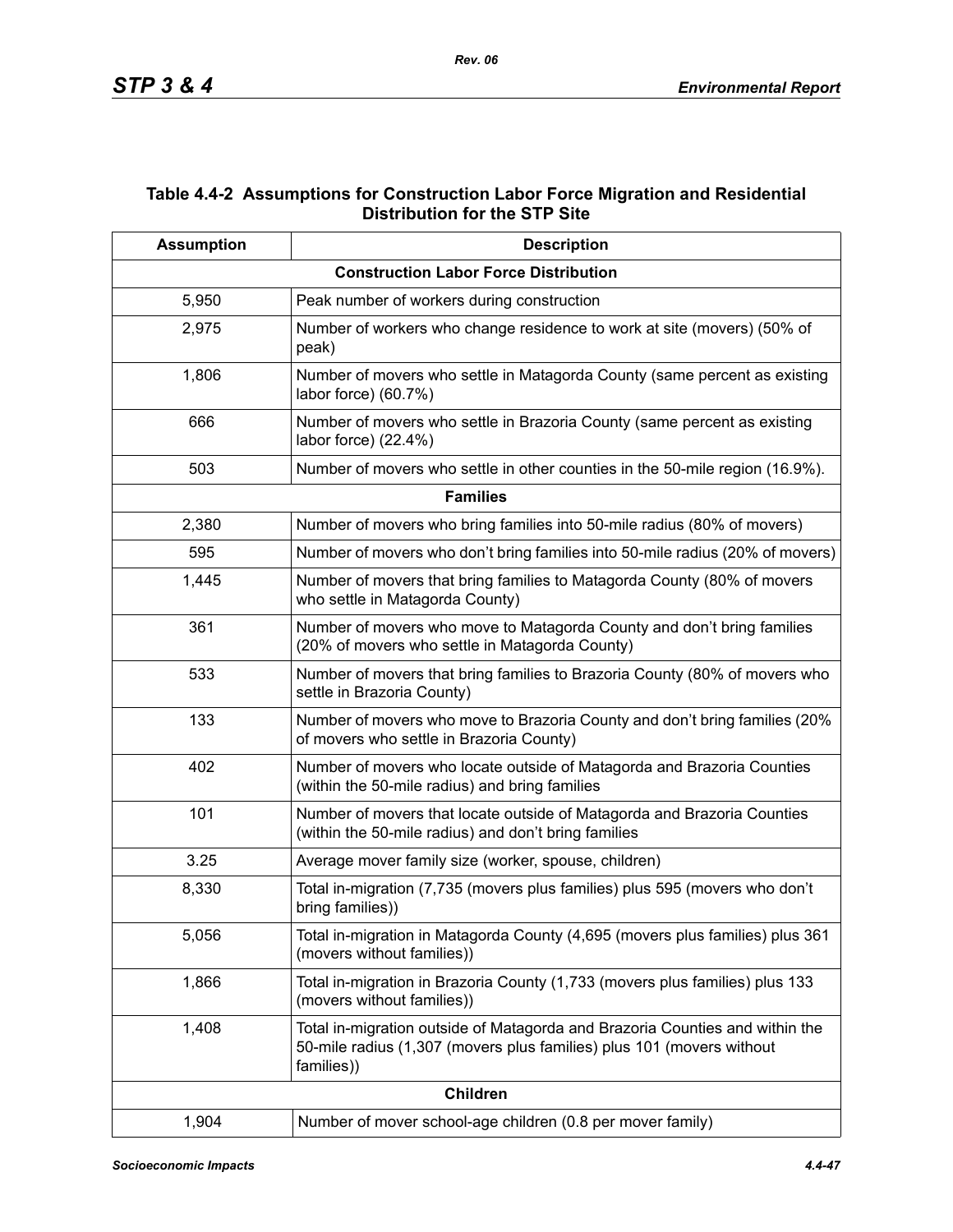## **Table 4.4-2 Assumptions for Construction Labor Force Migration and Residential Distribution for the STP Site (Continued)**

| <b>Assumption</b> | <b>Description</b>                                                                                                                                             |
|-------------------|----------------------------------------------------------------------------------------------------------------------------------------------------------------|
| 1,156             | Number of mover school-age children (0.8 per mover family) relocating to<br>Matagorda County                                                                   |
| 426               | Number of mover school-age children (0.8 per mover family) relocating to<br><b>Brazoria County</b>                                                             |
|                   | <b>Post-Construction Labor Force Retention</b>                                                                                                                 |
| 1,488             | Average number of movers who leave 50-mile radius post-construction (50%<br>of movers)                                                                         |
| 903               | Average number of movers who leave Matagorda County post-construction<br>(50% of Matagorda County movers)                                                      |
| 333               | Average number of movers who leave Brazoria County post-construction (50%)<br>of Brazoria County movers)                                                       |
| 4,165             | Average number of movers plus families plus movers without families who<br>leave 50-mile radius post-construction (50% of total in-migration)                  |
| 2,528             | Average number of movers plus families plus movers without families who<br>leave Matagorda County post-construction (50% of Matagorda County in-<br>migration) |
| 933               | Average number of movers plus families plus movers without families who<br>leave Brazoria County post-construction (50% of Brazoria County in-migration)       |
| 952               | Average number of mover school-age children who leave area post-<br>construction (50%)                                                                         |
| 578               | Average number of mover school-age children who leave Matagorda County<br>post-construction (50%)                                                              |
| 213               | Average number of mover school-age children who leave Brazoria County<br>post-construction (50%)                                                               |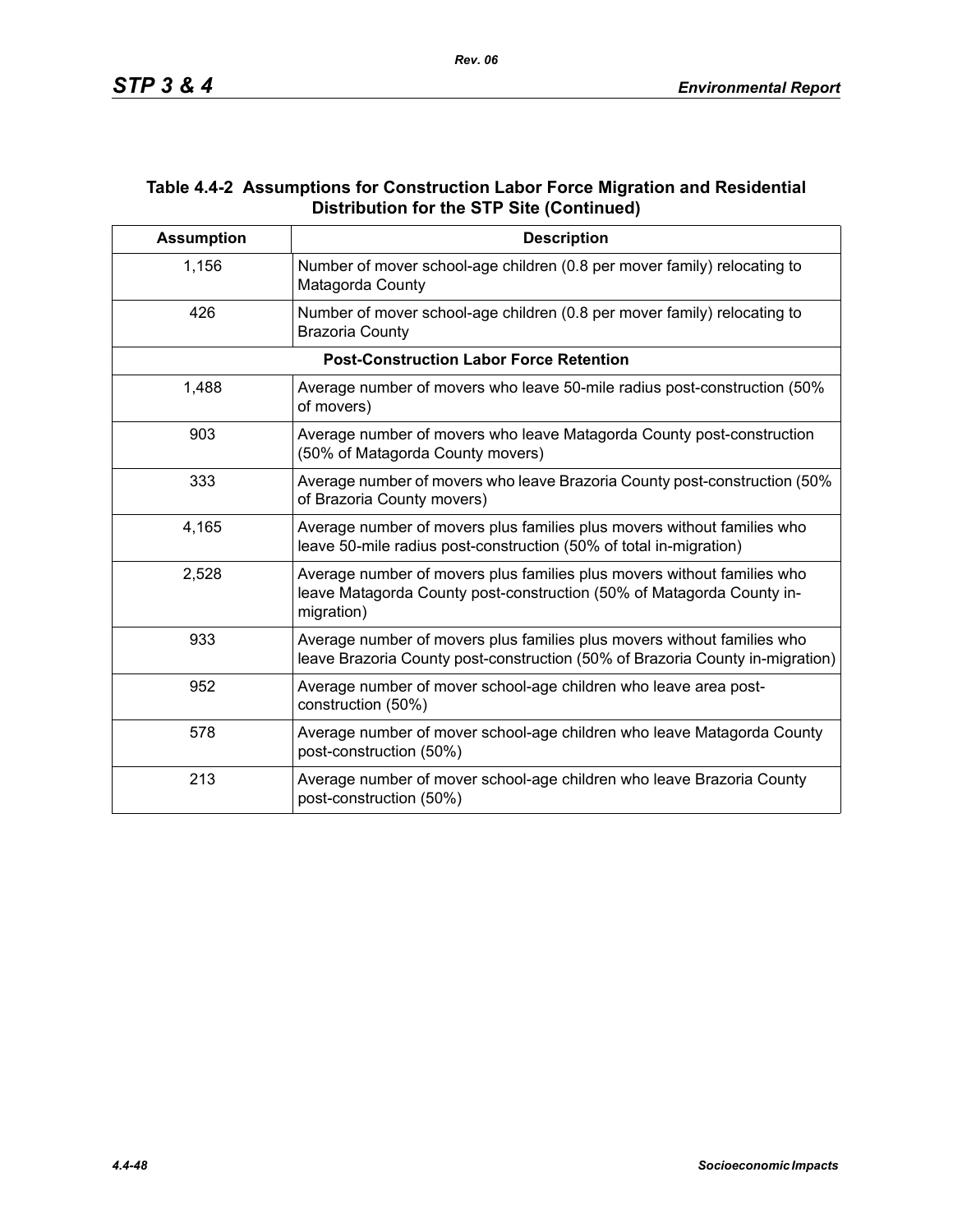| Year | <b>Sales Tax</b> | <b>Total Tax</b> | <b>Percent of</b><br>Total | STP <sub>3</sub> | STP <sub>4</sub> | <b>Estimated</b><br><b>Pmts for</b><br><b>STP 3 &amp; 4 as</b><br><b>Percent of</b><br><b>Total Sales</b><br>Tax |
|------|------------------|------------------|----------------------------|------------------|------------------|------------------------------------------------------------------------------------------------------------------|
| 2006 | 3,762,374        | 8,793,315        | 43%                        |                  |                  |                                                                                                                  |
| 2007 | 3,844,926        | 8,993,489        | 43%                        |                  |                  |                                                                                                                  |
| 2008 | 3,929,289        | 9,198,220        | 43%                        |                  |                  |                                                                                                                  |
| 2009 | 4,015,503        | 9,407,611        | 43%                        | 827,706          |                  | 21%                                                                                                              |
| 2010 | 4,103,608        | 9,621,770        | 43%                        | 827,706          | 827,706          | 41%                                                                                                              |
| 2011 | 4,193,647        | 9,840,803        | 43%                        | 827,706          | 827,706          | 40%                                                                                                              |
| 2012 | 4,285,662        | 10,064,823       | 43%                        | 827,706          | 827,706          | 39%                                                                                                              |
| 2013 | 4,379,695        | 10,293,942       | 43%                        | 827,706          | 827,706          | 39%                                                                                                              |
| 2014 | 4,475,791        | 10,528,277       | 43%                        | 827,706          | 827,706          | 38%                                                                                                              |
| 2015 | 4,573,996        | 10,767,946       | 42%                        |                  | 827,706          | 18%                                                                                                              |

## **Table 4.4-3 Bay City Sales Taxes Projected to 2015 with Estimated STP Sales Tax Payments During Construction of STP 3 & 4 [1]**

Data source for Taxes 1996-2005: Reference 4.4-42

[1] Projections based on average annual rate of change between 1996 and 2005.

*Calculation Assumptions*:

- 1. STP construction expenditures would be distributed evenly over a 6-year construction period for each unit.
- 2. Bay City sales taxes will increase at a constant rate based on historic rate (1996-2005).
- 3. The projected rate of increase in Bay City sales tax is conservative in that it does not take into account likely increases in population or business activity that could occur as a result of STP construction.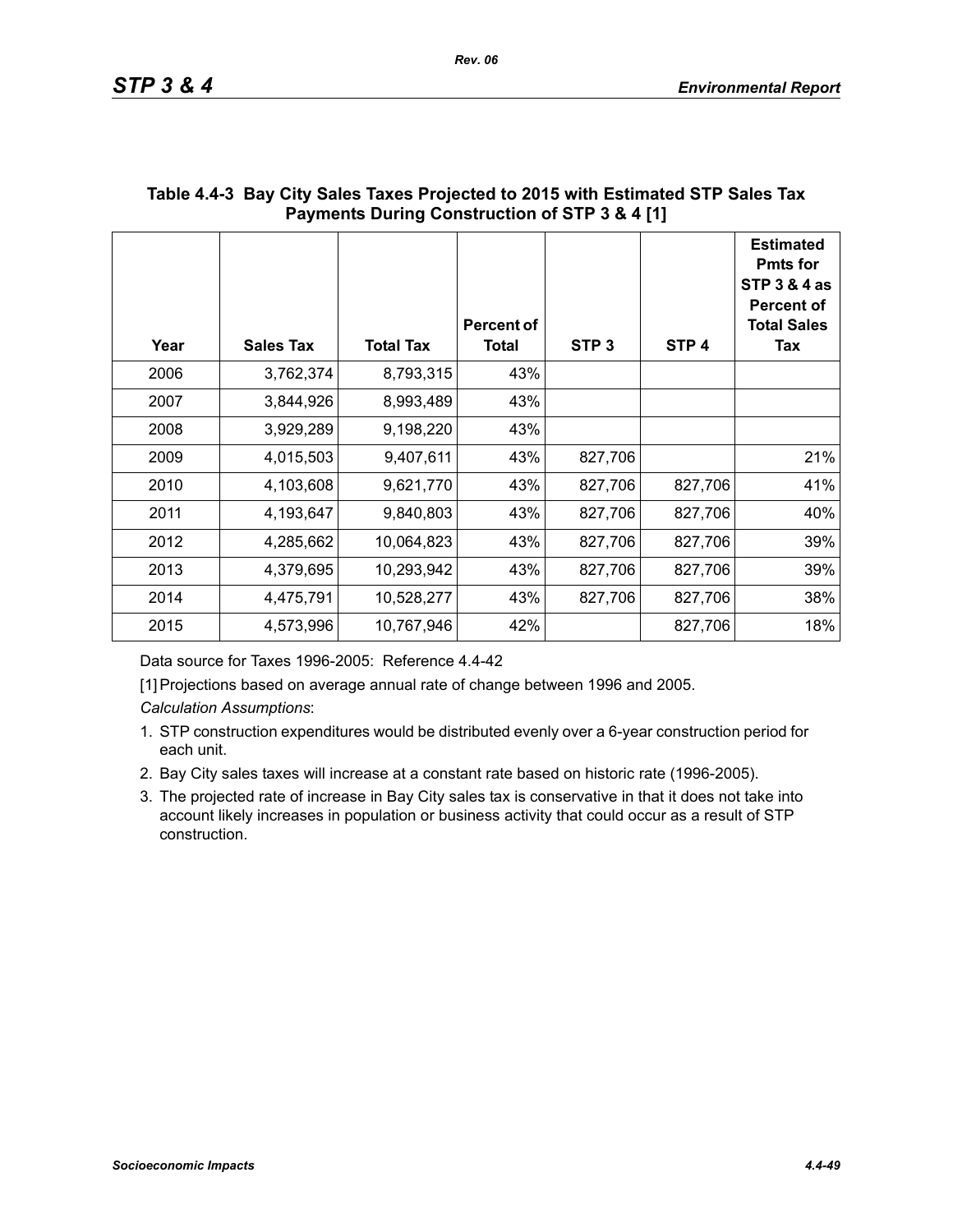| Demographic                                                                                                        | <b>ABWR</b><br>2 Units |
|--------------------------------------------------------------------------------------------------------------------|------------------------|
| Construction Labor Force Peak (Table 4.4-2)                                                                        | 5,950                  |
| Number of workers who change residence to work at site (movers) (50% of peak)<br>(assumed)                         | 2,975                  |
| Indirect jobs $(2,975 \times 0.61)$                                                                                | 1,815                  |
| 2005 unemployed in the two counties [1]                                                                            | 8,870                  |
| Total number of indirect jobs as a percent of unemployed population in two-county<br>area ((1,815 / 8,870) X 100%) | 20%                    |

# **Table 4.4-4 Direct and Indirect Employment**

[1] See Table 2.5-9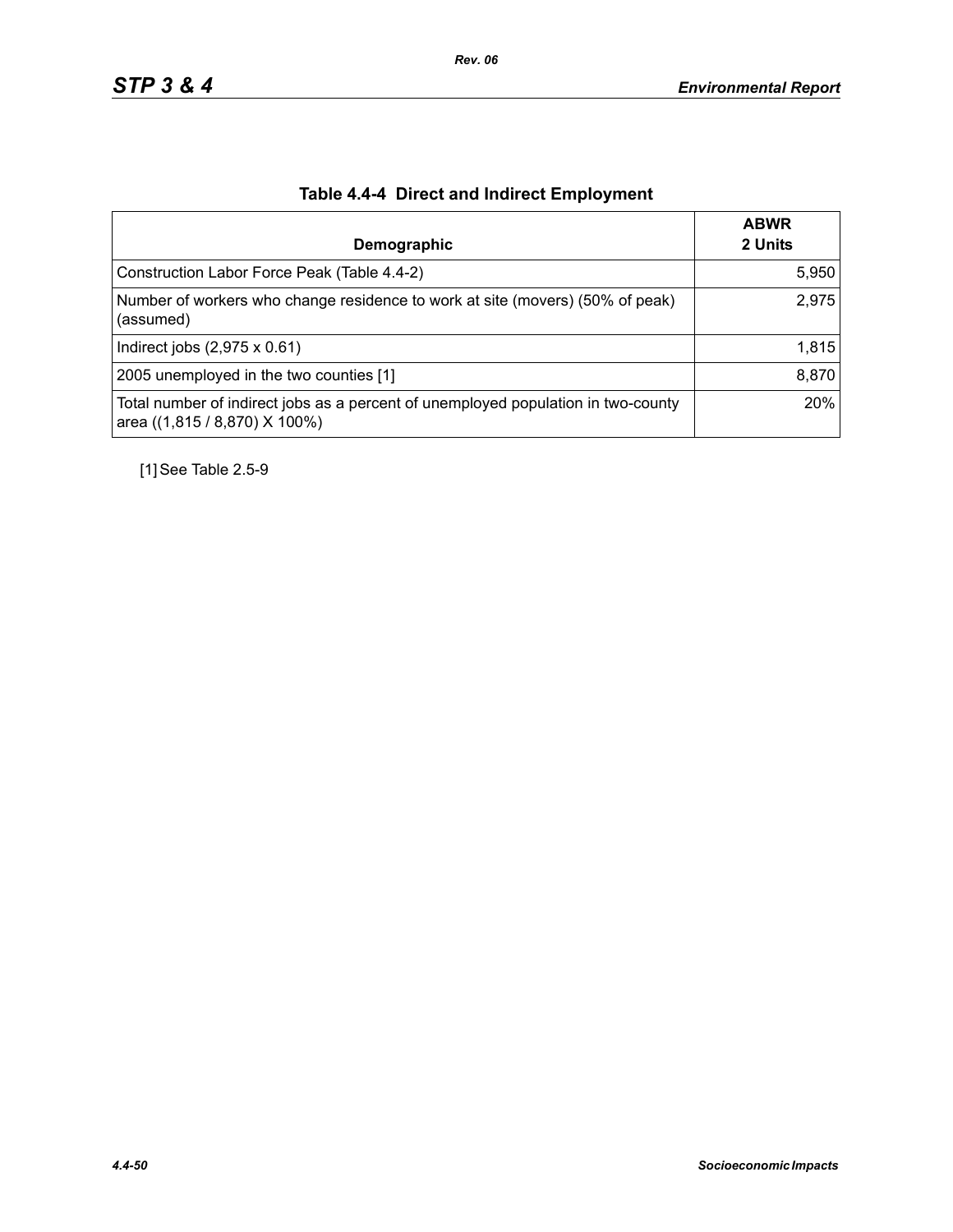| Month        | <b>Workforce</b><br>Strength | Avg. Monthly<br>Wage [2] (\$) | \$ Earned by<br>Construction<br>Workforce | Month | <b>Workforce</b><br><b>Strength</b> | Avg. Monthly<br>Wage [2] (\$) | \$ Earned by<br><b>Construction</b><br>Workforce | Month | <b>Workforce</b><br><b>Strength</b> | Avg. Monthly<br>Wage [2] (\$) | \$ Earned by<br>Construction<br>Workforce |
|--------------|------------------------------|-------------------------------|-------------------------------------------|-------|-------------------------------------|-------------------------------|--------------------------------------------------|-------|-------------------------------------|-------------------------------|-------------------------------------------|
| $-24$        | 50                           | \$2,999                       | \$149,950                                 | 15    | 2,240                               | \$2,999                       | \$6,717,760                                      | 53    | 1,650                               | \$2,999                       | \$4,948,350                               |
| $-23$        | 100                          | \$2,999                       | \$299,900                                 | 16    | 2,305                               | \$2,999                       | \$6,912,695                                      | 54    | 1,600                               | \$2,999                       | \$4,798,400                               |
| $-22$        | 150                          | \$2,999                       | \$449,850                                 | 17    | 2,370                               | \$2,999                       | \$7,107,630                                      | 55    | 1,500                               | \$2,999                       | \$4,498,500                               |
| $-21$        | 200                          | \$2,999                       | \$599,800                                 | 18    | 2,435                               | \$2,999                       | \$7,302,565                                      | 56    | 1,400                               | \$2,999                       | \$4,198,600                               |
| $-20$        | 250                          | \$2,999                       | \$749,750                                 | 19    | 2,500                               | \$2,999                       | \$7,497,500                                      | 57    | 1,300                               | \$2,999                       | \$3,898,700                               |
| $-19$        | 300                          | \$2,999                       | \$899.700                                 | 20    | 2,565                               | \$2,999                       | \$7,692,435                                      | 58    | 1,200                               | \$2,999                       | \$3,598,800                               |
| $-18$        | 350                          | \$2,999                       | \$1,049,650                               | 21    | 2,630                               | \$2,999                       | \$7,887,370                                      | 59    | 1,100                               | \$2,999                       | \$3,298,900                               |
| $-17$        | 400                          | \$2,999                       | \$1,199,600                               | 22    | 2,695                               | \$2,999                       | \$8,082,305                                      | 60    | 1,000                               | \$2,999                       | \$2,999,000                               |
| $-16$        | 450                          | \$2,999                       | \$1,349,550                               | 23    | 2,760                               | \$2,999                       | \$8,277,240                                      | 61    | 900                                 | \$2,999                       | \$2,699,100                               |
| $-15$        | 500                          | \$2,999                       | \$1,499,500                               | 24    | 2,825                               | \$2,999                       | \$8,472,175                                      | 62    | 800                                 | \$2,999                       | \$2,399,200                               |
| $-14$        | 550                          | \$2,999                       | \$1,649,450                               | 25    | 2,900                               | \$2,999                       | \$8,697,100                                      | 63    | 700                                 | \$2,999                       | \$2,099,300                               |
| $-13$        | 600                          | \$2,999                       | \$1,799,400                               | 26    | 2,975                               | \$2,999                       | \$8,922,025                                      | 64    | 600                                 | \$2,999                       | \$1,799,400                               |
| $-12$        | 650                          | \$2,999                       | \$1,949,350                               | 27    | 2,975                               | \$2,999                       | \$8,922,025                                      | 65    | 550                                 | \$2,999                       | \$1,649,450                               |
| $-11$        | 700                          | \$2,999                       | \$2,099,300                               | 28    | 2,975                               | \$2,999                       | \$8,922,025                                      | 66    | 263                                 | \$2,999                       | \$787,238                                 |
| $-10$        | 750                          | \$2,999                       | \$2,249,250                               | 29    | 2,975                               | \$2,999                       | \$8,922,025                                      | 67    | 0                                   | \$2,999                       | \$0                                       |
| $-9$         | 800                          | \$2,999                       | \$2,399,200                               | 30    | 2,975                               | \$2,999                       | \$8,922,025                                      |       |                                     |                               |                                           |
| $-8$         | 850                          | \$2,999                       | \$2,549,150                               | 31    | 2,975                               | \$2,999                       | \$8,922,025                                      |       |                                     |                               |                                           |
| $-7$         | 900                          | \$2,999                       | \$2,699,100                               | 32    | 2,975                               | \$2,999                       | \$8,922,025                                      |       |                                     |                               |                                           |
| $-6$         | 950                          | \$2,999                       | \$2,849,050                               | 33    | 2,975                               | \$2,999                       | \$8,922,025                                      |       |                                     |                               |                                           |
| $-5$         | 1,000                        | \$2,999                       | \$2,999,000                               | 34    | 2,975                               | \$2,999                       | \$8,922,025                                      |       |                                     |                               |                                           |
| $-4$         | 1,050                        | \$2,999                       | \$3,148,950                               | 35    | 2,975                               | \$2,999                       | \$8,922,025                                      |       |                                     |                               |                                           |
| $-3$         | 1,100                        | \$2,999                       | \$3,298,900                               | 36    | 2,925                               | \$2,999                       | \$8,772,075                                      |       |                                     |                               |                                           |
| $-2$         | 1,150                        | \$2,999                       | \$3,448,850                               | 37    | 2,875                               | \$2,999                       | \$8,622,125                                      |       |                                     |                               |                                           |
| $-1$         | 1,200                        | \$2,999                       | \$3,598,800                               | 38    | 2,825                               | \$2,999                       | \$8,472,175                                      |       |                                     |                               |                                           |
| $\mathbf{1}$ | 1,250                        | \$2,999                       | \$3,748,750                               | 39    | 2,725                               | \$2,999                       | \$8,172,275                                      |       |                                     |                               |                                           |

 $4.4 - 51$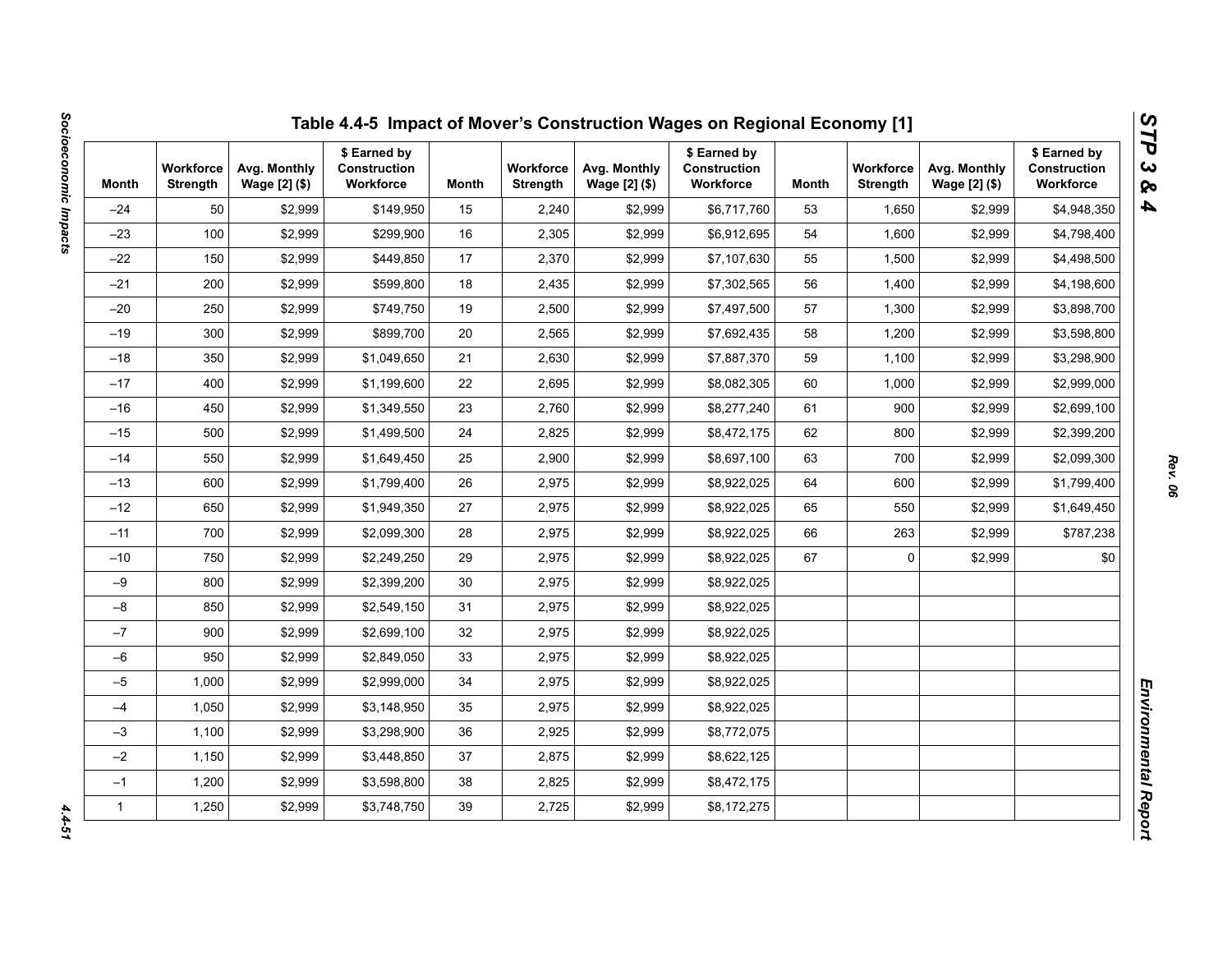| <b>Month</b>    | Workforce<br><b>Strength</b> | Avg. Monthly<br>Wage [2] (\$)                      | \$ Earned by<br>Construction<br>Workforce | <b>Month</b> | Workforce<br><b>Strength</b> | Avg. Monthly<br>Wage [2] (\$) | \$ Earned by<br>Construction<br>Workforce | <b>Month</b> | Workforce<br><b>Strength</b> | Avg. Monthly<br>Wage [2] (\$) | \$ Earned by<br>Construction<br>Workforce |
|-----------------|------------------------------|----------------------------------------------------|-------------------------------------------|--------------|------------------------------|-------------------------------|-------------------------------------------|--------------|------------------------------|-------------------------------|-------------------------------------------|
| $\overline{2}$  | 1,325                        | \$2,999                                            | \$3,973,675                               | 40           | 2,625                        | \$2,999                       | \$7,872,375                               |              |                              |                               |                                           |
| 3               | 1,400                        | \$2,999                                            | \$4,198,600                               | 41           | 2,525                        | \$2,999                       | \$7,572,475                               |              |                              |                               |                                           |
| 4               | 1,475                        | \$2,999                                            | \$4,423,525                               | 42           | 2,425                        | \$2,999                       | \$7,272,575                               |              |                              |                               |                                           |
| $5\overline{)}$ | 1,550                        | \$2,999                                            | \$4,648,450                               | 43           | 2,325                        | \$2,999                       | \$6,972,675                               |              |                              |                               |                                           |
| 6               | 1,625                        | \$2,999                                            | \$4,873,375                               | 44           | 2,225                        | \$2,999                       | \$6,672,775                               |              |                              |                               |                                           |
| $\overline{7}$  | 1,700                        | \$2,999                                            | \$5,098,300                               | 45           | 2,125                        | \$2,999                       | \$6,372,875                               |              |                              |                               |                                           |
| 8               | 1,775                        | \$2,999                                            | \$5,323,225                               | 46           | 2,025                        | \$2,999                       | \$6,072,975                               |              |                              |                               |                                           |
| 9               | 1,850                        | \$2,999                                            | \$5,548,150                               | 47           | 1,950                        | \$2,999                       | \$5,848,050                               |              |                              |                               |                                           |
| $10\,$          | 1,915                        | \$2,999                                            | \$5,743,085                               | 48           | 1,900                        | \$2,999                       | \$5,698,100                               |              |                              |                               |                                           |
| 11              | 1,980                        | \$2,999                                            | \$5,938,020                               | 49           | 1,850                        | \$2,999                       | \$5,548,150                               |              |                              |                               |                                           |
| 12              | 2,045                        | \$2,999                                            | \$6,132,955                               | 50           | 1,800                        | \$2,999                       | \$5,398,200                               |              |                              |                               |                                           |
| 13              | 2,110                        | \$2,999                                            | \$6,327,890                               | 51           | 1,750                        | \$2,999                       | \$5,248,250                               |              |                              |                               |                                           |
| 14              | 2,175                        | \$2,999                                            | \$6,522,825                               | 52           | 1,700                        | \$2,999                       | \$5,098,300                               |              |                              |                               |                                           |
|                 |                              | Subtotal =                                         | \$117,485,825                             |              |                              | Subtotal =                    | \$289,553,450                             |              |                              | Subtotal =                    | \$43,672,938                              |
|                 |                              |                                                    |                                           |              |                              |                               |                                           |              |                              |                               |                                           |
|                 |                              | Monthly \$ earned by a construction worker $[2] =$ |                                           |              |                              |                               | \$2,999                                   |              |                              |                               |                                           |
|                 |                              | Total $$$ earned by construction workforce =       |                                           |              |                              |                               | \$450,712,213                             |              |                              |                               |                                           |
|                 |                              | Earnings multiplier for two-county region =        |                                           |              |                              |                               | 1.50                                      |              |                              |                               |                                           |

| Monthly \$ earned by a construction worker $[2] =$ | \$2.999       |
|----------------------------------------------------|---------------|
| Total \$ earned by construction workforce =        | \$450.712.213 |
| Earnings multiplier for two-county region =        | 1.50          |

*Socioeconomic Impacts* 

Socioeconomic Impacts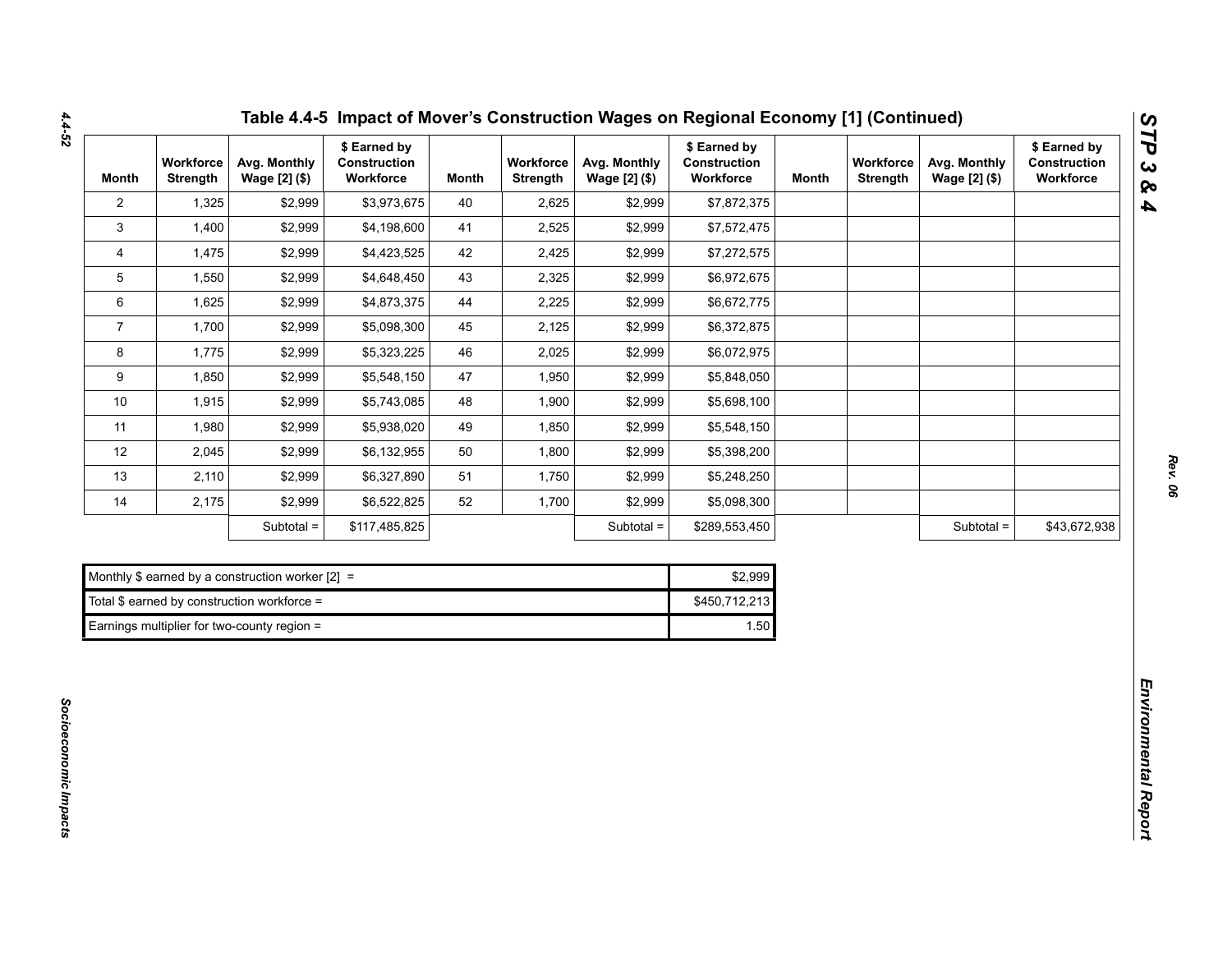| <b>Month</b> | Workforce<br>Strength | Avg. Monthly<br>Wage [2] (\$)                                            | \$ Earned by<br>Construction<br>Workforce                                                                                                                                   | <b>Month</b> | Workforce<br>Strength | Avg. Monthly<br>Wage [2] (\$)                                      | \$ Earned by<br>Construction<br>Workforce | <b>Month</b> | Workforce<br><b>Strength</b> | Avg. Monthly<br>Wage [2] (\$) | \$ Earned by<br>Construction<br>Workforce |
|--------------|-----------------------|--------------------------------------------------------------------------|-----------------------------------------------------------------------------------------------------------------------------------------------------------------------------|--------------|-----------------------|--------------------------------------------------------------------|-------------------------------------------|--------------|------------------------------|-------------------------------|-------------------------------------------|
|              |                       |                                                                          | <b>Sensitivity Analysis</b>                                                                                                                                                 |              |                       |                                                                    |                                           |              |                              |                               |                                           |
|              |                       | % of Total Construction Workforce<br>Wages that could be Spent in Region | \$                                                                                                                                                                          |              |                       | <b>Dollar Impact to Region</b><br>(earnings multiplier<br>applied) |                                           |              |                              |                               |                                           |
|              | $10$                  |                                                                          | \$45,071,221                                                                                                                                                                |              |                       | \$67,606,832                                                       |                                           |              |                              |                               |                                           |
|              | $20\,$                |                                                                          | \$90,142,443                                                                                                                                                                |              |                       | \$135,213,664                                                      |                                           |              |                              |                               |                                           |
|              | $30\,$                |                                                                          | \$135,213,664                                                                                                                                                               |              |                       | \$202,820,496                                                      |                                           |              |                              |                               |                                           |
|              | 40                    |                                                                          | \$180,284,885                                                                                                                                                               |              | \$270,427,328         |                                                                    |                                           |              |                              |                               |                                           |
|              | 50                    |                                                                          | \$225,356,106                                                                                                                                                               |              |                       | \$338,034,159                                                      |                                           |              |                              |                               |                                           |
|              | 60                    |                                                                          | \$270,427,328                                                                                                                                                               |              |                       | \$405,640,991                                                      |                                           |              |                              |                               |                                           |
|              | 70                    |                                                                          | \$315,498,549                                                                                                                                                               |              |                       | \$473,247,823                                                      |                                           |              |                              |                               |                                           |
|              | 80                    |                                                                          | \$360,569,770                                                                                                                                                               |              |                       | \$540,854,655                                                      |                                           |              |                              |                               |                                           |
|              | $90\,$                |                                                                          | \$405,640,991                                                                                                                                                               |              |                       | \$608,461,487                                                      |                                           |              |                              |                               |                                           |
|              | 100                   |                                                                          | \$450,712,213                                                                                                                                                               |              |                       | \$676,068,319                                                      |                                           |              |                              |                               |                                           |
|              | [1] Reference 4.4-43  | Note: Table 4.4-5 is based on Table 3.10S-2.                             | [2] U.S. Department of Labor Bureau of Labor Statistics. 2005. "Quarterly Census of Employment and Wages." Available online at http://data.bls.gov/. Accessed March 7,2007. |              |                       |                                                                    |                                           |              |                              |                               |                                           |
|              |                       |                                                                          |                                                                                                                                                                             |              |                       |                                                                    |                                           |              |                              |                               |                                           |
|              |                       |                                                                          |                                                                                                                                                                             |              |                       |                                                                    |                                           |              |                              |                               |                                           |
|              |                       |                                                                          |                                                                                                                                                                             |              |                       |                                                                    |                                           |              |                              |                               |                                           |
|              |                       |                                                                          |                                                                                                                                                                             |              |                       |                                                                    |                                           |              |                              |                               |                                           |

Socioeconomic Impacts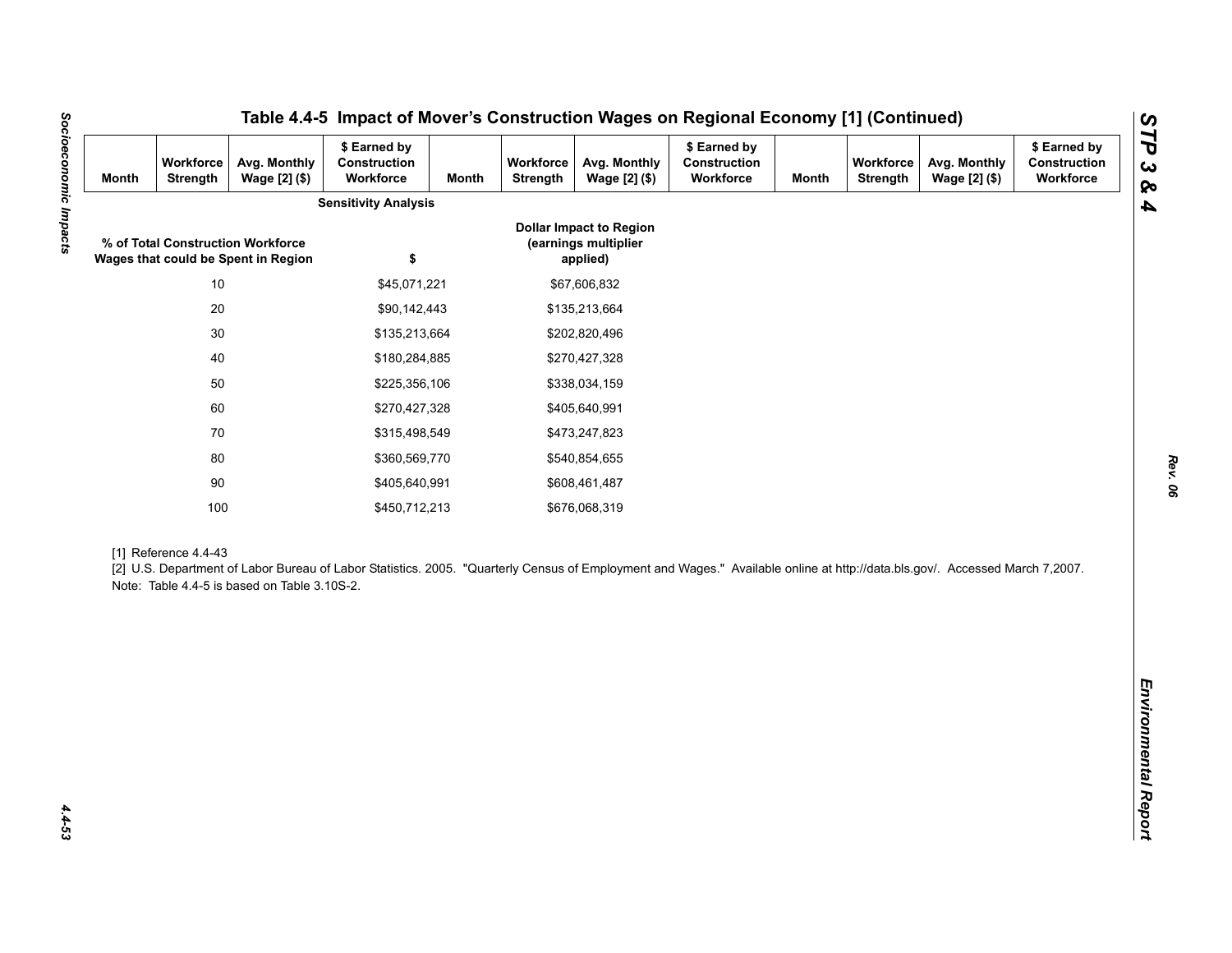| County    | <b>Total Population in</b><br>2000 | <b>Additional</b><br><b>Population Due to</b><br><b>New Plant</b><br><b>Construction</b> | <b>Total</b><br><b>Population</b> | <b>Police Protection</b><br>in 2002 | <b>Construction Labor</b><br><b>Force-Adjusted</b><br><b>Persons-per-Police</b><br><b>Personnel Ratio</b> | <b>Percent Increase from</b><br>2000 Persons-per-<br>Police Personnel Ratio |
|-----------|------------------------------------|------------------------------------------------------------------------------------------|-----------------------------------|-------------------------------------|-----------------------------------------------------------------------------------------------------------|-----------------------------------------------------------------------------|
| Matagorda | 37,957                             | 5,056                                                                                    | 43,013                            | 100                                 | 430:1                                                                                                     | 13                                                                          |
| Brazoria  | 241,767                            | .866                                                                                     | 243,633                           | 578                                 | 422:1                                                                                                     |                                                                             |

| Matagorda       |                                    | <b>Construction</b>                           | Population                        | in 2002                               | <b>Persons-per-Police</b><br><b>Personnel Ratio</b> | 2000 Persons-per-<br><b>Police Personnel Ratio</b>      |
|-----------------|------------------------------------|-----------------------------------------------|-----------------------------------|---------------------------------------|-----------------------------------------------------|---------------------------------------------------------|
|                 | 37,957                             | 5,056                                         | 43,013                            | 100                                   | 430:1                                               | 13                                                      |
| Brazoria        | 241,767                            | 1,866                                         | 243,633                           | 578                                   | 422:1                                               | 1.                                                      |
|                 |                                    | <b>Additional</b><br><b>Population Due to</b> |                                   | <b>Firefighters (Full</b><br>time and | <b>Construction Labor</b><br><b>Force-Adjusted</b>  | <b>Percent Increase from</b>                            |
| County          | <b>Total Population</b><br>In 2000 | <b>New Plant</b><br><b>Construction</b>       | <b>Total</b><br><b>Population</b> | <b>Volunteer)</b><br>in 2007          | Persons-per-<br>Firefighter                         | <b>Current Persons-per-</b><br><b>Firefighter Ratio</b> |
| Matagorda       | 37,957                             | 5,056                                         | 43,013                            | 175                                   | 246:1                                               | 13                                                      |
| <b>Brazoria</b> | 241,767                            | 1,866                                         | 243,633                           | 507                                   | 481:1                                               |                                                         |

*STP 3 & 4*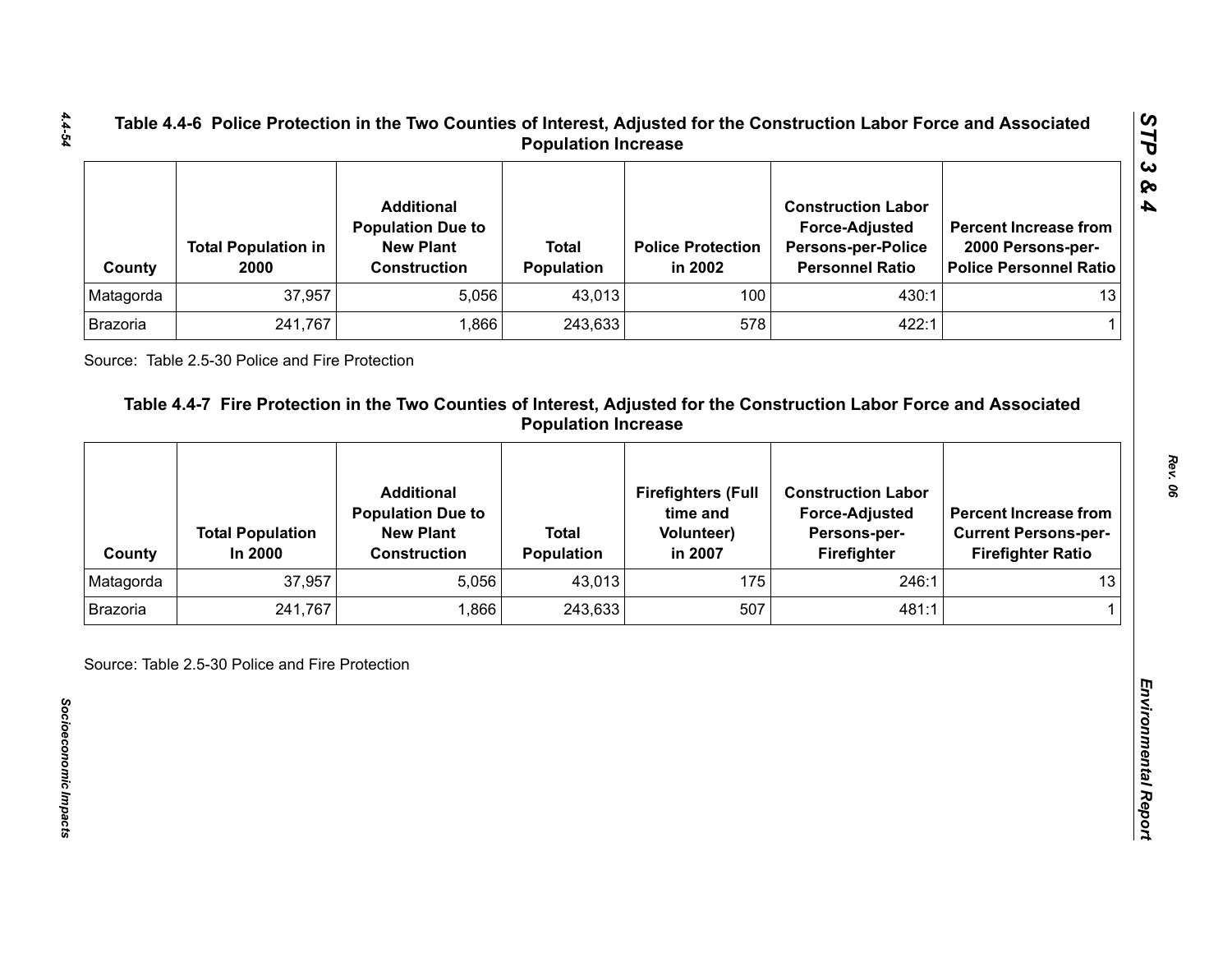#### **Table 4.4-8 Estimated Sales Tax Impacts of Expenditures For Goods & Services During Construction of STP Units 3 & 4**

| <b>Summary of Estimated Construction-Period Expenditures:</b> |                  |                  |                                                                      |                  | <b>Estimated Amount</b>     |                  |                  |                  |  |  |
|---------------------------------------------------------------|------------------|------------------|----------------------------------------------------------------------|------------------|-----------------------------|------------------|------------------|------------------|--|--|
| Construction and Maintenance Equipment, Supplies, & Services  |                  |                  |                                                                      |                  | \$212,671,000               |                  |                  |                  |  |  |
| Office and Administrative Equipment, Supplies & Services      |                  |                  |                                                                      |                  | \$13,424,000                |                  |                  |                  |  |  |
| <b>Total Estimated Expenditures, Construction Period</b>      |                  |                  |                                                                      |                  |                             | \$226,095,000    |                  |                  |  |  |
| Average Annual Expenditures (7-year construction period)      |                  |                  |                                                                      |                  |                             | \$32,299,286     |                  |                  |  |  |
|                                                               |                  |                  | Estimated Annual Impacts to Texas Sales Tax Revenues <sup>1</sup>    |                  |                             |                  |                  |                  |  |  |
| State sales tax revenues, 2006 <sup>2</sup>                   |                  |                  |                                                                      |                  |                             |                  | \$18,275,209,754 |                  |  |  |
| State sales tax rate <sup>3</sup>                             |                  |                  |                                                                      |                  | 6.25%                       |                  |                  |                  |  |  |
| 44% Private<br><b>Ownership</b><br>60% Private                |                  |                  |                                                                      |                  | 80% Private<br>100% Private |                  |                  |                  |  |  |
| Scenario:<br>Ownership                                        |                  | Ownership        |                                                                      | Ownership        |                             | Ownership        |                  |                  |  |  |
| Assumes 100% of                                               | % of 2006        |                  | % of 2006                                                            |                  | % of 2006                   |                  | % of 2006        |                  |  |  |
| Expenditures                                                  | <b>State</b>     | <b>Sales Tax</b> | <b>State</b>                                                         | <b>Sales Tax</b> | <b>State</b>                | <b>Sales Tax</b> | <b>State</b>     | <b>Sales Tax</b> |  |  |
| Subject To State Tax                                          | <b>Sales Tax</b> | <b>Revenues</b>  | <b>Sales Tax</b>                                                     | <b>Revenues</b>  | <b>Sales Tax</b>            | <b>Revenues</b>  | <b>Sales Tax</b> | <b>Revenues</b>  |  |  |
| <b>State Sales Tax</b>                                        | \$888,230        | 0.005%           | \$1,211,223                                                          | 0.007%           | \$1,614,964                 | 0.009%           | \$2,018,705      | 0.011%           |  |  |
|                                                               |                  |                  | Estimated Annual Impacts to Bay City Sales Tax Revenues <sup>1</sup> |                  |                             |                  |                  |                  |  |  |
| Bay City sales tax revenues, 2005 <sup>4</sup>                |                  |                  |                                                                      |                  |                             |                  | \$3,681,595      |                  |  |  |
| Bay City sales tax rate <sup>5</sup>                          |                  |                  |                                                                      |                  | 2.0%                        |                  |                  |                  |  |  |
| Ownership                                                     |                  | 44% Private      | 60% Private                                                          |                  | 80% Private                 | 100% Private     |                  |                  |  |  |
| <b>Scenario:</b>                                              | Ownership        |                  | Ownership                                                            |                  | Ownership                   |                  | Ownership        |                  |  |  |
| % of Expenditures                                             | <b>Bay City</b>  | % of 2005        |                                                                      | % of 2005        |                             | % of 2005        |                  | % of 2005        |  |  |
| <b>Subject to Bay City</b>                                    | <b>Sales</b>     | <b>Sales Tax</b> | <b>Bay City</b>                                                      | <b>Sales Tax</b> | <b>Bay City</b>             | <b>Sales Tax</b> | <b>Bay City</b>  | <b>Sales Tax</b> |  |  |
| <b>Sales Tax</b>                                              | Tax              | <b>Revenues</b>  | <b>Sales Tax</b>                                                     | <b>Revenues</b>  | <b>Sales Tax</b>            | <b>Revenues</b>  | <b>Sales Tax</b> | <b>Revenues</b>  |  |  |
| 100.00%                                                       | \$284,234        | 7.7%             | \$387,591                                                            | 10.5%            | \$516,789                   | 14.0%            | \$645,986        | 17.5%            |  |  |
| 90.00%                                                        | \$255,810        | 6.9%             | \$348.832                                                            | 9.5%             | \$465,110                   | 12.6%            | \$581,387        | 15.8%            |  |  |
| 80.00%                                                        | \$227,387        | 6.2%             | \$310,073                                                            | 8.4%             | \$413,431                   | 11.2%            | \$516,789        | 14.0%            |  |  |
| 70.00%                                                        | \$198,964        | 5.4%             | \$271,314                                                            | 7.4%             | \$361,752                   | 9.8%             | \$452,190        | 12.3%            |  |  |
| 60.00%                                                        | \$170,540        | 4.6%             | \$232,555                                                            | 6.3%             | \$310,073                   | 8.4%             | \$387,591        | 10.5%            |  |  |
| 50.00%                                                        | \$142, 117       | 3.9%             | \$193,796                                                            | 5.3%             | \$258,394                   | 7.0%             | \$322,993        | 8.8%             |  |  |
| 40.00%                                                        | \$113,693        | 3.1%             | \$155,037                                                            | 4.2%             | \$206,715                   | 5.6%             | \$258,394        | 7.0%             |  |  |
| 30.00%                                                        | \$85,270         | 2.3%             | \$116,277                                                            | 3.2%             | \$155,037                   | 4.2%             | \$193,796        | 5.3%             |  |  |
| 20.00%                                                        | \$56,847         | 1.5%             | \$77,518                                                             | 2.1%             | \$103,358                   | 2.8%             | \$129,197        | 3.5%             |  |  |
| 10.00%                                                        | \$28,423         | 0.8%             | \$38,759                                                             | 1.1%             | \$51,679                    | 1.4%             | \$64,599         | 1.8%             |  |  |
|                                                               |                  |                  | Estimated Annual Impacts to Palacios Sales Tax Revenues <sup>1</sup> |                  |                             |                  |                  |                  |  |  |
| Palacios sales tax revenues, 2005 <sup>6</sup>                |                  |                  |                                                                      |                  |                             |                  | \$219,500        |                  |  |  |
| Palacios sales tax rate <sup>5</sup>                          |                  |                  |                                                                      |                  |                             |                  | 2.0%             |                  |  |  |
| Ownership                                                     |                  | 44% Private      |                                                                      | 60% Private      | 80% Private                 |                  | 100% Private     |                  |  |  |
| Scenario:                                                     |                  | Ownership        | Ownership                                                            |                  | Ownership                   |                  | Ownership        |                  |  |  |
| % of Expenditures                                             | <b>Palacios</b>  | % of 2005        |                                                                      | % of 2005        |                             | % of 2005        |                  | % of 2005        |  |  |
| <b>Subject to Palacios</b>                                    | <b>Sales</b>     | <b>Sales Tax</b> | <b>Palacios</b>                                                      | <b>Sales Tax</b> | <b>Palacios</b>             | <b>Sales Tax</b> | <b>Palacios</b>  | <b>Sales Tax</b> |  |  |
| <b>Sales Tax</b>                                              | Tax              | <b>Revenues</b>  | <b>Sales Tax</b>                                                     | <b>Revenues</b>  | <b>Sales Tax</b>            | <b>Revenues</b>  | <b>Sales Tax</b> | <b>Revenues</b>  |  |  |
| 100.00%                                                       | \$284,234        | 129.5%           | \$387,591                                                            | 176.6%           | \$516,789                   | 235.4%           | \$645,986        | 294.3%           |  |  |
| 90.00%                                                        | \$255,810        | 116.5%           | \$348,832                                                            | 158.9%           | \$465,110                   | 211.9%           | \$581,387        | 264.9%           |  |  |
| 80.00%                                                        | \$227,387        | 103.6%           | \$310,073                                                            | 141.3%           | \$413,431                   | 188.4%           | \$516,789        | 235.4%           |  |  |
| 70.00%                                                        | \$198,964        | 90.6%            | \$271,314                                                            | 123.6%           | \$361,752                   | 164.8%           | \$452,190        | 206.0%           |  |  |
| 60.00%                                                        | \$170,540        | 77.7%            | \$232,555                                                            | 105.9%           | \$310,073                   | 141.3%           | \$387,591        | 176.6%           |  |  |
| 50.00%                                                        | \$142,117        | 64.7%            | \$193,796                                                            | 88.3%            | \$258,394                   | 117.7%           | \$322,993        | 147.1%           |  |  |
| 40.00%                                                        | \$113,693        | 51.8%            | \$155,037                                                            | 70.6%            | \$206,715                   | 94.2%            | \$258,394        | 117.7%           |  |  |
| 30.00%                                                        | \$85,270         | 38.8%            | \$116,277                                                            | 53.0%            | \$155,037                   | 70.6%            | \$193,796        | 88.3%            |  |  |
| 20.00%                                                        | \$56,847         | 25.9%            | \$77,518                                                             | 35.3%            | \$103,358                   | 47.1%            | \$129,197        | 58.9%            |  |  |
| 10.00%                                                        | \$28,423         | 12.9%            | \$38,759                                                             | 17.7%            | \$51,679                    | 23.5%            | \$64,599         | 29.4%            |  |  |